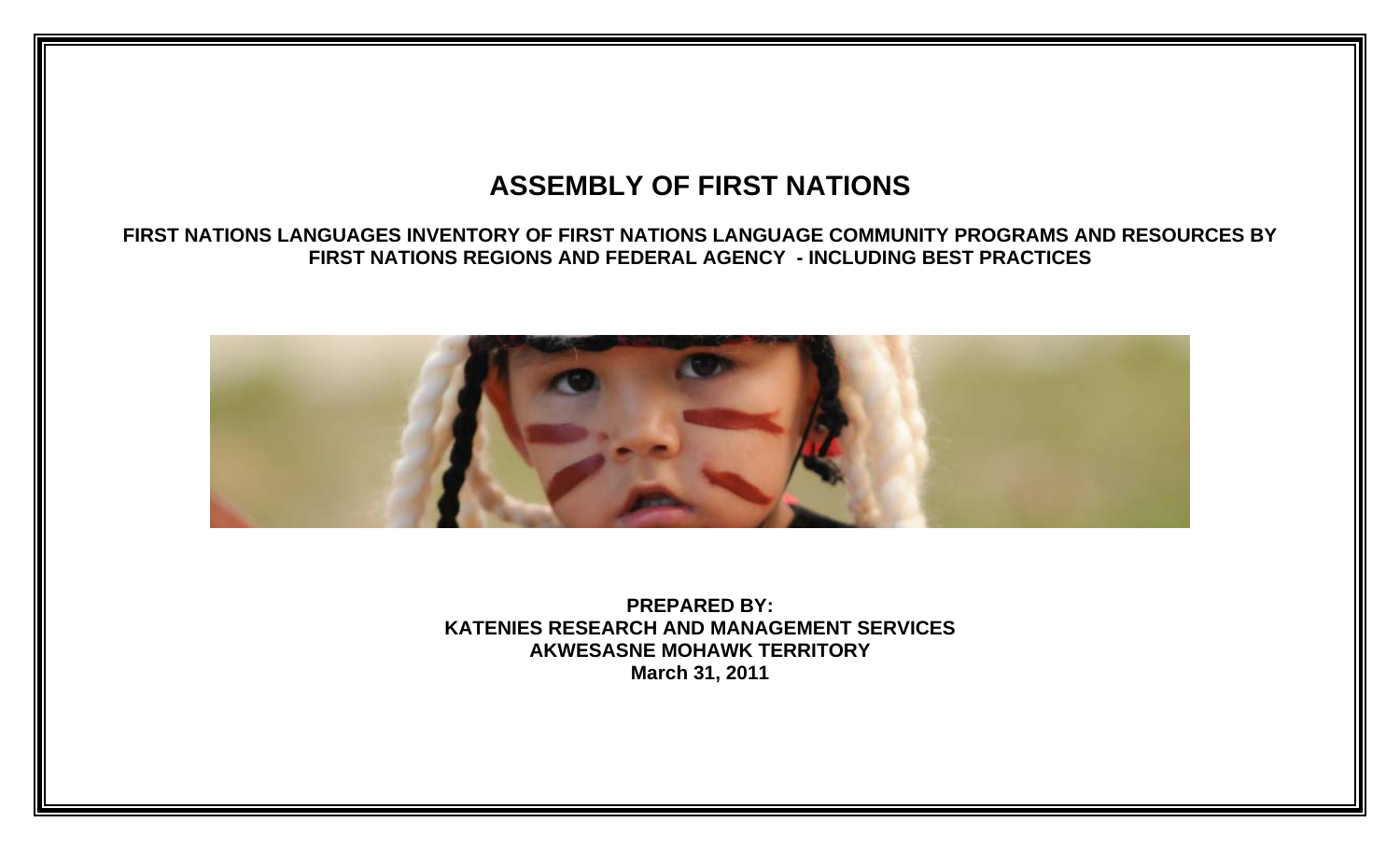## **PREFACE**

## **METHODOLOGY:**

**Katenies Research and Management Services was commissioned by the AFN to do a search of First Nation language community programs and resources in order to develop a listing of curriculum resources from regional programs, including select national and international language and cultural programs.** 

**This was conducted via a summary search of what programs exist, what they encompass and where they are located. Best practices were also highlighted as part of this research.** 

**The information summarized herein is organized by program, description, web source and bibliographic reference (where applicable). These data are provided as a regional, national and international snapshot based on INTERNET SOURCES ONLY.**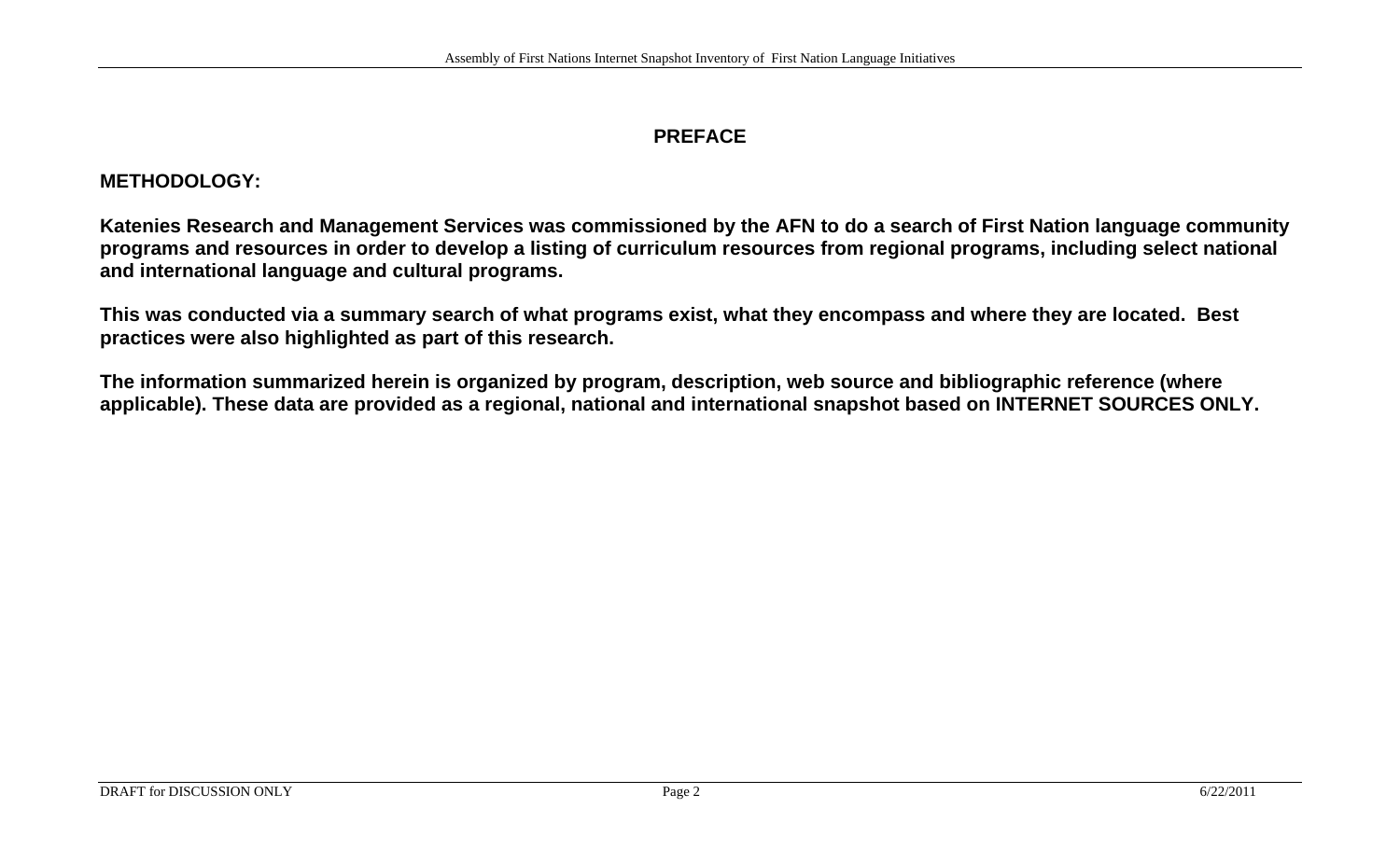## **SNAPSHOT AND SUMMARY OF FIRST NATION LANGUAGE PROGRAM INITIATIVES BY REGION**

| <b>Province</b> | <b>Institution</b>                 | Program                                                                                                                                                                                                                                                                                                                                                                                                                                                                                                                                                                                                                                                                                                                                                                                                                                                                                                                                                                                                                | Web address/source                                                                                                                                                | <b>References</b>                                                                                                                                                                                                                                                                                                                                                                                                                                                                                                                                                                                                                                                                                                                                                                                                                |
|-----------------|------------------------------------|------------------------------------------------------------------------------------------------------------------------------------------------------------------------------------------------------------------------------------------------------------------------------------------------------------------------------------------------------------------------------------------------------------------------------------------------------------------------------------------------------------------------------------------------------------------------------------------------------------------------------------------------------------------------------------------------------------------------------------------------------------------------------------------------------------------------------------------------------------------------------------------------------------------------------------------------------------------------------------------------------------------------|-------------------------------------------------------------------------------------------------------------------------------------------------------------------|----------------------------------------------------------------------------------------------------------------------------------------------------------------------------------------------------------------------------------------------------------------------------------------------------------------------------------------------------------------------------------------------------------------------------------------------------------------------------------------------------------------------------------------------------------------------------------------------------------------------------------------------------------------------------------------------------------------------------------------------------------------------------------------------------------------------------------|
| <b>Alberta</b>  | Province of Alberta -<br>Education | Provincially developed language programs include optional programs in<br>a wide variety of First Nations languages, including Blackfoot and Cree.<br>Programs of Study<br>$\bullet$<br>Learning and Teaching Resources<br><b>Assessment Materials for 9-year Programs</b><br>Aboriginal Language and Culture Resources<br>With the advice and input of First Nations and Métis Elders, community<br>experts and teachers, Alberta Education has also developed a template<br>to assist school authorities in the development of FNMI language and<br>culture twelve-year (Kindergarten to Grade 12) course outlines. This<br>template can be used and adapted as necessary so that a locally<br>developed course outline meets the needs and requirements<br>associated with the focus language and culture in the community.<br>(FNMI) Language and Culture Twelve-year (Kindergarten to Grade<br>12) Template, 2010 (340 kb)<br>(FNMI) Language and Culture Twelve-year (Kindergarten to Grade<br>12) Template, 2010 | http://education.alberta.ca/teachers/progr<br>am/fnmi.aspx<br>Language and culture template K-12<br>http://education.alberta.ca/media/6372781<br>/fnmikto12lc.pdf | The Learning Languages in Alberta<br>links provide further information about<br>available supports for language<br>programming:<br><b>Aboriginal Language and Culture</b><br><b>Resources Western and Northern</b><br><b>Canadian Protocol (WNCP)</b><br><b>Aboriginal Language and Culture</b><br><b>Resources</b><br>The following categories contain<br>departmentally-approved resources<br>that support Aboriginal languages and<br>cultures.<br>General<br>General Aboriginal language and<br>culture resources approved by Alberta<br>Education.<br>Blackfoot<br>Blackfoot language and Blackfoot<br>culture resources approved by Alberta<br>Education.<br>Cree<br>Cree language and Cree culture<br>resources approved by Alberta<br>Education.<br>http://education.alberta.ca/teachers/pr<br>ogram/fnmi/languages.aspx |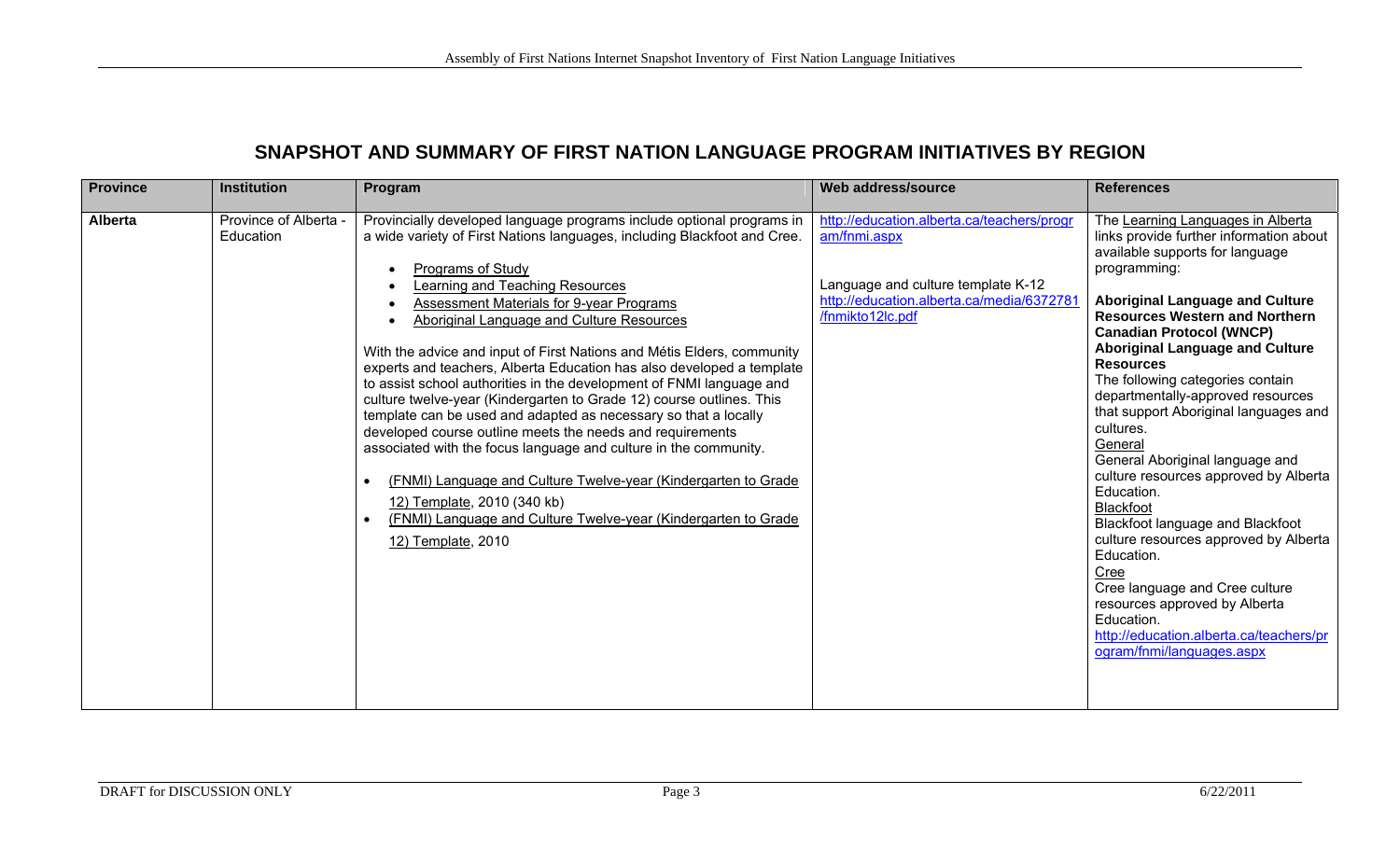| <b>Province</b> | <b>Institution</b>    | Program                                                                                                                                                                                                                                                                                                                                                                                                                                                                                                                                                                                                                                                                                                                                                                                                                                                                                                                                                                                                                                                                                                                                                                                                                                                                                                                                                                                                                                                                                                                                                                                                                                                                                                                                                                                                                                                                                                          | Web address/source             | <b>References</b>                                                                                                                                                                                                                                                                                                                                                                                                                                                                                                                                                                                                                                                                                                                                                                                                                                                                                                                                                                                                                                                                                                                                                                      |
|-----------------|-----------------------|------------------------------------------------------------------------------------------------------------------------------------------------------------------------------------------------------------------------------------------------------------------------------------------------------------------------------------------------------------------------------------------------------------------------------------------------------------------------------------------------------------------------------------------------------------------------------------------------------------------------------------------------------------------------------------------------------------------------------------------------------------------------------------------------------------------------------------------------------------------------------------------------------------------------------------------------------------------------------------------------------------------------------------------------------------------------------------------------------------------------------------------------------------------------------------------------------------------------------------------------------------------------------------------------------------------------------------------------------------------------------------------------------------------------------------------------------------------------------------------------------------------------------------------------------------------------------------------------------------------------------------------------------------------------------------------------------------------------------------------------------------------------------------------------------------------------------------------------------------------------------------------------------------------|--------------------------------|----------------------------------------------------------------------------------------------------------------------------------------------------------------------------------------------------------------------------------------------------------------------------------------------------------------------------------------------------------------------------------------------------------------------------------------------------------------------------------------------------------------------------------------------------------------------------------------------------------------------------------------------------------------------------------------------------------------------------------------------------------------------------------------------------------------------------------------------------------------------------------------------------------------------------------------------------------------------------------------------------------------------------------------------------------------------------------------------------------------------------------------------------------------------------------------|
| <b>Alberta</b>  | University of Alberta | Miyo Wahkohtowin Community Education Authority (MWCEA) and<br>Dr. Earle Waugh Dir. Center for Culture & Health Family Medicine,<br>University of Alberta (U of A) are partnering to develop a web based<br>interactive First Nations language portal with dictionary and curriculum<br>based resources to further the development for Cree language in<br>Canada. In addition to the collaboration with Dr. Waugh from the<br>University of Alberta, the project secured the use of another dictionary<br>from Professor Arok Wolvengrey of the First Nations University of<br>Canada in Regina.<br>Professor Wolvengrey has been instrumental in providing this project<br>with linguistic and grammatical support for the Cree language and the<br>different dialects. He is working on expanding his existing dictionary<br>with additional contents and examples.<br>The Cree Language Resource Project (CLRP) dictionary will have the<br>ability to translate words from English to Cree in Syllabics and Roman<br>Orthography (Cree written in English) with explanation of how it fits in a<br>sentence. The translated word will be associated with a picture, sound<br>and a video clip. The goal of the project is to promote the learning and<br>preservation of the Cree language. The online dictionary will have the<br>ability to accommodate different regional Cree dialects.<br>In addition to translation function the system will allow the creation of<br>flash cards and storyboard using the picture and the words (syllabics<br>and English) from the database. Others features will be managed<br>educational games such as word matching and puzzles. These games<br>will have testing component to assess student learning. The system will<br>include a database of Cree language lesson plans that will guide<br>teachers in integrating First Nation Languages in the curriculum. | http://www.creedictionary.com/ | Further resources on Cree language:<br>http://www.creeculture.ca/content/ind<br>ex.php?q=node/56<br>In many native cultures, the influence<br>of non-native ways has eroded<br>aboriginal languages to such an<br>extent that entire languages have<br>disappeared, passing on with the<br>Elders as they do. In liyiyuuschii, the<br>Cree language is very much alive: It is<br>spoken by almost all 15,000. It is<br>taught in local homes and schools,<br>beginning in kindergarten. And, it is<br>everywhere, on signs and banners, in<br>books and films.<br>Despite its relative health, however,<br>the language is still threatened. For<br>Cree society has been subjected to<br>the same forces that have resulted in<br>language loss in other communities:<br>Residential schooling and the ensuing<br>break between generations, economic<br>change in the communities, and the<br>lack of Cree terms for some of the<br>newer aspects of Cree life all conspire<br>to undermine the language.<br>For access to more information on the<br>Cree Language, including grammar,<br>dictionaries, fonts and keyboards and<br>other reference material, go to<br>eastcree.org. |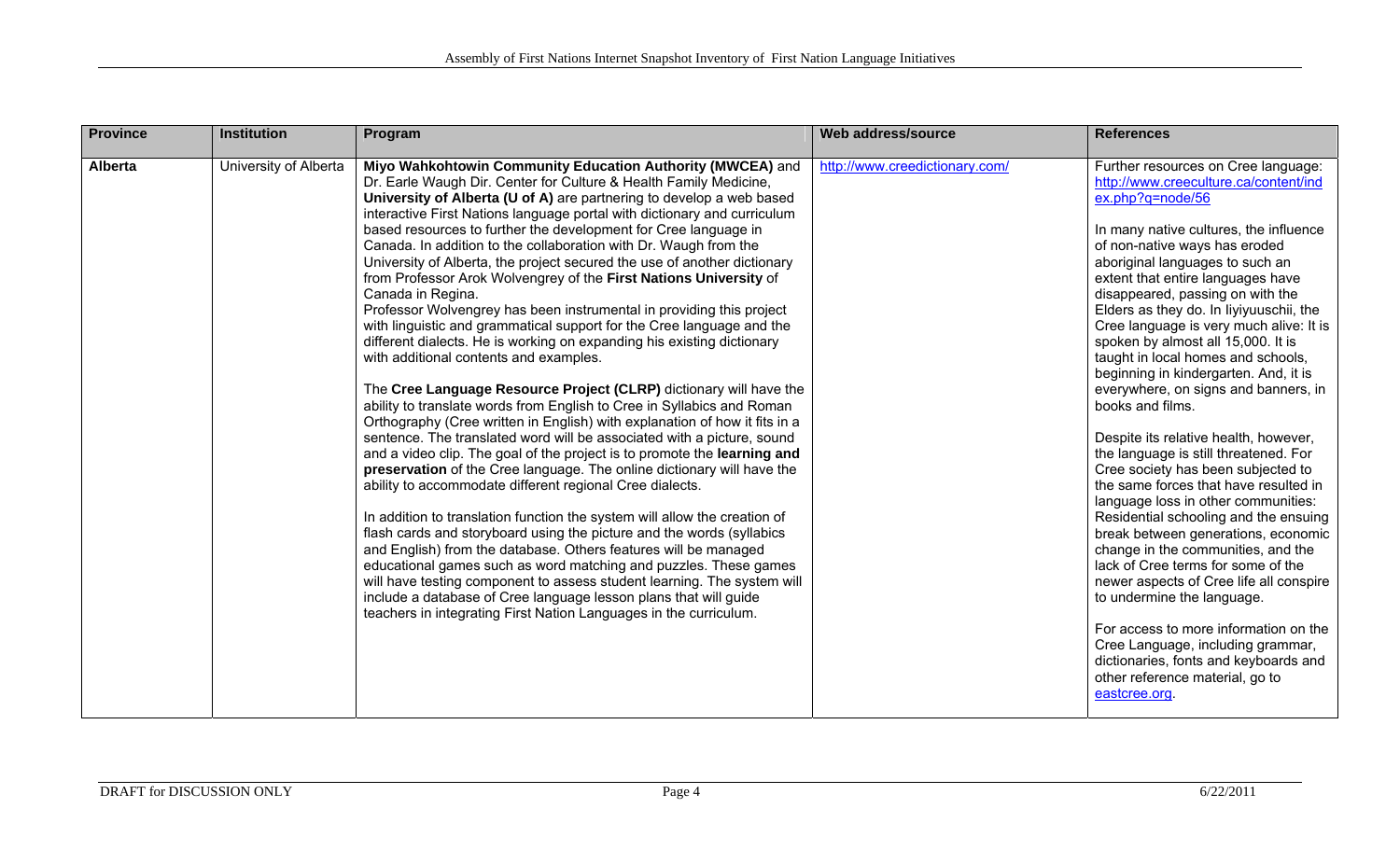| <b>Province</b>         | <b>Institution</b>                                          | Program                                                                                                                                                                                                                                                                                                                                                                                                                                                                                                                                                                                                                                                                                                                                                                                                                                                                                                                                                                                                                                                                                                                                                                                                                                                                                                                                                                                                                                                                                                                                                                                                                                        | Web address/source                                                                                                                                                                                                                                                                                                                                                | <b>References</b>                                                                                                                                                                                                                                                                                                                                                                                                                                                                                                                                                                                                                                                                                                                                                                                                                                |
|-------------------------|-------------------------------------------------------------|------------------------------------------------------------------------------------------------------------------------------------------------------------------------------------------------------------------------------------------------------------------------------------------------------------------------------------------------------------------------------------------------------------------------------------------------------------------------------------------------------------------------------------------------------------------------------------------------------------------------------------------------------------------------------------------------------------------------------------------------------------------------------------------------------------------------------------------------------------------------------------------------------------------------------------------------------------------------------------------------------------------------------------------------------------------------------------------------------------------------------------------------------------------------------------------------------------------------------------------------------------------------------------------------------------------------------------------------------------------------------------------------------------------------------------------------------------------------------------------------------------------------------------------------------------------------------------------------------------------------------------------------|-------------------------------------------------------------------------------------------------------------------------------------------------------------------------------------------------------------------------------------------------------------------------------------------------------------------------------------------------------------------|--------------------------------------------------------------------------------------------------------------------------------------------------------------------------------------------------------------------------------------------------------------------------------------------------------------------------------------------------------------------------------------------------------------------------------------------------------------------------------------------------------------------------------------------------------------------------------------------------------------------------------------------------------------------------------------------------------------------------------------------------------------------------------------------------------------------------------------------------|
|                         |                                                             |                                                                                                                                                                                                                                                                                                                                                                                                                                                                                                                                                                                                                                                                                                                                                                                                                                                                                                                                                                                                                                                                                                                                                                                                                                                                                                                                                                                                                                                                                                                                                                                                                                                |                                                                                                                                                                                                                                                                                                                                                                   | Cree language: http://www.atlas-<br>$ling.ca/\#$<br>From the First Voices Web Site the<br>following resource is available:<br>http://www.firstvoices.com/en/index-<br>canada-plain                                                                                                                                                                                                                                                                                                                                                                                                                                                                                                                                                                                                                                                               |
| <b>British Columbia</b> | First Peoples'<br>Heritage, Language<br>and Culture Council | The First Peoples' Heritage, Language and Culture Council (First<br>Peoples' Council) is a provincial Crown Corporation dedicated to First<br>Nations languages, arts and culture. Since its formation in 1990, the<br>First Peoples' Council has distributed over \$21.5 million to communities<br>to fund arts, language and culture projects.<br>The Board and Advisory Committee of the First Peoples' Council<br>consist of First Nations community representatives from across B.C.<br>The First Peoples' Council Mandate, as laid out in the First Peoples'<br>Council Act, is to:<br>Preserve, restore and enhance First Nations' heritage,<br>$\bullet$<br>language and culture.<br>Increase understanding and sharing of knowledge, within both<br>$\bullet$<br>the First Nations and non-First Nations communities.<br>Heighten appreciation and acceptance of the wealth of cultural<br>$\bullet$<br>diversity among all British Columbians.<br>The First Peoples' Council monitors the status of B.C. First<br>$\bullet$<br>Nations languages, cultures, and arts, and facilitates and<br>develops strategies that help First Nations communities recover<br>and sustain their heritage.<br>The First Peoples' Council is committed to continuing to provide<br>program coordination and funding for First Nations language and<br>culture preservation and enhancement. The First Peoples' Council is<br>also committed to providing communities with a high level of support<br>and quality resources. Cultural heritage, and the living expression of<br>our identities, is integral to the health of all members of our First | First Peoples' Heritage, Language and<br>Culture Council. (2010). Report on the<br>status of B.C. First Nations Languages<br>2010. Brentwood Bay, B.C.: First Peoples'<br>Heritage, Language and Culture Council.<br>This report may be retrieved from 1A Boat<br>Ramp Road, Brentwood Bay, B.C. V8M<br>1N9.<br>http://www.fphlcc.ca/language/language-<br>report | Ongoing language revitalization<br>projects include the following:<br>Immersion Programming. This is<br>the most successful method of<br>creating more speakers and<br>increasing the fluency of semi<br>speakers of First Nations languages<br>by providing them with<br>opportunities to be immersed in the<br>language through daily<br>and traditional cultural activities.<br><b>Pre-School Language Nest</b><br>(immersion pre-school for very<br>young children and parents)<br>Master-Apprentice Program (one-<br>on-one immersion program for<br>learners committed to becoming<br>fluent by intensively working with a<br>fluent speaker)<br><b>Language and Culture Immersion</b><br><b>Camps</b> (Opportunities<br>for fluent speakers of First Nations<br>languages to pass on their language<br>and culture to younger generations |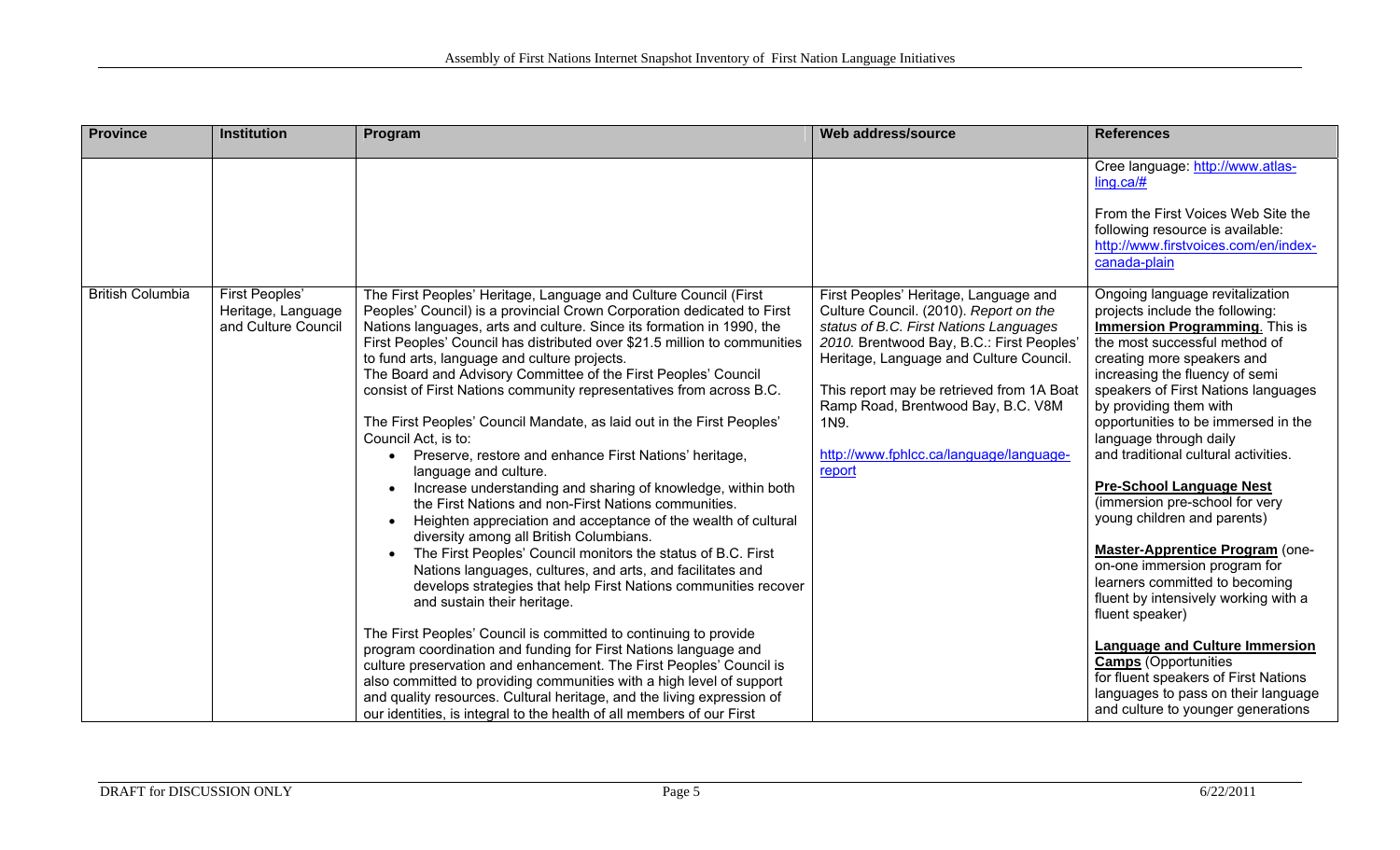| <b>Province</b>         | <b>Institution</b>                                             | Program                                                                                                                                                                                                                                                                                                                                                                                                                                                                                                                                                                                                                                                                                                                                        | Web address/source                                                                                                                                                                                                                                                                                                         | <b>References</b>                                                                                                                                                                                                                                                                                                                                                                                                                                                                                                                                                               |
|-------------------------|----------------------------------------------------------------|------------------------------------------------------------------------------------------------------------------------------------------------------------------------------------------------------------------------------------------------------------------------------------------------------------------------------------------------------------------------------------------------------------------------------------------------------------------------------------------------------------------------------------------------------------------------------------------------------------------------------------------------------------------------------------------------------------------------------------------------|----------------------------------------------------------------------------------------------------------------------------------------------------------------------------------------------------------------------------------------------------------------------------------------------------------------------------|---------------------------------------------------------------------------------------------------------------------------------------------------------------------------------------------------------------------------------------------------------------------------------------------------------------------------------------------------------------------------------------------------------------------------------------------------------------------------------------------------------------------------------------------------------------------------------|
|                         |                                                                | Nations communities, as well as to the well-being of all British<br>Columbians. (p. 2.)                                                                                                                                                                                                                                                                                                                                                                                                                                                                                                                                                                                                                                                        |                                                                                                                                                                                                                                                                                                                            | through traditional cultural activities)<br><b>Training and Certification.</b><br>Developing programs for training<br>and certifying First Nations language<br>teachers and resource people in the<br>community.<br><b>Documentation of Language.</b><br>Recording, documenting and<br>preserving First Nation languages.<br><b>Development of Resource</b><br>Materials. Developing materials to<br>increase languages use and<br>proficiency.<br><b>FirstVoices Development.</b><br>Language archiving using FirstVoices.<br>com technology.<br>http://www.fphlcc.ca/language |
| <b>British Columbia</b> | Early Childhood<br>Indigenous<br>Immersion<br>Programs in B.C. | The "Cseyseten" (language nest) at Adam's Lake is conducted entirely<br>in the Secwepemc language. This community used a fairly "traditional"<br>language nest model taking children from 6 weeks to 5 years old<br>(however, their youngest child at the time of the study was 2 years old).<br>The children leave the program at 5 years of age and transition to the<br>immersion school available in the community (if chosen by the parents).<br>The program runs four days a week, 9 a.m. to 2:45 p.m., September to<br>June each year.<br>http://www.fphlcc.ca/language/publications<br>The "Clao7alcw" (Raven's Nest) program at Lil'wat Nation is conducted<br>in the Lil'wat language. This community has taken a somewhat different | Onowa McIvor. (2006). Language Nest<br>Programs in B.C.: Early childhood<br>immersion programs in two First Nations<br>communities. Practical questions<br>answered and guidelines offered. First<br>Peoples' Heritage, Language and Culture<br>Council. Inquiries may be directed to<br>onowa@telus.net or info@fphlcc.ca | For a list of publications including a<br>handbook for language and culture<br>camps, a language toolkit, an arts &<br>culture toolkit and a First Peoples'<br>Language Map of B.C. go to the<br>following Web site address:<br>http://www.fphlcc.ca/language/publica<br>tions<br>Also see the following url:<br>http://www.fpcf.ca/index.html which<br>indicates the following information:                                                                                                                                                                                    |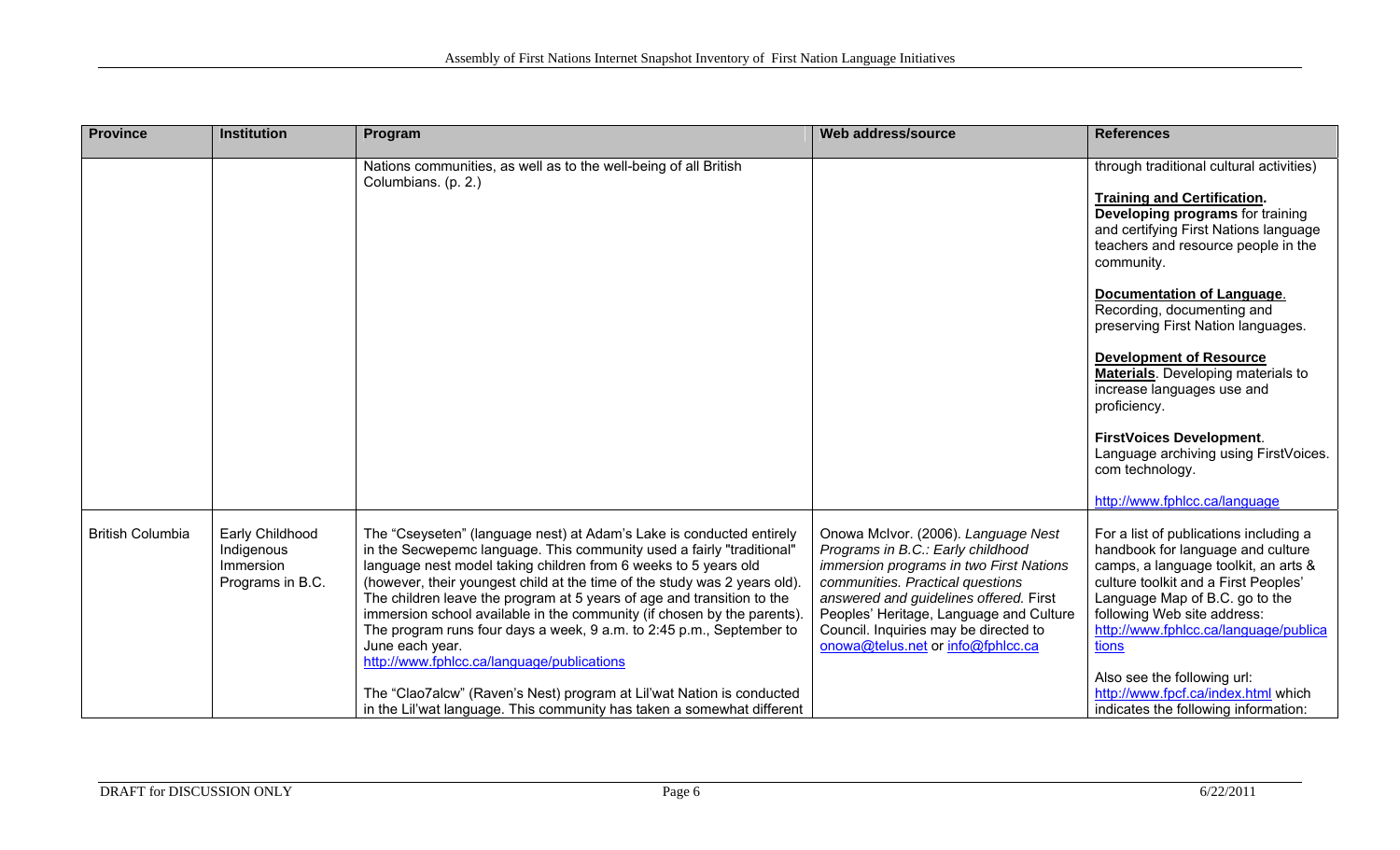| <b>Province</b>         | <b>Institution</b>                                          | Program                                                                                                                                                                                                                                                                                                                                                                                                                                                                                                                                                                                                                                                                                                                                                                                                                                                                                                                                                                                                                                                                                                                                                                                                                                                         | Web address/source                                                                                                                                                                                                                                                                                                                                                                                                                                                                                                               | <b>References</b>                                                                                                                                                                                                                                                                                                                                                                                                                     |
|-------------------------|-------------------------------------------------------------|-----------------------------------------------------------------------------------------------------------------------------------------------------------------------------------------------------------------------------------------------------------------------------------------------------------------------------------------------------------------------------------------------------------------------------------------------------------------------------------------------------------------------------------------------------------------------------------------------------------------------------------------------------------------------------------------------------------------------------------------------------------------------------------------------------------------------------------------------------------------------------------------------------------------------------------------------------------------------------------------------------------------------------------------------------------------------------------------------------------------------------------------------------------------------------------------------------------------------------------------------------------------|----------------------------------------------------------------------------------------------------------------------------------------------------------------------------------------------------------------------------------------------------------------------------------------------------------------------------------------------------------------------------------------------------------------------------------------------------------------------------------------------------------------------------------|---------------------------------------------------------------------------------------------------------------------------------------------------------------------------------------------------------------------------------------------------------------------------------------------------------------------------------------------------------------------------------------------------------------------------------------|
|                         |                                                             | approach. They did a one-time intake of 3-6<br>year olds who will move through the program together for four years<br>with no new intakes. Therefore, they now have 5-8 year olds in the<br>program, so it operates more like a one-room elementary immersion<br>school. This program runs five days a week, approximately seven<br>hours a day from September to June<br>each year. (Extract from p. 8.)                                                                                                                                                                                                                                                                                                                                                                                                                                                                                                                                                                                                                                                                                                                                                                                                                                                       |                                                                                                                                                                                                                                                                                                                                                                                                                                                                                                                                  | The First Peoples' Cultural<br>Foundation is a not-for-profit<br>organization that generates support to<br>raise awareness and funding for the<br>revitalization of Aboriginal language<br>and arts. The Foundation works with<br>its sister organization, the First<br>Peoples' Heritage, Language and<br>Culture Council to ensure fair and<br>equal access to arts, culture and<br>language funding for communities<br>across B.C. |
| <b>British Columbia</b> | First Peoples'<br>Heritage, Language<br>and Culture Council | <b>FPHLCC Language Program Handbook</b><br>This handbook was created by the First Peoples' Heritage, Language<br>and Culture Council Language Program. First Peoples' Heritage,<br>Language and Culture Council (FPHLCC) has strongly supported First<br>Nations language and culture revitalization and maintenance projects in<br>British Columbia (B.C.) since 1990. Language and cultural immersion<br>has proven to be the most successful method for the transmission of<br>language and culture from generation to generation. For this reason,<br>language and culture immersion camps, where participants are<br>surrounded by their traditional culture and language, are highly valued<br>in B.C. First Nations communities.<br>The Ministry of Aboriginal Relations and Reconciliation (MARR) and<br>New Relationship Trust (NRT) provide support and funding, allowing<br>FPHLCC to distribute language and culture immersion camp grants to<br>many B.C. First Nations communities. In addition, FPHLCC provides<br>ongoing support to communities with program planning, development<br>and reporting.<br>FPHLCC is working towards improving and making the language and<br>culture immersion camp grant program more accessible for B.C. First | <b>FPHLCC Language Program Handbook</b><br><b>Development Team</b><br>Xway'Waat (Deanna Daniels), Language<br>Program Coordinator<br>Hannah Amrhein, M.A. Applied Linguistics<br>First Peoples' Heritage, Language &<br>Culture Council. (n.d.). Language and<br>culture immersion programs: Handbook.<br>Brentwood Bay, B.C. For further<br>information contact:<br>First Peoples' Heritage, Language &<br>Culture Council, 1A Boat Ramp Road,<br>Brentwood Bay, B.C. V8M 1N9<br>http://www.fphlcc.ca/language/publication<br>S | http://www.fphlcc.ca/language/publica<br>tions                                                                                                                                                                                                                                                                                                                                                                                        |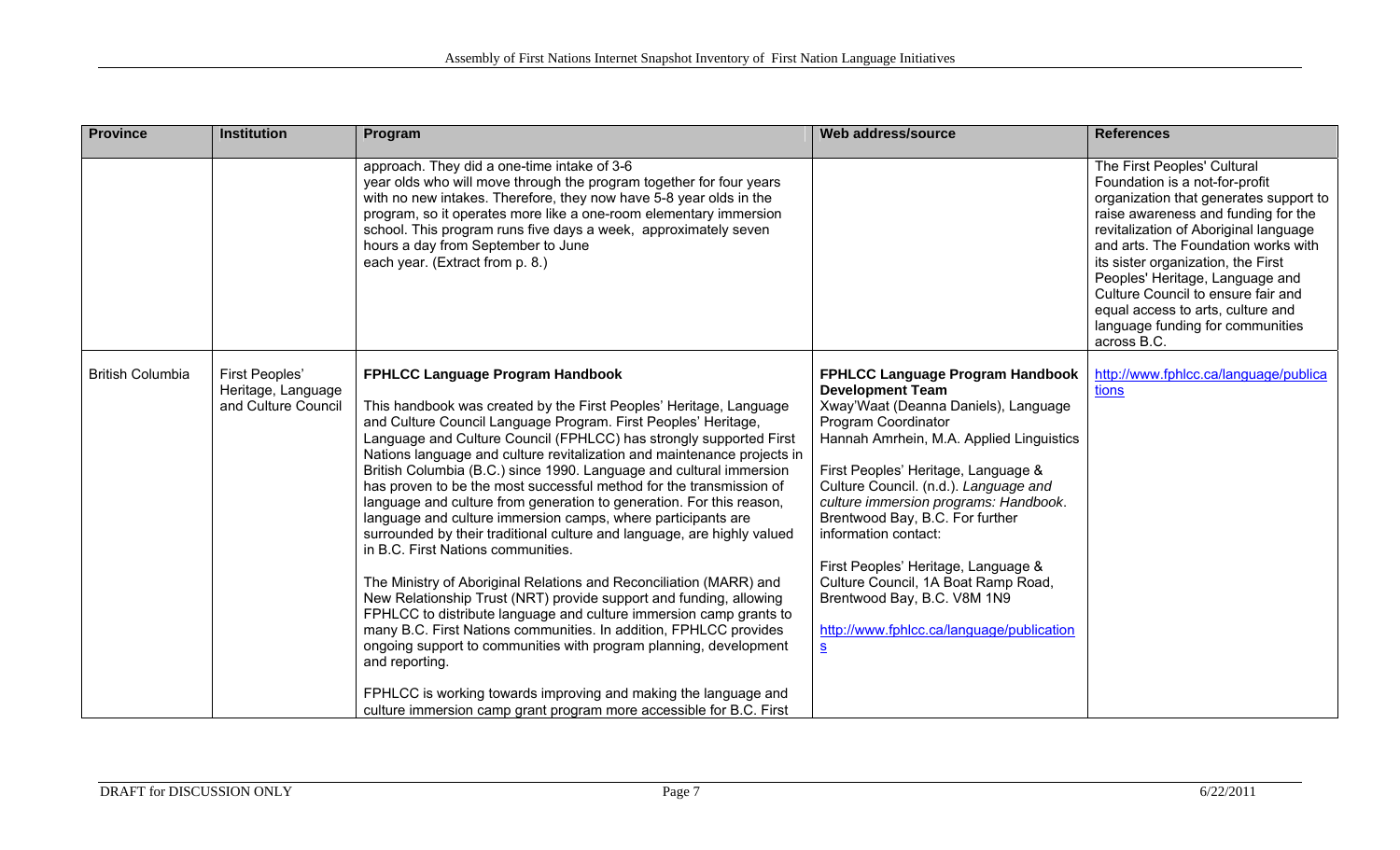| <b>Province</b>         | <b>Institution</b>               | Program                                                                                                                                                                                                                                                                                                                                                                                                                                                                                                                                                                                                                                                                                                                                                                                                                                                                                                                                                                                                                                                                                                                                                                                                                                                                                                        | Web address/source                                                                                                                                                                           | <b>References</b>                                                                                                                                                                                                                                                                                                                                                                                                                                                                                   |
|-------------------------|----------------------------------|----------------------------------------------------------------------------------------------------------------------------------------------------------------------------------------------------------------------------------------------------------------------------------------------------------------------------------------------------------------------------------------------------------------------------------------------------------------------------------------------------------------------------------------------------------------------------------------------------------------------------------------------------------------------------------------------------------------------------------------------------------------------------------------------------------------------------------------------------------------------------------------------------------------------------------------------------------------------------------------------------------------------------------------------------------------------------------------------------------------------------------------------------------------------------------------------------------------------------------------------------------------------------------------------------------------|----------------------------------------------------------------------------------------------------------------------------------------------------------------------------------------------|-----------------------------------------------------------------------------------------------------------------------------------------------------------------------------------------------------------------------------------------------------------------------------------------------------------------------------------------------------------------------------------------------------------------------------------------------------------------------------------------------------|
|                         |                                  | Nations communities. This handbook is intended to be a<br>practical tool for elders, community members, teachers and anyone<br>else involved in language and culture immersion camps. It includes tips<br>for language teaching and learning, ideas for language immersion<br>games and activities, as well as suggested language teaching methods.<br>FPHLCC Language Program Handbook (page 1)                                                                                                                                                                                                                                                                                                                                                                                                                                                                                                                                                                                                                                                                                                                                                                                                                                                                                                               |                                                                                                                                                                                              |                                                                                                                                                                                                                                                                                                                                                                                                                                                                                                     |
| <b>British Columbia</b> | University of<br>Northern B.C.   | First Nations Language Diploma Program<br>http://www.unbc.ca/calendar/diplomas/first nations.html#fnl<br>The Diploma in First Nations Language offers a program that allows<br>individuals to pursue their interests in First Nations language through a<br>concentrated program of courses on a particular language.<br>This diploma program is directed towards individuals who may not wish<br>to commit to a full majors program in First Nations Studies, with the<br>associated requirements of a Bachelor's degree. Persons of First<br>Nations descent and people who are working in the area of aboriginal<br>education will be especially interested in this shorter term program. The<br>diploma program enhances public access to a university education with<br>a course of study that allows flexibility in scheduling individual study<br>programs, establishes a progression mechanism, and provides a short<br>term exit or the option of continuing into other programs, including the<br>Bachelor program.<br>The diploma program is based on existing undergraduate courses with<br>the addition of two additional levels of language courses (level 5 and 6)<br>and two specific Advanced Immersion First Nations Language courses,<br>which may be delivered through language mentoring. | First Nations Diploma Program:<br>University of Northern BC<br>3333 University Way, Prince George, BC,<br>Canada, V2N 4Z9<br>http://www.unbc.ca/calendar/diplomas/firs<br>t nations.html#fnl | Diploma Requirements<br>Successful completion of 10 courses<br>(30 credit hours):<br>• Six credit hours (two courses)<br>of First Nations Language<br>courses<br>Three credit hours (one<br>course) of Introduction to<br>Linguistics<br>Nine credit hours (three<br>courses) in the structure of<br><b>First Nations Languages</b><br>Six credit hours (two courses)<br>of First Nations Language<br>Mentoring/Advanced<br>Immersion<br>Six credit hours (two courses)<br>in First Nations Studies |
| Manitoba                | Manitoba First<br><b>Nations</b> | <b>First Nations' Language Initiatives</b><br>Assisting in the revitalization, preservation and promotion of First<br>Nations languages.'                                                                                                                                                                                                                                                                                                                                                                                                                                                                                                                                                                                                                                                                                                                                                                                                                                                                                                                                                                                                                                                                                                                                                                      | The Manitoba First Nations Education<br>Resource Centre (MFNERC),                                                                                                                            | The Manitoba First Nations Education<br>Resource Centre (MFNERC),<br>established in 1999, was given a                                                                                                                                                                                                                                                                                                                                                                                               |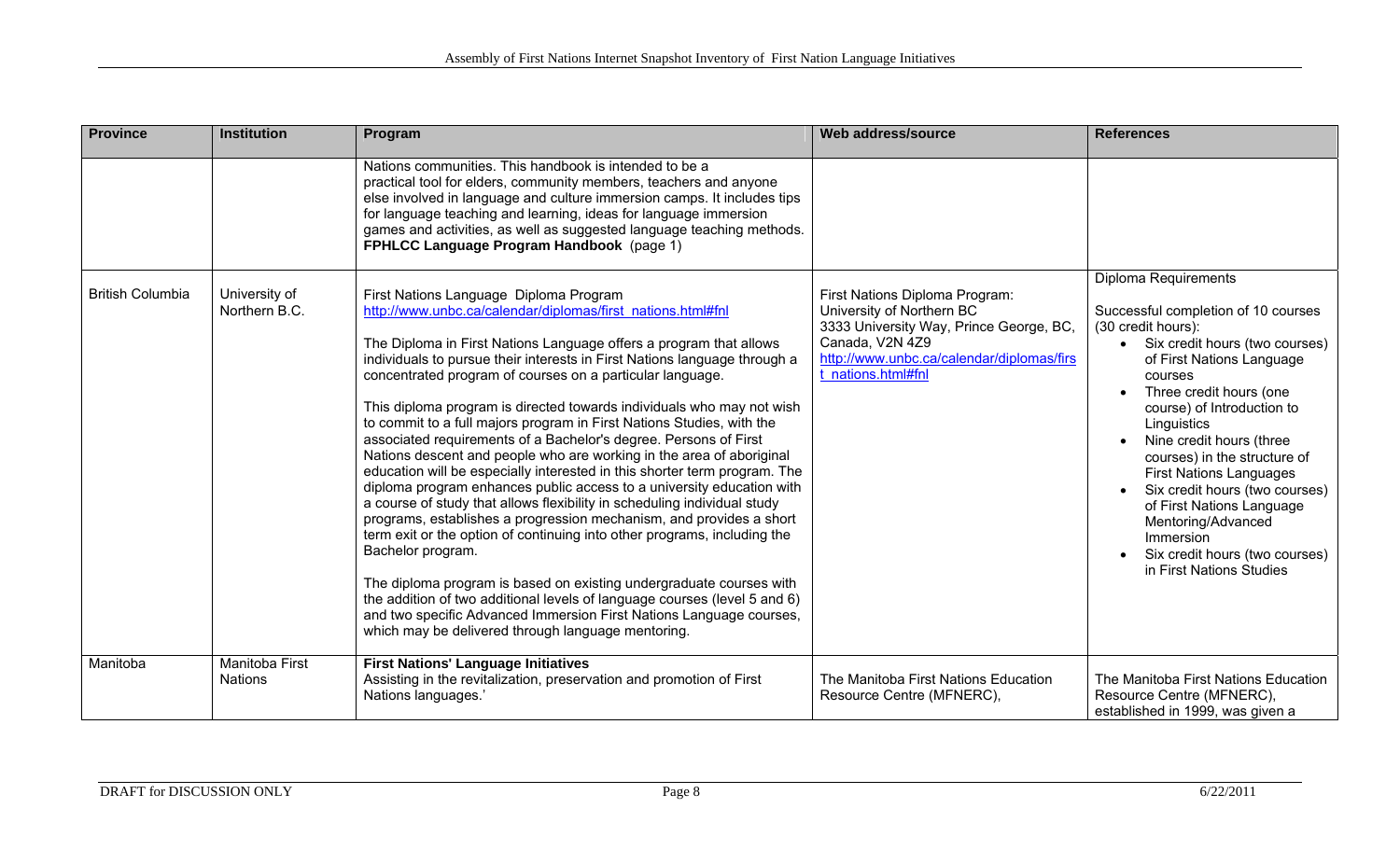| <b>Province</b> | <b>Institution</b> | Program                                                                                                                                                                                                                                                                                                                                                      | <b>Web address/source</b>                                                                                       | <b>References</b>                                                                                                                                                                  |
|-----------------|--------------------|--------------------------------------------------------------------------------------------------------------------------------------------------------------------------------------------------------------------------------------------------------------------------------------------------------------------------------------------------------------|-----------------------------------------------------------------------------------------------------------------|------------------------------------------------------------------------------------------------------------------------------------------------------------------------------------|
|                 |                    | In March 1999, the Assembly of Manitoba Chiefs conducted The<br>Manitoba First Nation Languages Survey to determine the status of<br>First Nation languages in 63 First Nation communities. The survey was<br>developed and administered to Manitoba First Nation households and<br>communities.                                                             | http://www.mfnerc.org/index.php?option=c<br>om content&task=category&sectionid=4&<br>id=9&Itemid=110&Itemid=125 | mandate by the Chiefs of Manitoba to<br>provide second and third level<br>education services to fifty-five First<br>Nations schools in Manitoba.<br>The Goal of the Manitoba First |
|                 |                    | The Assembly of Manitoba Chiefs passed a resolution in support of a<br>First Nations Language Strategy. In the First Nations Language                                                                                                                                                                                                                        |                                                                                                                 | <b>Nations Education Resource Centre</b><br>as approved is:                                                                                                                        |
|                 |                    | Strategy titled, "Angomizik Inwewin", five areas were identified to be the<br>leading themes for First Nations Language Initiatives at the community<br>level for Manitoba:<br><b>Community Language Planning;</b><br>First Nations Language Curricula;                                                                                                      |                                                                                                                 | "To help First Nations improve<br>education for all learners to achieve:<br>mino-pimatisiwin (Cree/Ojibway/Oji-<br>Cree)"                                                          |
|                 |                    | Community Language Programs and Services;<br>Certification and Training of Language Teachers and Instructors;<br>Ongoing and Consistent Language                                                                                                                                                                                                             |                                                                                                                 | "To help First Nations improve<br>education for all learners to achieve:<br>honso aynai (Dene)"                                                                                    |
|                 |                    | <b>Programming in Schools.</b><br>With the mandate by First Nations Community Leaders, and its<br>Language Strategy, which focuses on Language Immersion, community<br>members aged from birth to 30 years of age are the target group. All                                                                                                                  |                                                                                                                 | "To help First Nations improve<br>education for all learners to achieve:<br>tokatakiya wichoni washte (Dakota)"<br><b>Head Office</b>                                              |
|                 |                    | five language groups of Manitoba are to produce fluent speakers by<br>2015.                                                                                                                                                                                                                                                                                  |                                                                                                                 | Swan Lake First Nation<br>Unit 7, 4820 Portage Ave                                                                                                                                 |
|                 |                    | Collaborative efforts from the community, schools and leadership are<br>necessary for the survival of the First Nation languages in Manitoba<br>communities. First Nation organizations and government have<br>recognized the survival of First Nation languages as a priority. After<br>years of struggling with government and the need for recognition of |                                                                                                                 | Winnipeg, MB R4H 1C8<br>Phone: 1-204-831-1224<br>Fax:1-204-831-1301                                                                                                                |
|                 |                    | First Nation languages, there is an agreement on the need for First<br>Nation languages to be community based and community controlled.<br>The time has come to implement past, present and future<br>recommendations for revitalizing and maintaining First Nation<br>languages.                                                                            |                                                                                                                 |                                                                                                                                                                                    |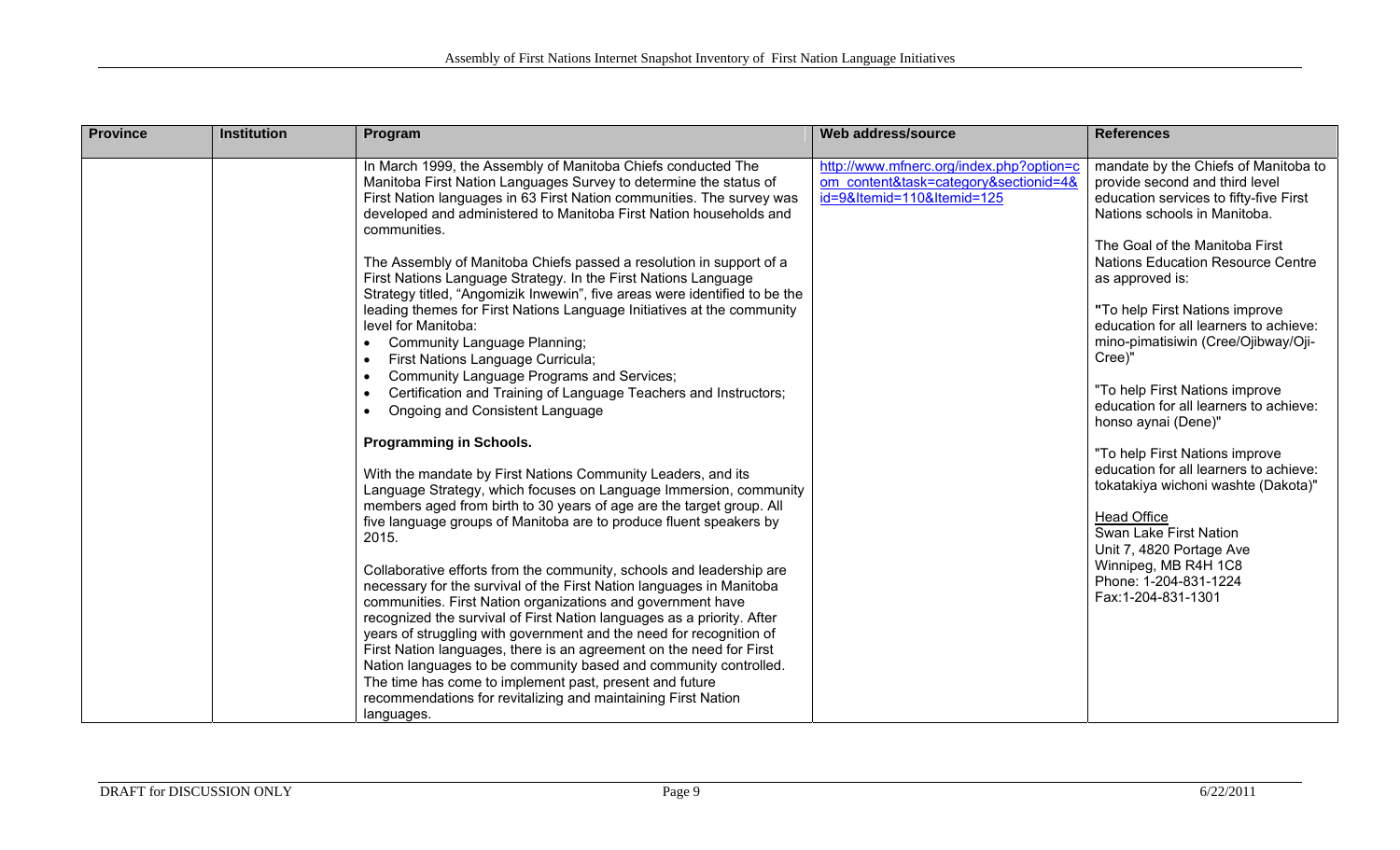| <b>Province</b>        | <b>Institution</b>                                           | Program                                                                                                                                                                                                                                                                                                                                                                                                                                                                                                                                                                                                                                                                                                                                                                                             | Web address/source                                                                                                                         | <b>References</b>                                                                                                                                                                                                                                                                                                                                                                                                                                                                                                 |
|------------------------|--------------------------------------------------------------|-----------------------------------------------------------------------------------------------------------------------------------------------------------------------------------------------------------------------------------------------------------------------------------------------------------------------------------------------------------------------------------------------------------------------------------------------------------------------------------------------------------------------------------------------------------------------------------------------------------------------------------------------------------------------------------------------------------------------------------------------------------------------------------------------------|--------------------------------------------------------------------------------------------------------------------------------------------|-------------------------------------------------------------------------------------------------------------------------------------------------------------------------------------------------------------------------------------------------------------------------------------------------------------------------------------------------------------------------------------------------------------------------------------------------------------------------------------------------------------------|
|                        |                                                              | <b>First Nations' Language Education</b><br>Support is critical for school-based language education programs and<br>all community members must play a key role in language revitalization.<br>Success in language programming in schools or in the community<br>cannot be achieved without the support of the Elders and the<br>community. Community members are to be actively involved in the<br>planning, organization and implementation of all language programs.<br>Successful programs that involve the community members, the parents<br>and the Elders are built on extending the educational experience<br>beyond the school and into the daily lives of the students.<br>Community-based language programs will be an important part of a<br>long-term strategy to revitalize languages. |                                                                                                                                            |                                                                                                                                                                                                                                                                                                                                                                                                                                                                                                                   |
| <b>Atlantic Canada</b> | Atlantic Canada's<br><b>First Nation Help</b><br><b>Desk</b> | Atlantic Canada's "Aboriginal Language"<br>This web site provides a useful language learning resource that<br>includes language lessons, vocabulary, songs, books, posters,<br>dictionary and prayers in select languages.                                                                                                                                                                                                                                                                                                                                                                                                                                                                                                                                                                          | http://www.firstnationhelp.com/ali/ 1<br>This initiative was selected by AFN as a<br>model project for Aboriginal Language<br>Initiatives. | This is website is dedicated to all the<br>elders and ancestors who dared to<br>dream the dream of keeping our<br>culture and language strong while<br>taking control of our education, to all<br>of those who work to make that<br>dream come true, and to the children<br>who will have to work even harder to<br>make it come true for their children.<br>It is a website that provides learning<br>resources for languages through<br>posters, songs, books, lessons and<br>an on-line dictionary in Mi'kmaw. |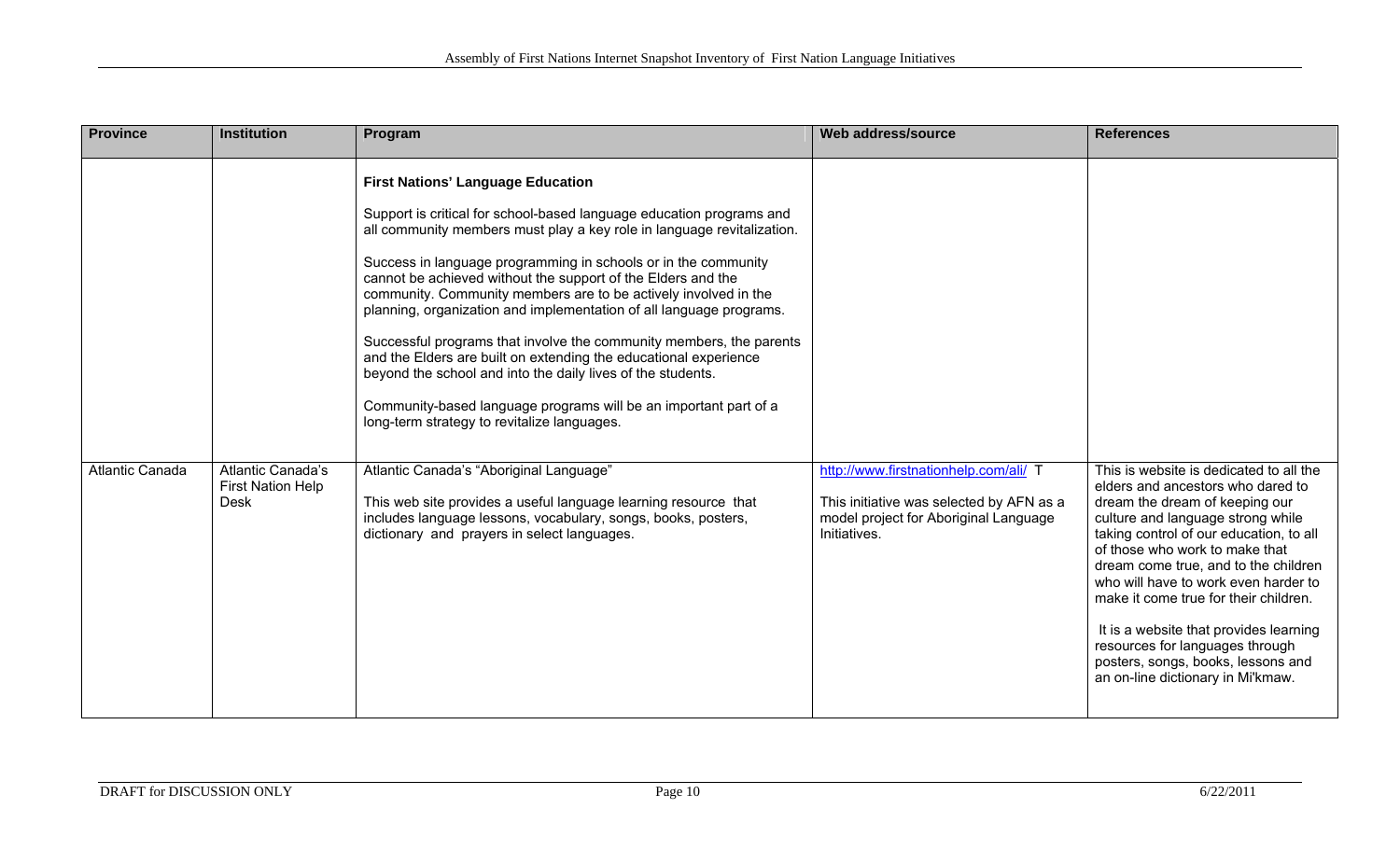| <b>Province</b> | <b>Institution</b>                                                    | Program                                                                                                                                                                                                                                                                                                                                                                                                                                                                                           | Web address/source                                                                                                                                                                                                                               | <b>References</b>                                                                                                                                                                                                                                                                                      |
|-----------------|-----------------------------------------------------------------------|---------------------------------------------------------------------------------------------------------------------------------------------------------------------------------------------------------------------------------------------------------------------------------------------------------------------------------------------------------------------------------------------------------------------------------------------------------------------------------------------------|--------------------------------------------------------------------------------------------------------------------------------------------------------------------------------------------------------------------------------------------------|--------------------------------------------------------------------------------------------------------------------------------------------------------------------------------------------------------------------------------------------------------------------------------------------------------|
| Ontario         | The Camp of the<br>Ottertail Ojibwe<br>Language<br>Immersion Training | The Camp of the Ottertail Ojibwe Language Immersion Training<br>The Ojibwe language immersion camp has been in existence and<br>operating since 1995 on the Nigigoonsiminikaaning First Nation. The<br>first immersion camp originally began in the summer of 1988 as part of                                                                                                                                                                                                                     | http://www.nigigoonsiminikaaning.ca/lang<br>uagecamp.php                                                                                                                                                                                         | The goal is to revitalize the Ojibwe<br>language and culture through<br>immersion.                                                                                                                                                                                                                     |
|                 |                                                                       | the Ojibwe Specialist Program at Rainy River Community College. It<br>started as a summer language program and the site was located on an<br>island on Rainy Lake called Olberholzter's island. The camp ran at that<br>site for three summers and then expanded to reservations in Wisconsin<br>and Minnesota. In 1995, the immersion camp found a permanent home<br>on the Nigigoonsiminikaaning First Nation where it currently resides.                                                       | The main contact person is<br>Pebaamibines, Dennis Jones who is the<br>Camp Director. His e-mail address is<br>jones112@umn.edu In the summer he<br>resides on the Nigigoonsiminikaaning<br>First Nation and can be reached at 807-<br>481-9925. | Purposely there is no running water or<br>electricity except solar energy, at the<br>camp. Ojibwe language immersion<br>education is most effective when<br>there are no distractions from<br>computers, phones or video games.                                                                        |
|                 |                                                                       | The camp is intended for students of the Ojibwe language that would<br>like to compliment their learning through the immersion experience.<br>Ideally schools that teach the Ojibwe language is where the camp<br>recruits from. Students from the Ojibwe language program at the<br>University of Minnesota attend camp on a regular basis. It is part of<br>their language learning to attend and the immersion experience<br>provides the opportunity for an in-depth study of the language.   | During the school year he teaches at the<br>University of Minnesota and his office<br>number is 612 624-5738.                                                                                                                                    | The natural setting is conducive for<br>quite reflection and looking inward to<br>where the spirit of the language<br>resides in all of us. It is in the genetic<br>memory of the Anishinaabe that this<br>camp hopes to regenerate in<br>individuals; in essence to awaken the<br>Anishinaabe within. |
|                 |                                                                       | There are four cultural camps throughout the year leading into a<br>summer long immersion camp. The spring begins with a fasting retreat<br>camp where individuals are taught the basics of going on a vision<br>quest. The summer camp runs through the duration of the summer and<br>these camps are a week long. The fall begins with a wild rice harvest<br>camp and these usually run as long as the rice is harvestable. In the<br>winter there is a storytelling camp and a trapping camp. |                                                                                                                                                                                                                                                  | The Seven Generation Education<br>Institute and the<br>Nigigoonsiminikaaning First Nation<br>have a link to the camp on their main<br>web page. Their address is<br>7generations.org and<br>nigigoonsiminikaaning.ca                                                                                   |
|                 |                                                                       | The camp is located at the mouth of the Little Ottertail river in the Red<br>Gut Bay part of Rainy Lake. It is on the Nigigoonsiminikaaning First<br>Nation which is one of the twenty five bands of the Treaty Three<br>territory that expands over 55,000 square miles. Geographically, it is<br>situated in North Western Ontario adjacent to the province of Manitoba.<br>Rainy Lake is a large lake that has the Canada and United States<br>border running through the middle of the lake.  |                                                                                                                                                                                                                                                  |                                                                                                                                                                                                                                                                                                        |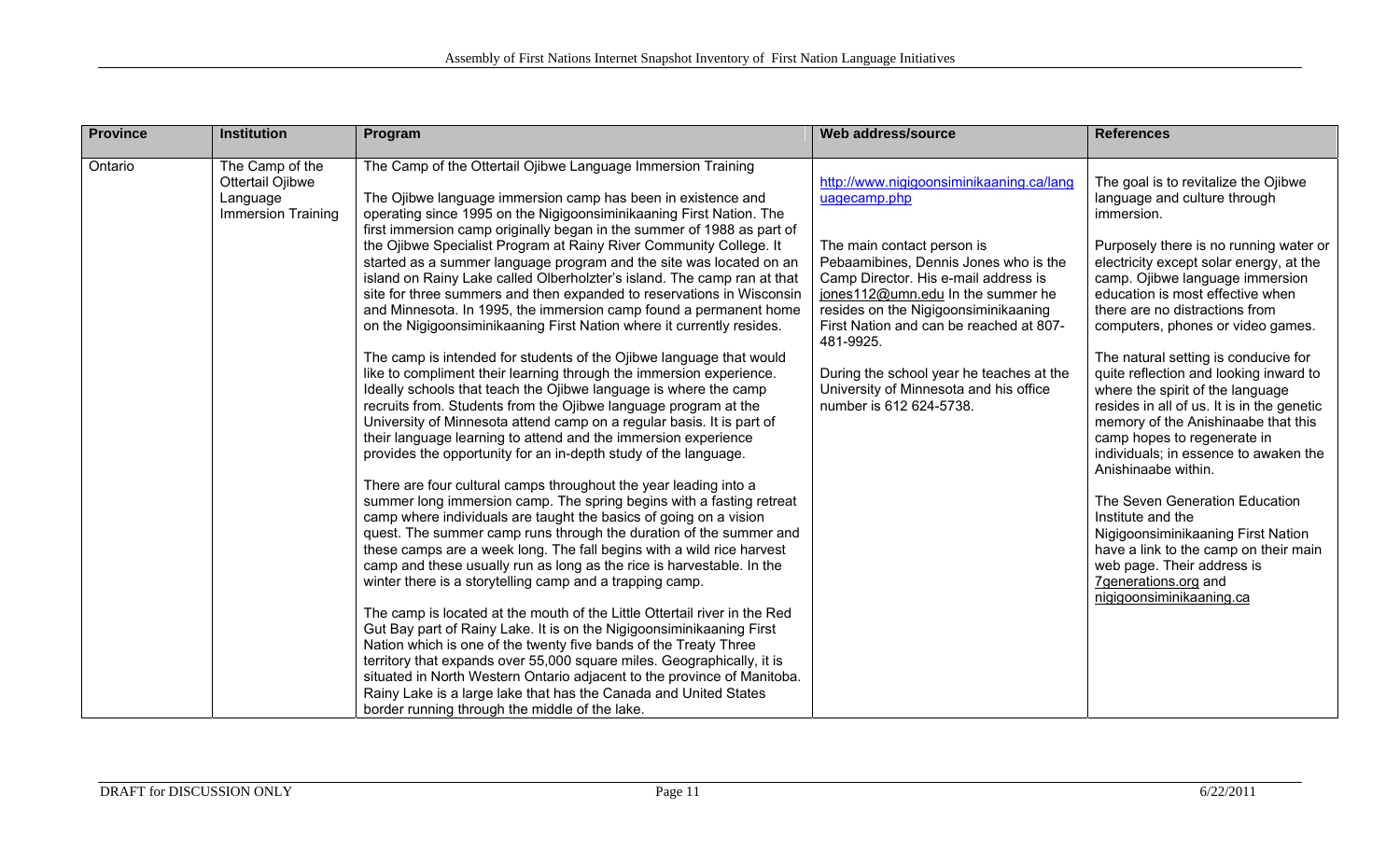| <b>Province</b> | <b>Institution</b>                 | Program                                                                                                                                                                                                                                                                                                                                                                                                                                                                                                                                                                                                                                                                                                                                                                                                                                                                                                                                                                | Web address/source                                                                                                                                                 | <b>References</b>                                                                                                                                                                                                                                                                                                                                                                                                                                                                     |
|-----------------|------------------------------------|------------------------------------------------------------------------------------------------------------------------------------------------------------------------------------------------------------------------------------------------------------------------------------------------------------------------------------------------------------------------------------------------------------------------------------------------------------------------------------------------------------------------------------------------------------------------------------------------------------------------------------------------------------------------------------------------------------------------------------------------------------------------------------------------------------------------------------------------------------------------------------------------------------------------------------------------------------------------|--------------------------------------------------------------------------------------------------------------------------------------------------------------------|---------------------------------------------------------------------------------------------------------------------------------------------------------------------------------------------------------------------------------------------------------------------------------------------------------------------------------------------------------------------------------------------------------------------------------------------------------------------------------------|
| Ontario         | <b>Woodland Cultural</b><br>Centre | Woodland Cultural Centre First Nations Language Program -<br>The Language program acts as an advisory role as well as a place for<br>research on traditional knowledge and wisdom research which includes<br>an extensive audio/CD collection of ceremonial tapes, collecting,<br>transcribing and translating the funerary rituals of the Longhouse<br>people, as well as continuing to work on the Moral Code of Handsome<br>Lake.<br>As well as the Language program delivery is undertaken by maintaining<br>the historical collection which means duplicating and cataloguing the<br>collection onto the latest technological mediums. The Language<br>department in conjunction with the Sweetgrass First Nations Language<br>Council Inc., host the annual Raising Our Voices Language Conference<br>which looks at the best practices and retention of our First Nations<br>languages.<br>The latest project the Language program is working on in partnership | <b>Woodland Cultural Centre</b><br>P.O. Box 1506<br>184 Mohawk Street<br>Brandford, ON<br><b>N3T 5V6</b><br>http://www.woodland-<br>centre.on.ca/IContact.php      | The Education Extension Officer<br>provides requested information such<br>as:<br><b>Recommending First Nations</b><br>$\bullet$<br>resources for Teachers and<br>Student research interests.<br>Reviewing texts for appropriate<br>First Nations content.<br>Providing lists of First Nations<br>educational Web Sites such as:<br>Woodland Cultural Centre Library<br>Resources<br>Indian and Northern Affairs Canada -<br>Kid Stop Learning Centre<br>Goodminds.com - First Nations |
|                 |                                    | with Memorial University of Newfoundland is Cayuga: Our Oral Legacy<br>(COOL) a research project about the Cayuga language.                                                                                                                                                                                                                                                                                                                                                                                                                                                                                                                                                                                                                                                                                                                                                                                                                                            |                                                                                                                                                                    | <b>Educational Resources</b>                                                                                                                                                                                                                                                                                                                                                                                                                                                          |
| Ontario         | Ohwejagehka:<br>Ha'degaenage       | Ohwejagehka: Ha`degaenage: is a nonprofit organization based on Six<br>Nations of the Grand River in Ontario Canada that was established to<br>help preserve and nurture the Iroquoian languages and songs (sourced<br>from the adjacent link).<br>The objective is to preserve the Ogwehoweh languages, songs and<br>dances by the:<br>Utilization of our living resources through audio recordings of<br>$\bullet$<br>speeches (ceremonial and social), social dance songs, and<br>ceremonial songs (only when requested);<br>Restoration of previously recorded audio materials, such as<br>$\bullet$<br>those listed above:                                                                                                                                                                                                                                                                                                                                        | Ohwejagehka: Ha'degaenage<br>Ohwejagehka: Hadegaenage:<br>R.R. #1 • 3134 Fourth Line<br>Ohsweken, Ontario, Canada<br><b>N0A 1M0</b><br>http://www.ohwejagehka.com/ | Click on the website Language<br>section to hear sound samples and<br>read words, then click on the<br>language you would like to hear. You<br>can also click on 2 additional<br>sections, Fonts and Statistics.<br>Languages include Mohawk, Cayuga,<br>Oneida, Onondaga, Seneca,<br>Tuscarora.                                                                                                                                                                                      |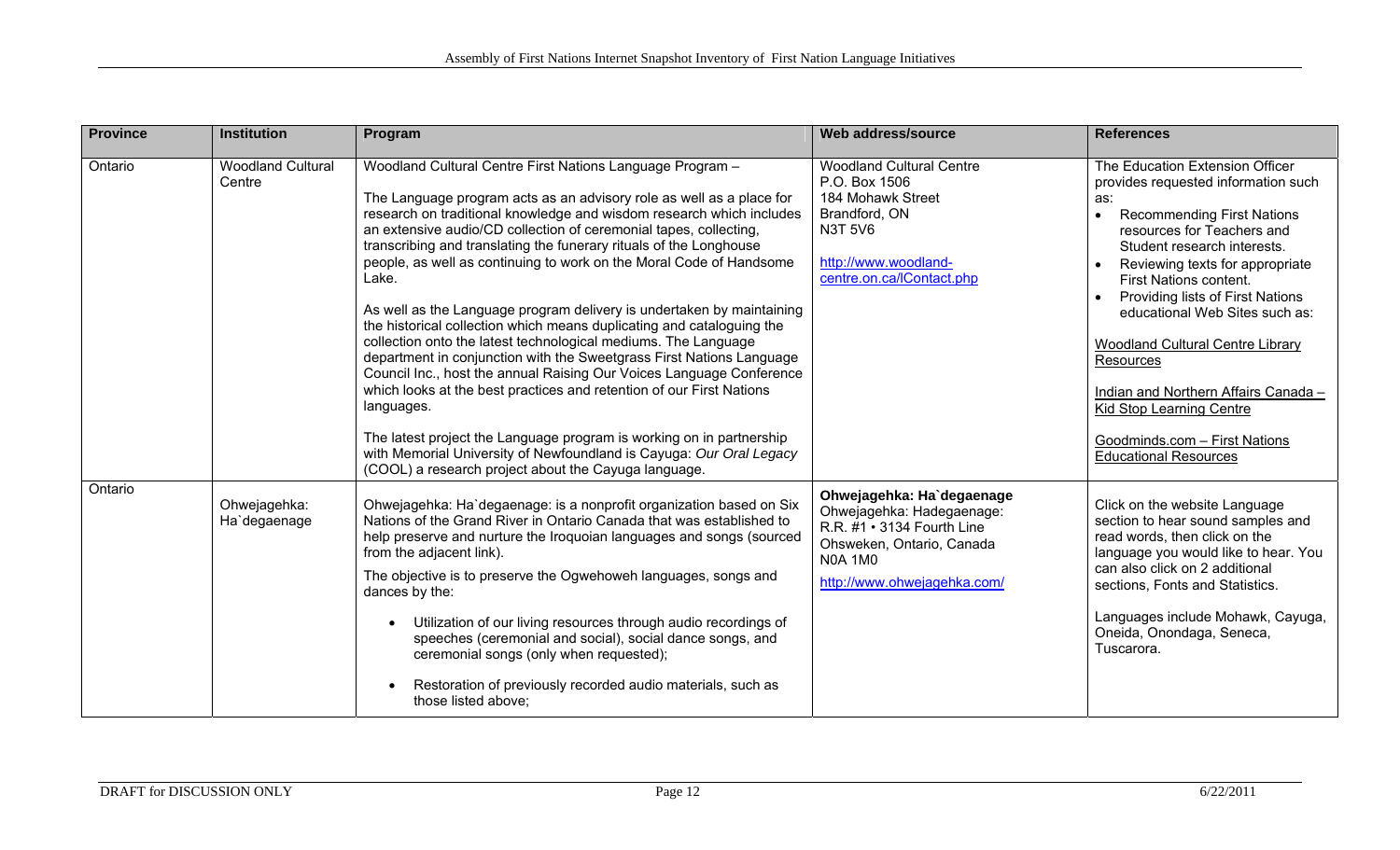| <b>Province</b> | <b>Institution</b>                                                         | Program                                                                                                                                                                                                                                                                                                                                                                                                                                                                                                                                                                                                                         | Web address/source                                                                                                                                                                                                                                                                            | <b>References</b>                                                                                                                                                                                                                                                                                                                                                            |
|-----------------|----------------------------------------------------------------------------|---------------------------------------------------------------------------------------------------------------------------------------------------------------------------------------------------------------------------------------------------------------------------------------------------------------------------------------------------------------------------------------------------------------------------------------------------------------------------------------------------------------------------------------------------------------------------------------------------------------------------------|-----------------------------------------------------------------------------------------------------------------------------------------------------------------------------------------------------------------------------------------------------------------------------------------------|------------------------------------------------------------------------------------------------------------------------------------------------------------------------------------------------------------------------------------------------------------------------------------------------------------------------------------------------------------------------------|
|                 |                                                                            | Development of audio and written lessons in all Six languages<br>$\bullet$<br>to preserve and encourage daily use of our unique mother<br>tongues and to make the lessons accessible through various<br>media forms such as the internet, cassettes and CD's; without<br>our languages, we have no culture; and,<br>Provision of the recordings to everyone at minimal or no cost<br>$\bullet$<br>where possible                                                                                                                                                                                                                |                                                                                                                                                                                                                                                                                               |                                                                                                                                                                                                                                                                                                                                                                              |
| Quebec          | Kanien'kehá:ka                                                             | KORLCC has the community mandate to develop, implement and                                                                                                                                                                                                                                                                                                                                                                                                                                                                                                                                                                      | Kanien'kehá:ka Onkwawén:na                                                                                                                                                                                                                                                                    | In addition to language resources                                                                                                                                                                                                                                                                                                                                            |
|                 | Onkwawén:na<br>Raotitióhkwa<br>language and<br>Cultural Center<br>(KORLCC) | deliver diverse language and cultural education programs, projects and<br>services to safeguard the sustainability of Mohawk language and<br>cultural traditions for the benefit of present and future generations.<br>Kanien'kéha Language Programs<br>Starting in 2002, the Kanien'kéha Ratiwennahní:rats Adult Immersion<br>Program has offered community members an opportunity to reconnect<br>to their language and culture<br>In addition to Kanien'kéha Ratiwennahní:rats, KORLCC also offers<br>community Kanien'kéha language enrichment classes. These classes<br>are offered in both the Spring and Fall semesters. | Raotitióhkwa Language and Cultural<br>Center was created to preserve and<br>enrich the language and culture of the<br>Kanien'kehá:ka (Mohawk) of Kahnawà:ke.<br>The center is located in the Mohawk<br>Territory of Kahnawà: ke south of<br>Montreal, Canada.<br>http://www.korkahnawake.org/ | there is a permanent exhibit that has<br>been compiled to share the rich<br>culture and history of the<br>Kanien'kehá:ka with visitors from<br>around the world.<br>Beginning with the foundation of the<br>Haudenosaunee Confederacy to the<br>1990 Oka Crisis, the permanent<br>exhibit features key cultural and<br>historical areas that describe the<br>Kanien'kehá:ka. |
| Saskatchewan    | <b>Onion Lake First</b><br>Nation                                          | First Nations languages Immersion Program - Onion Lake First Nation:<br>The aim behind this project is to provide a framework for teachers of<br>First Nations' languages so that their own languages can be used in an<br>immersion program. Each language group should be able to develop<br>material in their own language and orthography following the outline<br>provided in English. (Extracted from p. 5 Curriculum Guide.)<br>The ultimate aim of the Cree Immersion language program in Onion                                                                                                                         | Onion Lake Education. (2005). First<br>Nations Languages Immersion Program.<br>Curriculum guide: Introduction.<br>Saskatchewan: Gift of Language Project.<br>Additional information may be obtained<br>from the:<br><b>Cree Immersion Team</b><br><b>Onion Lake First Nation</b>              | Cree is one of three indigenous<br>languages in Canada deemed<br>likely to survive into the next<br>century according to most<br>experts. The other two languages<br>are Inuktitut and Ojibway. More<br>than half of aboriginal people now<br>live in the city, making language<br>rentention harder. This website                                                           |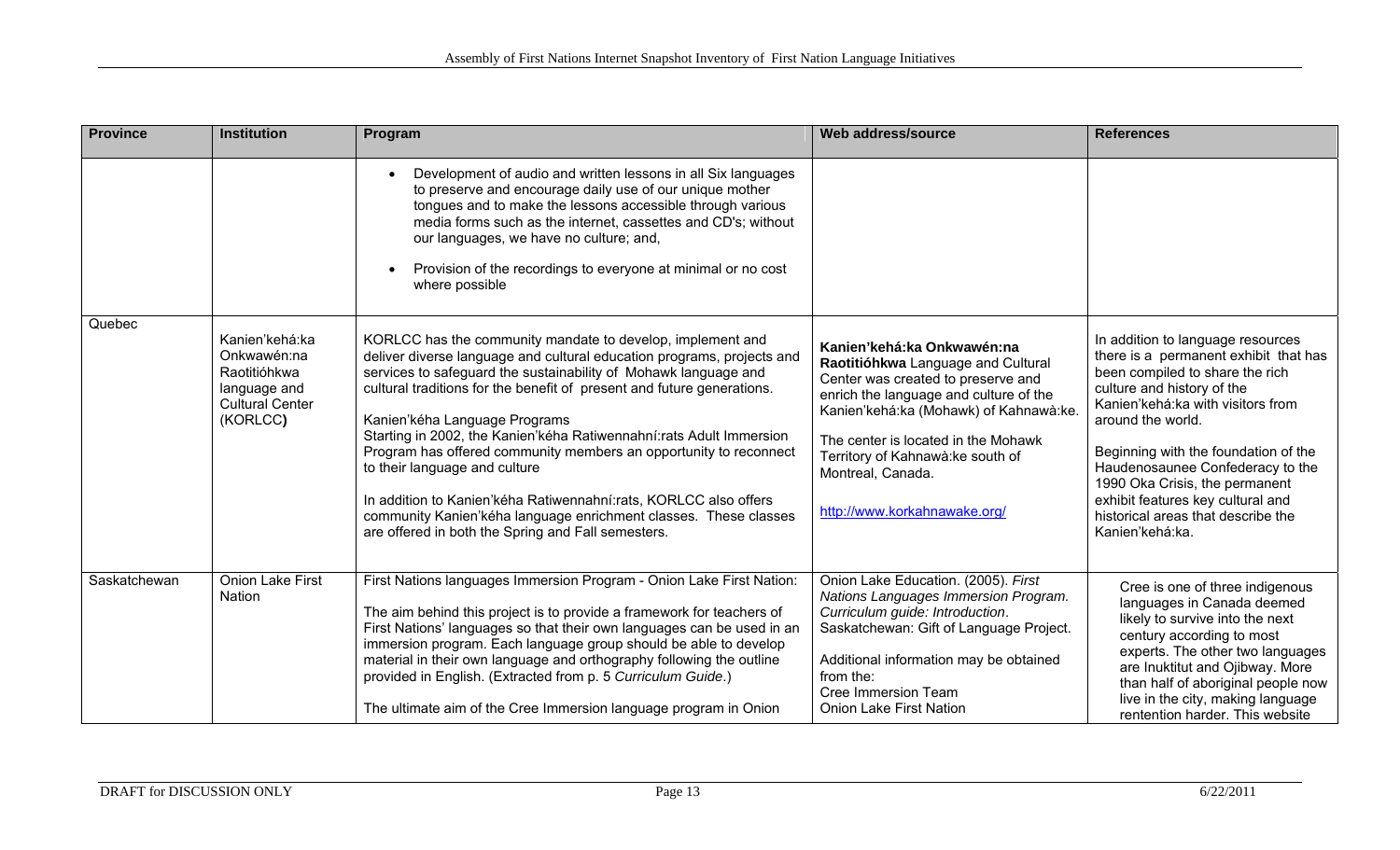| <b>Province</b> | <b>Institution</b>   | Program                                                                                                                                                                                                                                                                                                                                                                                                                                                                                                                                                                                                                                                                                                                                                                                                                                                                                                                                                                                                                                                                                           | Web address/source                                                                                                                                                                                                                                                                                                                                                                                                                                     | <b>References</b>                                                                                                                                                                                                                                                                                                                                                                                                                                                                                                                                                                                                                                                                                                                                              |
|-----------------|----------------------|---------------------------------------------------------------------------------------------------------------------------------------------------------------------------------------------------------------------------------------------------------------------------------------------------------------------------------------------------------------------------------------------------------------------------------------------------------------------------------------------------------------------------------------------------------------------------------------------------------------------------------------------------------------------------------------------------------------------------------------------------------------------------------------------------------------------------------------------------------------------------------------------------------------------------------------------------------------------------------------------------------------------------------------------------------------------------------------------------|--------------------------------------------------------------------------------------------------------------------------------------------------------------------------------------------------------------------------------------------------------------------------------------------------------------------------------------------------------------------------------------------------------------------------------------------------------|----------------------------------------------------------------------------------------------------------------------------------------------------------------------------------------------------------------------------------------------------------------------------------------------------------------------------------------------------------------------------------------------------------------------------------------------------------------------------------------------------------------------------------------------------------------------------------------------------------------------------------------------------------------------------------------------------------------------------------------------------------------|
|                 |                      | Lake Cree Nation is to develop children's abilities so they may fulfill<br>their own aspirations, thereby making a positive contribution to their<br>community and to society. Self-identity and pride correlates to<br>achievement.<br>It is therefore appropriate that community members have input into the<br>development of the language program. Therefore, developers of first<br>nation language and culture programs must draw resources available<br>from the community, Elders, parents and other community agencies.<br>The Cree language immersion program is intended primarily for<br>community children, but does not exclude youth from other<br>communities. This program also provides opportunities for parents who<br>want to learn the Cree language and traditional teachings.<br>Contemporary educators must look to the source -- Elders-- to<br>determine the cultural content.<br>A series of curriculum and resources are available for First Nations'<br>Language immersion programs from nursery school to grade 3 in the<br>Gift of language and culture document. | P.O. Box 340<br>Onion Lake, SK S0M 2E0<br>1-888-344-8011<br>giftoflanguage@onionlake.ca<br>www.onionlake.ca<br>Gift of Language and Culture.(2007). Gift<br>of language and culture. Onion Lake,<br>Saskatchewan: Onion Lake Cree<br>Curriculum Development.<br>Additional information may be found at:<br>The Gift of Language and Culture<br>Onion Lake Cree Curriculum<br>Development<br>P.O. Box 340<br>Onion Lake, Saskatchewan<br><b>SOM 2E0</b> | examines the efforts on-reserve<br>at Onion Lake Cree Nation to<br>teach children Cree and looks at<br>the challenges of implementing<br>Cree bilingual programs at two<br>schools in the city - a Catholic<br>school, St. Frances Elementary<br>School, and a public school,<br><b>Confederation Park Elementary</b><br>School, which are both in<br>Saskatoon.<br>Reviving the Cree language in<br>Saskatchewan:<br>http://creebeyondwords.com/?p=322<br>Onion Lake case study:<br>http://www.ccl-<br>cca.ca/ccl/Reports/StateofAboriginalL<br>earning/SALCaseStudiesStory2.html<br>An additional resource is the:<br>Cree Language teaching resources<br>annotated bibliography<br>http://www.ssdec.nt.ca/ablang/bibliogr<br>aphy/pdf/Cree-Bibliography.pdf |
| Saskatchewan    | University of Regina | First Nations Language Instructors Certificate program:<br>This program, comprised of degree credit courses, provides training in<br>First Nations Language instruction. It is designed for language<br>instructors, teachers, and teachers' aides working in First Nations<br>classrooms who are already fluent in a First Nations language with<br>some literacy in the language as well. Students should also have some<br>teaching experience and experience developing curriculum materials.                                                                                                                                                                                                                                                                                                                                                                                                                                                                                                                                                                                                 | First Nations University of Canada.<br>(2010). Regina Campus, First Nations<br>University of Canada. Retrieved March 1<br>2011 from<br>http://www.firstnationsuniversity.ca/default<br>.aspx?page=17 and<br>University of Regina. (2011). Centre for<br>Continuing Education. Retrieved March 1                                                                                                                                                        | Further information can be found at<br>the Department of Indian Languages,<br>Literatures & Linguistics (DILLL), 1<br>First Nations Way, Regina,<br>Saskatchewan S4S 7K2.<br>The goal of the First Nations<br>University of Canada's Department of<br>Indian Languages, Literatures and                                                                                                                                                                                                                                                                                                                                                                                                                                                                        |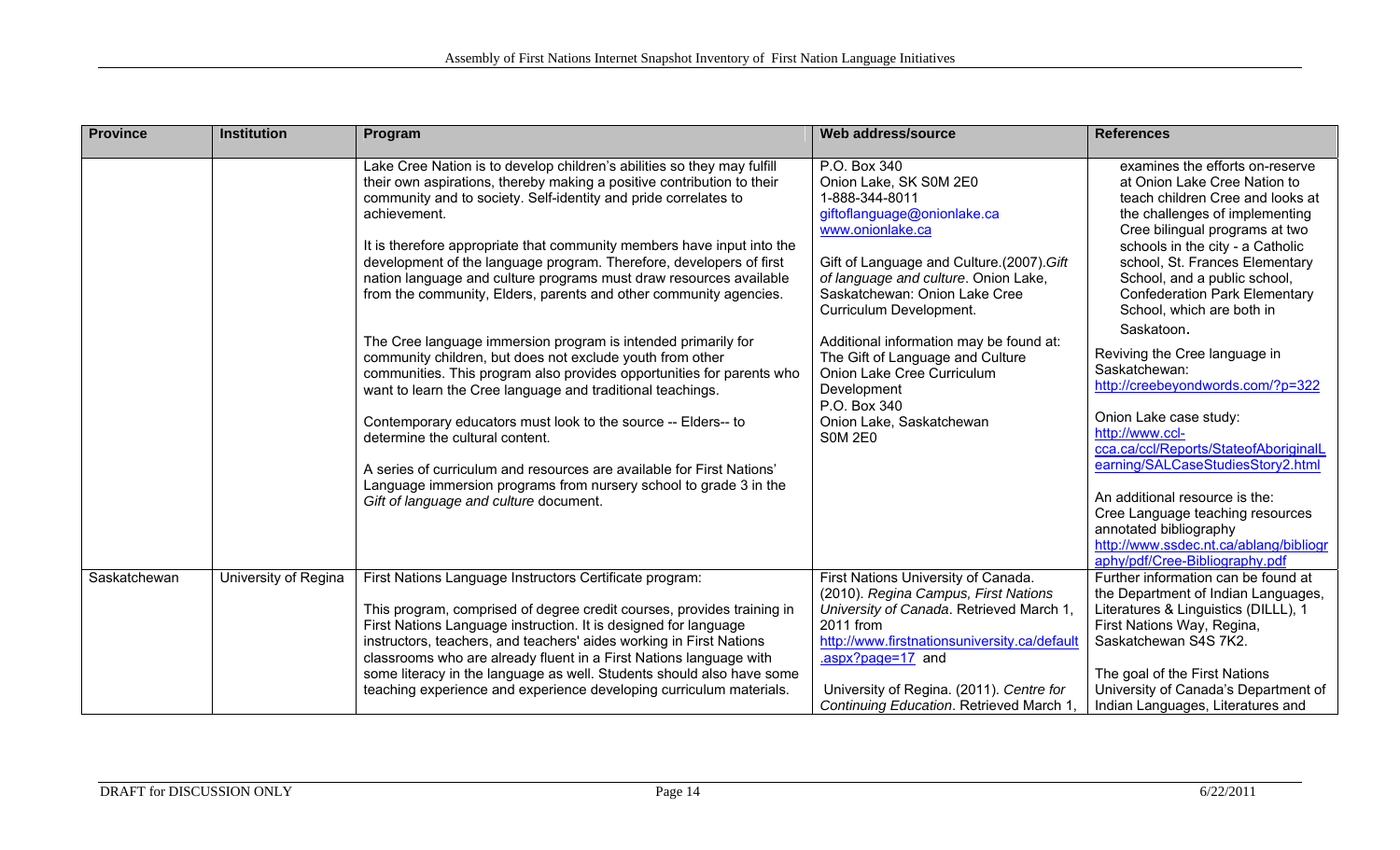| <b>Province</b>      | <b>Institution</b>                                                                                                                                                                                                                                                                                                                                                                                                                                                                                                                                                                                                                                                                                                                                                                                                                                                                                                                                                                                                                                                                                                                                                                                                                                                                                                                                           | Program                                                                                                                                                                                                                                                                                                                                                                                                                                                                                                                                                 | Web address/source                                                                                                                                                                                                             | <b>References</b>                                                                                                                                                                                                                              |
|----------------------|--------------------------------------------------------------------------------------------------------------------------------------------------------------------------------------------------------------------------------------------------------------------------------------------------------------------------------------------------------------------------------------------------------------------------------------------------------------------------------------------------------------------------------------------------------------------------------------------------------------------------------------------------------------------------------------------------------------------------------------------------------------------------------------------------------------------------------------------------------------------------------------------------------------------------------------------------------------------------------------------------------------------------------------------------------------------------------------------------------------------------------------------------------------------------------------------------------------------------------------------------------------------------------------------------------------------------------------------------------------|---------------------------------------------------------------------------------------------------------------------------------------------------------------------------------------------------------------------------------------------------------------------------------------------------------------------------------------------------------------------------------------------------------------------------------------------------------------------------------------------------------------------------------------------------------|--------------------------------------------------------------------------------------------------------------------------------------------------------------------------------------------------------------------------------|------------------------------------------------------------------------------------------------------------------------------------------------------------------------------------------------------------------------------------------------|
|                      |                                                                                                                                                                                                                                                                                                                                                                                                                                                                                                                                                                                                                                                                                                                                                                                                                                                                                                                                                                                                                                                                                                                                                                                                                                                                                                                                                              | <b>Additional requirements:</b><br>Students must demonstrate competence in the target First Nations<br>language they are teaching or plan to teach. In consultation with <b>First</b><br>Nations University of Canada, the Centre for Continuing Education will<br>compile a list of people competent to examine the prospective students.<br>Students will be given the name of the examiner for their particular<br>language. The onus will be on the student to take the test and provide<br>proof of competence when they register for the program. | 2011 from<br>http://www.uregina.ca/cce/index.shtml                                                                                                                                                                             | Linguistics is to strengthen the First<br>Nations' identity by ensuring the<br>survival of the languages of<br>Saskatchewan's First Nations.<br>(Extract taken from Web site:<br>http://www.firstnationsuniversity.ca/de<br>fault.aspx?page=23 |
| <b>New Brunswick</b> | St. Thomas<br>A new pilot program is taking place to revitalize Masiseet. This pilot<br>University<br>programme on the value of adult immersion as a method of reversing<br>language shift in a First Nations community recently received \$243,000<br>funding over three years from the Social Sciences and Humanities<br>Research Council. It is being undertaken in partnership with the St.<br>Mary's First Nation. The co-applicant is Gina Brooks, a Councillor from<br>St. Mary's, and the collaborator is Donna Goodleaf, director of the<br>Kanienkehaka Onkwawenna Raotitiohkwa Cultural Center at<br>Kahnawake, which has a very successful adult immersion programme.<br>The early stages of the initiative will involve community planning,<br>encouraging and training speakers of the language to become teachers<br>in the program, capturing interviews with elders, preparing texts in the<br>language, and studying other First Nations communities that have adult<br>immersion programmes.<br>From this starting point, the team will launch the full-time immersion<br>classes for adults in the second year, focusing first on fluency and later<br>on literacy. The final stage of the project will evaluate the success of<br>this programme in creating new speakers and increasing the level of<br>language use in the community. |                                                                                                                                                                                                                                                                                                                                                                                                                                                                                                                                                         | St. Thomas University. (2010). Schooling<br>in the language - Dr. Andrea Bear<br>Nicholas's programme to revitalize<br>Maliseet.<br>Retrieved March 1, 2011 from<br>http://w3.stu.ca/stu/news/news view.aspx<br>$?id = 146718$ | A variety of documentation is<br>available through the Web site from<br>the Department of Native Studies at<br>St. Thomas University:<br>http://www.nativestudies.org/works.ht<br>ml                                                           |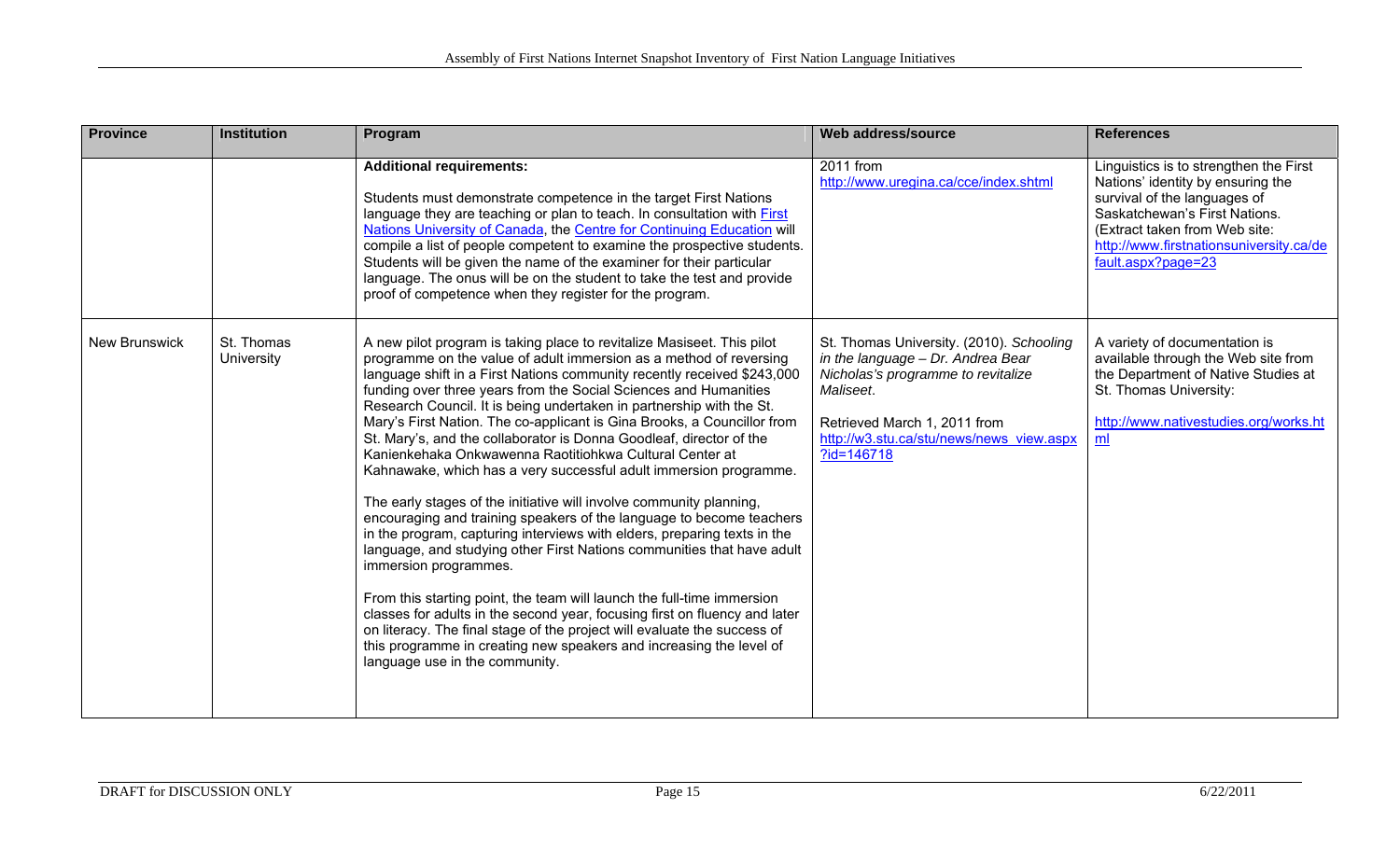| <b>Province</b>                 | <b>Institution</b>                                                                        | Program                                                                                                                                                                                                                                                                                                                                                                                                                                                                                                                                                                                                                                                                                                                                                                                                                                                                                                                                                                                                                                                                                                                                                    | Web address/source                                                                                                                                                                                                                                        | <b>References</b>                                                                                                                                                                                                                                                                                                                                                                                                                                                                                                                                                                                                                                     |
|---------------------------------|-------------------------------------------------------------------------------------------|------------------------------------------------------------------------------------------------------------------------------------------------------------------------------------------------------------------------------------------------------------------------------------------------------------------------------------------------------------------------------------------------------------------------------------------------------------------------------------------------------------------------------------------------------------------------------------------------------------------------------------------------------------------------------------------------------------------------------------------------------------------------------------------------------------------------------------------------------------------------------------------------------------------------------------------------------------------------------------------------------------------------------------------------------------------------------------------------------------------------------------------------------------|-----------------------------------------------------------------------------------------------------------------------------------------------------------------------------------------------------------------------------------------------------------|-------------------------------------------------------------------------------------------------------------------------------------------------------------------------------------------------------------------------------------------------------------------------------------------------------------------------------------------------------------------------------------------------------------------------------------------------------------------------------------------------------------------------------------------------------------------------------------------------------------------------------------------------------|
| <b>Yukon Territory</b>          | <b>Yukon First Nations</b><br>Language<br>Proficiency<br>Certificate Program<br>(YFNLPCP) | This program has been developed by the Yukon Department of<br>Education First Nations Programs and Partnerships & Simon Fraser<br>University Kamloops & supported by the Yukon First Nation Education<br>Advisory Committee.<br>The goal of the YFNLPCP is to create an awareness of Aboriginal<br>language composition and structure, as well as develop strategies to<br>strengthen language mastery. Through University courses and<br>one on one language mentoring, with a language expert, participants<br>gain valuable language skills and the knowledge base to develop their<br>language speaking, reading, and writing abilities. Course requirements<br>are met through a combination of courses,<br>teaching assignments, and language mastery.                                                                                                                                                                                                                                                                                                                                                                                               | For further information contact<br>Ruby Grant at the Department of<br>Education by phone at 1-800661-0408 or<br>by email ruby.grant@gov.yk.ca                                                                                                             | Additional northern resources include<br>an:<br>Annotated Bibliography of Aboriginal<br>Books for books for children, ages<br>pre-school to 12 years, youth, ages<br>12 to 16 and adults, 16 and over<br>http://www.nwt.literacy.ca/resources/b<br>iblio06/biblio06.pdf                                                                                                                                                                                                                                                                                                                                                                               |
| <b>National</b><br>organization | <b>Canadian Council</b><br>on Learning                                                    | The state of aboriginal learning in Canada: A holistic approach to<br>measuring success presents a unique vision of learning that extends well<br>beyond the classroom-encompassing learning from family, community,<br>languages, traditions and cultures—and challenges years of negative<br>stereotypes and bad-news stories.<br>"As First Nations, Inuit and Métis learning experts have advocated for<br>decades, the learning process for Aboriginal people is both lifelong and<br>holistic-a reality that is finally represented in the pages of this report,"<br>"This report is an important and valuable step forward because it<br>recognizes that Aboriginal learning is about much more than just dropout<br>rates."<br>The report finds that First Nations, Inuit and Métis learners display higher<br>rates of volunteerism, informal learning (such as participation in clubs,<br>sports, arts and music), and family and community involvement than non-<br>Aboriginal Canadians. The report also shows that they are on equal footing<br>with non-Aboriginal people when it comes to attainment rates in colleges<br>and trade schools. | Canadian Council on Learning. (2009).<br>The state of aboriginal learning in<br>Canada: A holistic approach to measuring<br>success. Ottawa: Canadian Council on<br>Learning.<br>http://www.ccl-<br>cca.ca/ccl/Reports/StateofAboriginalLearn<br>ing.html | This report examines the need for a<br>holistic approach to learning. The<br>report is organized as follows:<br>Chapter 1 introduces the new,<br><b>Holistic Lifelong Learning</b><br>Measurement Framework used to<br>measure the state<br>of Aboriginal learning.<br><b>Chapter 2 provides an in-depth look</b><br>at the <b>Sources and</b><br>Domains of Knowledge that serve<br>as important contributions<br>to Aboriginal learning as a holistic,<br>lifelong process.<br>Chapter 3 provides an in-depth look<br>at The Journey of Lifelong<br>Learning that measures learning<br>across the lifespan and in<br>different environments such as |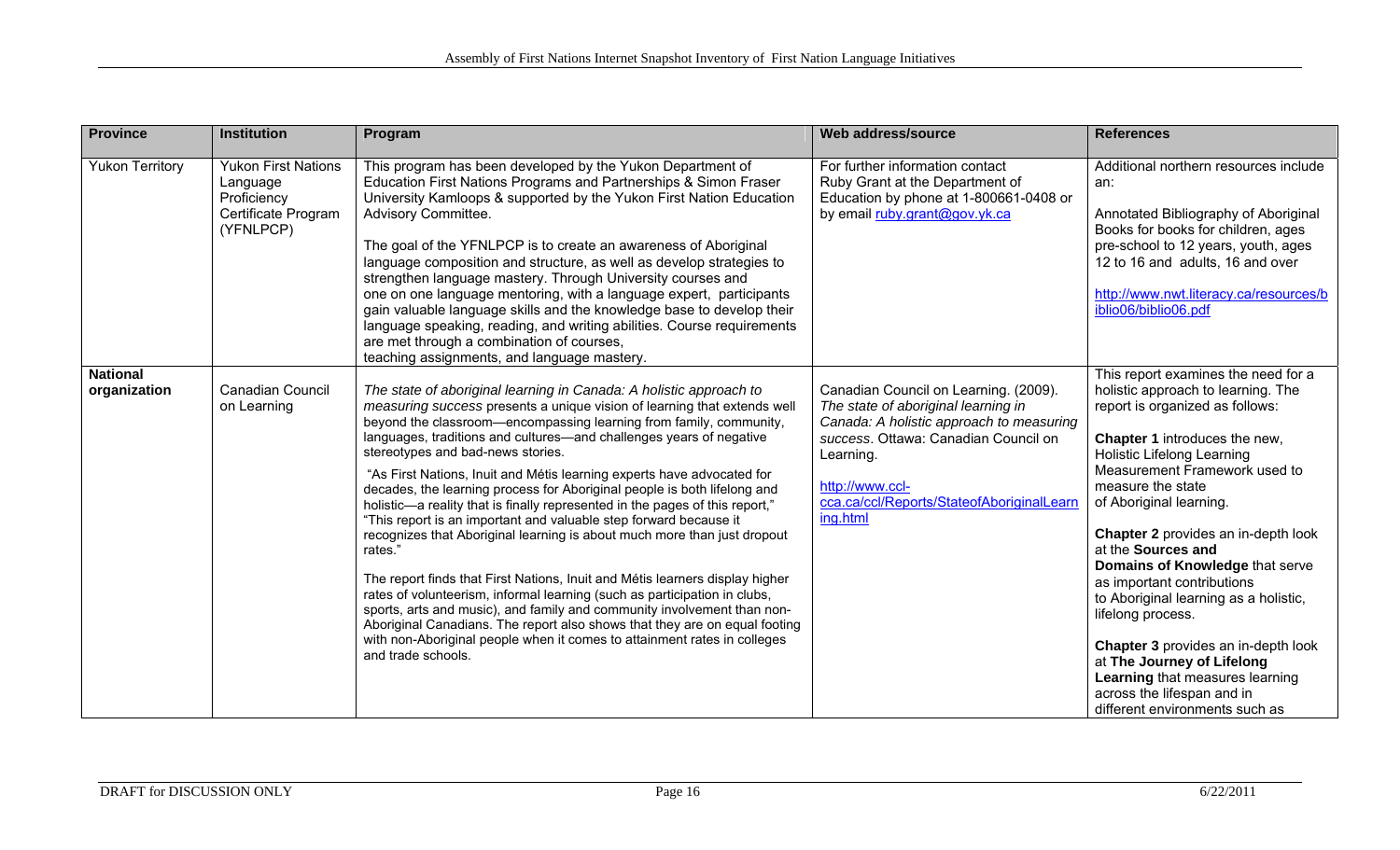| Province                            | <b>Institution</b>                                               | Program                                                                                                                                                                                                                                                                                                                                                                                                                                                                                                                                                                                                                                                                                                                                                                                                                                                                                                                                                                                                                                                                                                                                                                                                                                                                                   | Web address/source                                                                                                                                                                                                                                                                                                                                                                                                                                  | <b>References</b>                                                                                                                                                                                                                                                                                                                                                                                                                                                                                                                                                                                                                                                                                                                                                                                                                                                                                                              |
|-------------------------------------|------------------------------------------------------------------|-------------------------------------------------------------------------------------------------------------------------------------------------------------------------------------------------------------------------------------------------------------------------------------------------------------------------------------------------------------------------------------------------------------------------------------------------------------------------------------------------------------------------------------------------------------------------------------------------------------------------------------------------------------------------------------------------------------------------------------------------------------------------------------------------------------------------------------------------------------------------------------------------------------------------------------------------------------------------------------------------------------------------------------------------------------------------------------------------------------------------------------------------------------------------------------------------------------------------------------------------------------------------------------------|-----------------------------------------------------------------------------------------------------------------------------------------------------------------------------------------------------------------------------------------------------------------------------------------------------------------------------------------------------------------------------------------------------------------------------------------------------|--------------------------------------------------------------------------------------------------------------------------------------------------------------------------------------------------------------------------------------------------------------------------------------------------------------------------------------------------------------------------------------------------------------------------------------------------------------------------------------------------------------------------------------------------------------------------------------------------------------------------------------------------------------------------------------------------------------------------------------------------------------------------------------------------------------------------------------------------------------------------------------------------------------------------------|
| <b>INTERNATIONAL</b><br>New Zealand | Te Whanake<br>Resources: Maori<br>language resources<br>and shop | The Te Whanake Māori language series has evolved out of the need<br>for Māori language resources for adults that reflect modern methods of<br>teaching second languages. The teaching methodology reflected in the<br>textbooks and resources is based on the way learners in a natural<br>bilingual situation learn their second language.<br>The series contains a comprehensive set of Māori language learning<br>textbooks, study guides, recorded audio and video listening and<br>speaking exercises, teachers' manuals, and a Māori dictionary for<br>learners and teachers that develops Māori language ability from<br>beginner through to advanced levels.<br>Other Maori resources include the following as per the following Web<br>site: http://www.maorilanguage.net/resources/index.cfm<br>Te Taura Whiri te Reo Maori - The Maori Language Commission. The<br>Maori Language Commission was set up under the Māori Language<br>Act 1987 to promote the use of Māori as a living language and as an<br>ordinary means of communication.<br>Mā Te Reo - Mā Te Reo is a Government funded programme<br>established by the Minister of Māori Affairs in 2001 to support projects,<br>programm s and activities that contribute to local level Māori<br>language regeneration. | http://www.tewhanake.maori.nz/home.cfm<br>John Moorfield, BA (Auckland), MEd<br>(Wales), LittD (Otago), RSA Cambridge<br>CTEFLA, is the author of the Te Whanake<br>series. He is currently a Professor in<br>Māori Innovation and Development at Te<br>Ara Poutama, the Faculty of Māori<br>Development at Auckland University of<br>Technology.<br>Information retrieved March 1, 2011 from<br>http://www.tewhanake.maori.nz/maori-<br>author.cfm | school, home, community,<br>work and the land.<br><b>Chapter 4 provides concluding</b><br>statements and an exploration<br>of the road ahead. (Extract from p. 9<br>of the report.)<br>http://www.maori.ac.nz/maori-<br>courses-learn.html<br>http://www.maorilanguage.net/index.<br>cfm<br>www.youtube.com/TalkMaori<br>Te Taura Whiri I Te Reo Māori<br>Enhance your knowledge of the Māori<br>language; explore Maori culture both<br>past and the present.<br>With a Māori-English book and 45<br>minute DVD, you can enrich and add<br>some excitement to your learning,<br>custom by custom.<br>The DVD contains high quality<br>footage of the content in the book,<br>and explores the protocols of the<br>marae, Maori carving, and Maori<br>performing arts (Kapa Haka). In<br>addition comes with a series of<br>matching online activities which<br>include interactive games, quizzes,<br>and self-marking tests. |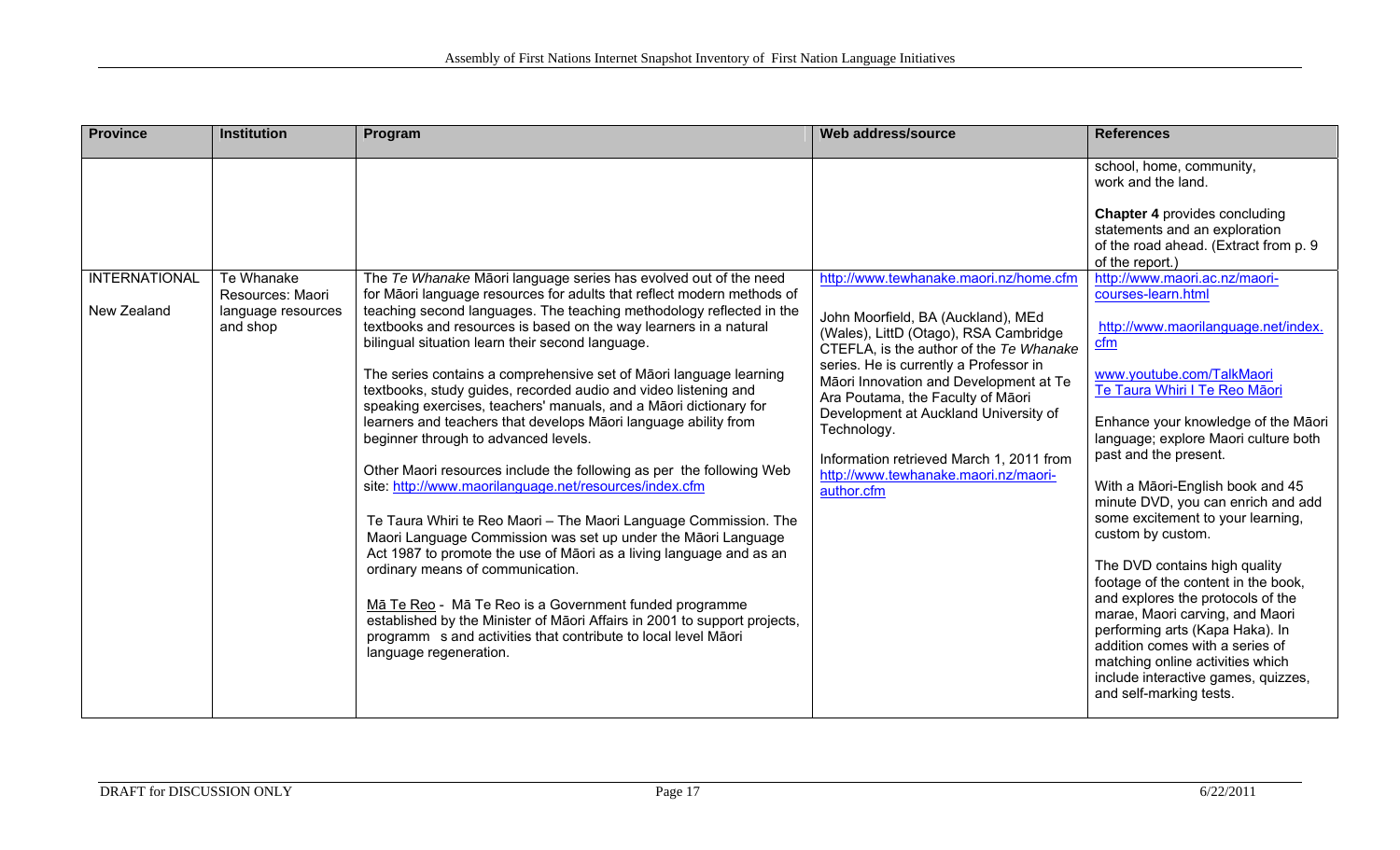| <b>Province</b>                       | <b>Institution</b>                                                                   | Program                                                                                                                                                                                                                                                                                                                                                                                                                      | Web address/source                                                                                                                                                                                            | <b>References</b>                                                                                           |
|---------------------------------------|--------------------------------------------------------------------------------------|------------------------------------------------------------------------------------------------------------------------------------------------------------------------------------------------------------------------------------------------------------------------------------------------------------------------------------------------------------------------------------------------------------------------------|---------------------------------------------------------------------------------------------------------------------------------------------------------------------------------------------------------------|-------------------------------------------------------------------------------------------------------------|
|                                       |                                                                                      | Korero Māori - Te Taura Whiri i Te Reo Māori Language Gateway for<br>all learners of Te Reo.                                                                                                                                                                                                                                                                                                                                 |                                                                                                                                                                                                               | http://www.maorilanguage.net/index.c<br>fm                                                                  |
|                                       |                                                                                      | Te Puni Kokiri - the Government's principal adviser on Māori<br>issues, their work aims to improve outcomes for Māori and ensure the<br>quality of government services delivered to Māori.                                                                                                                                                                                                                                   |                                                                                                                                                                                                               | Another excellent resource:<br>http://www.maoridictionary.co.nz/                                            |
|                                       |                                                                                      | Te Māngai Paho - a Crown Entity established to make funding<br>available to the national network of Māori radio stations and for the<br>production of Mäori language television progr mmes, music CDs and<br>videos.                                                                                                                                                                                                         |                                                                                                                                                                                                               |                                                                                                             |
|                                       |                                                                                      | Te Kete Ipurangi - a bilingual portal-plus web community which<br>provides quality assured educational material for teachers, school<br>managers, and the wider education community. It is an initiative of the<br>Ministry of Education.                                                                                                                                                                                    |                                                                                                                                                                                                               |                                                                                                             |
|                                       |                                                                                      | The History of Māori Language - from nzhistory.net.nz - The History<br>Group of New Zealand Ministry of Culture and Heritage has created<br>this informative website which has details on Māori Language week<br>and other information.                                                                                                                                                                                      |                                                                                                                                                                                                               |                                                                                                             |
| <b>INTERNATIONAL</b><br><b>U.S.A.</b> | Language program<br>successes from<br>Quebec, Arizona,<br>New Zealand and<br>Hawaii. | Language program successes from Quebec, Arizona, New Zealand<br>and Hawaii. Is a description of four successful indigenous language<br>programs by Dawn B. Stiles. The programs studied are: Cree Way<br>project in Quebec; Hualapai in Arizona, Te Kohanga Reo in New<br>Zealand, and Punana Leo in Hawai'i.                                                                                                                | Language program successes from<br>Quebec, Arizona, New Zealand and<br>Hawaii.<br>http://jan.ucc.nau.edu/~jar/TIL 21.html                                                                                     | <b>Excellent resources:</b><br>Teaching Indigenous Languages<br>website<br>http://www2.nau.edu/jar/TIL.html |
|                                       |                                                                                      | This paper compares Cree, Hualapai, Maori, and Hawaiian indigenous<br>language programs and describes common components and problems<br>of implementation. Characteristics shared by the four programs are<br>discussed in regard to their implications for other language groups<br>interested in implementing their own programs. The author concludes<br>that successful programs need to link language and culture, need | This website also includes language<br>resources information about upcoming<br>conferences, status of languages,<br>language revitalization and preservation,<br>etc.<br>http://jan.ucc.nau.edu/~jar/TIL.html | Four Successful Indigenous<br>Language Programs<br>http://jan.ucc.nau.edu/~jar/TIL 21.htm                   |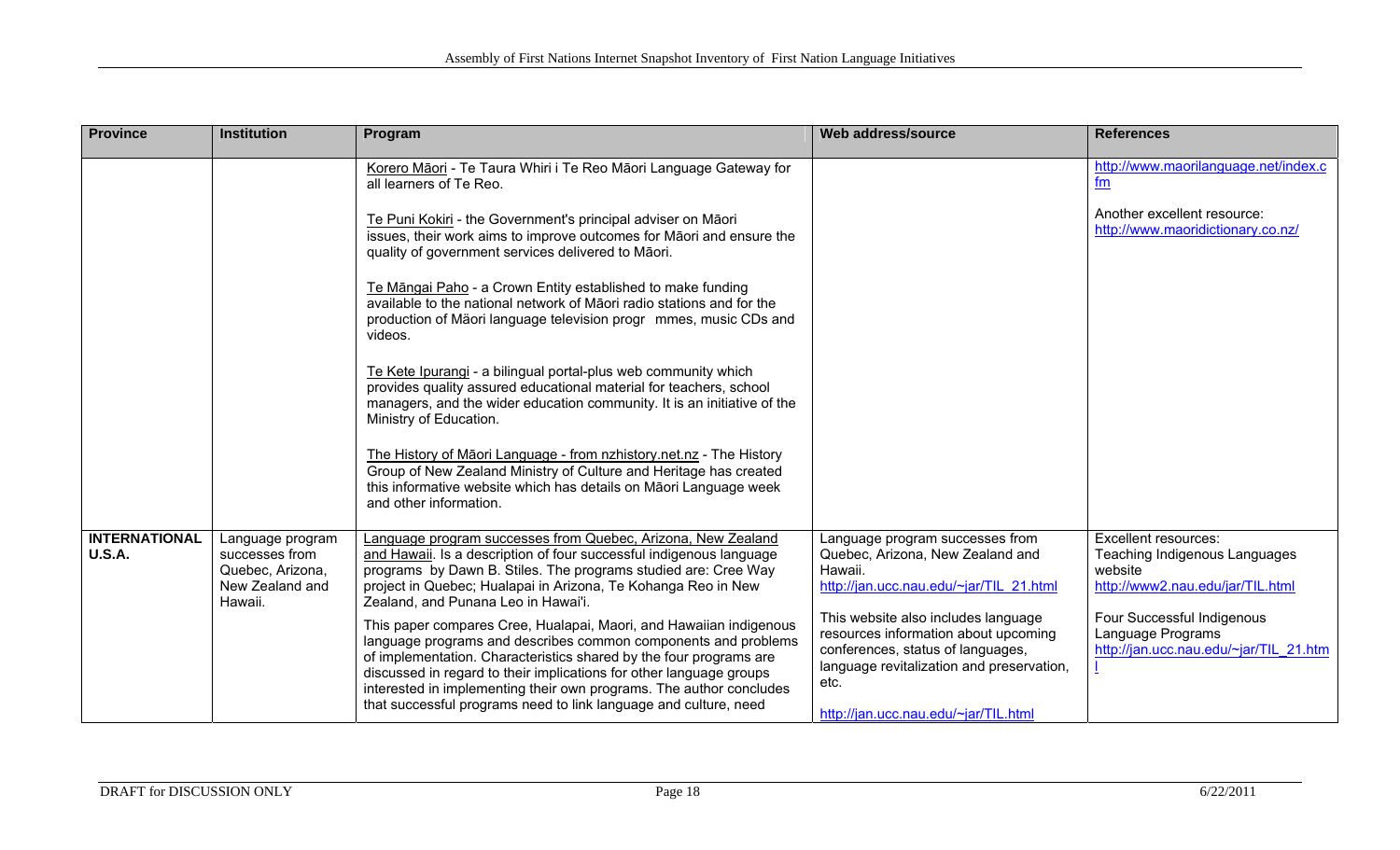| <b>Province</b>      | <b>Institution</b>                                            | Program                                                                                                                                                                                                                                                                                                                                                                                                                                                                                                                                                                                                                                                                                                                                                                                                                                                                                                                                                                                                                                                                                                                                                                                                                                                                                                                                                                                                                                                                          | Web address/source                                                                                                                                                          | <b>References</b>                                                                                                                                                                                                                                                                                                                                                                                                                                                                                                                                                                                                                                                                                                                                                                              |
|----------------------|---------------------------------------------------------------|----------------------------------------------------------------------------------------------------------------------------------------------------------------------------------------------------------------------------------------------------------------------------------------------------------------------------------------------------------------------------------------------------------------------------------------------------------------------------------------------------------------------------------------------------------------------------------------------------------------------------------------------------------------------------------------------------------------------------------------------------------------------------------------------------------------------------------------------------------------------------------------------------------------------------------------------------------------------------------------------------------------------------------------------------------------------------------------------------------------------------------------------------------------------------------------------------------------------------------------------------------------------------------------------------------------------------------------------------------------------------------------------------------------------------------------------------------------------------------|-----------------------------------------------------------------------------------------------------------------------------------------------------------------------------|------------------------------------------------------------------------------------------------------------------------------------------------------------------------------------------------------------------------------------------------------------------------------------------------------------------------------------------------------------------------------------------------------------------------------------------------------------------------------------------------------------------------------------------------------------------------------------------------------------------------------------------------------------------------------------------------------------------------------------------------------------------------------------------------|
|                      |                                                               | written teaching materials, and need community support and parental<br>involvement and that successful programs can fight gang activity,<br>alcohol and drug abuse, and high dropout rates in indigenous<br>communities.                                                                                                                                                                                                                                                                                                                                                                                                                                                                                                                                                                                                                                                                                                                                                                                                                                                                                                                                                                                                                                                                                                                                                                                                                                                         |                                                                                                                                                                             |                                                                                                                                                                                                                                                                                                                                                                                                                                                                                                                                                                                                                                                                                                                                                                                                |
| <b>INTERNATIONAL</b> | <b>Resource Network</b><br>for Linguistic<br><b>Diversity</b> | Resource Network for Linguistic Diversity - Regional and International<br><b>Capacity Development Programs</b><br>There is a growing number of organisations providing professional<br>training for language maintenance practitioners. This page lists both<br>national and international training programs.<br>The Documenting and Revitalizing Indigenous Languages (DRIL)<br>Program has been created by RNLD to support the long-term<br>maintenance of Australian Aboriginal languages. DRIL offers a new<br>training method to Aboriginal people who are working with their own<br>language or who want to start working with their language.<br>The Consortium on Training in Language Documentation and<br>Conservation fosters collaboration among people who are engaged<br>globally in training in language documentation and conservation.<br><b>Australia</b><br>Australian Language And Cultural Heritage, Pilbara TAFE, Port<br>Hedland, Western Australia<br><b>Batchelor Institute for Indigenous Tertiary Education, Northern Territory</b><br>Certificate II in Aboriginal Language/s, TAFE NSW<br>Documenting and Revitalizing Indigenous Languages, Resource<br>Network for Linguistic Diversity<br>Graduate Certificate, Graduate Diploma and Master of Indigenous<br>Languages Education, Koori Centre, The University of Sydney<br>Canada<br><b>Canadian Indigenous Languages and Literacy Development Institute</b><br>(CILLDI), University of Alberta | Resource Network for Linguistic Diversity<br>PO Box 629<br>Elwood, Victoria 3184<br>Australia<br>Email contact.rnld[@]gmail.com<br>http://www.rnld.org/capacity development | Bibliography of Research on Inuit,<br>Yup'ik, Aleut and Saami Languages<br>http://husky1.smu.ca/~stulloch/Publca<br>tions.html<br>Alaska Native Knowledge Network<br>(2001). Guidelines for Strengthening<br>Indigenous Languages. Alaska Native<br>Knowledge Network. University of<br>Alaska Fairbanks.<br>Languages: Bilingualism or Language<br>Shift?. Applied Psycholinguistics 28:<br>515-536. Available online at<br>http://efolio.bu.edu/portfolio/GetFile?is<br>New=false&file=Allen+AppPsycholing<br>+2007.pdf&length=124430&mime=ap<br>plication/pdf&uid=83<br>Balanoff, H. and C. Chambers (2005).<br>"Do My Literacies Count as Literacy?<br>An Inquiry Into Inuinnagtun Literacies<br>in the Canadian North." Literacies 6:<br>$18-20.$<br>Burnaby, B. and D. Philpott. (2007). |
|                      |                                                               |                                                                                                                                                                                                                                                                                                                                                                                                                                                                                                                                                                                                                                                                                                                                                                                                                                                                                                                                                                                                                                                                                                                                                                                                                                                                                                                                                                                                                                                                                  |                                                                                                                                                                             |                                                                                                                                                                                                                                                                                                                                                                                                                                                                                                                                                                                                                                                                                                                                                                                                |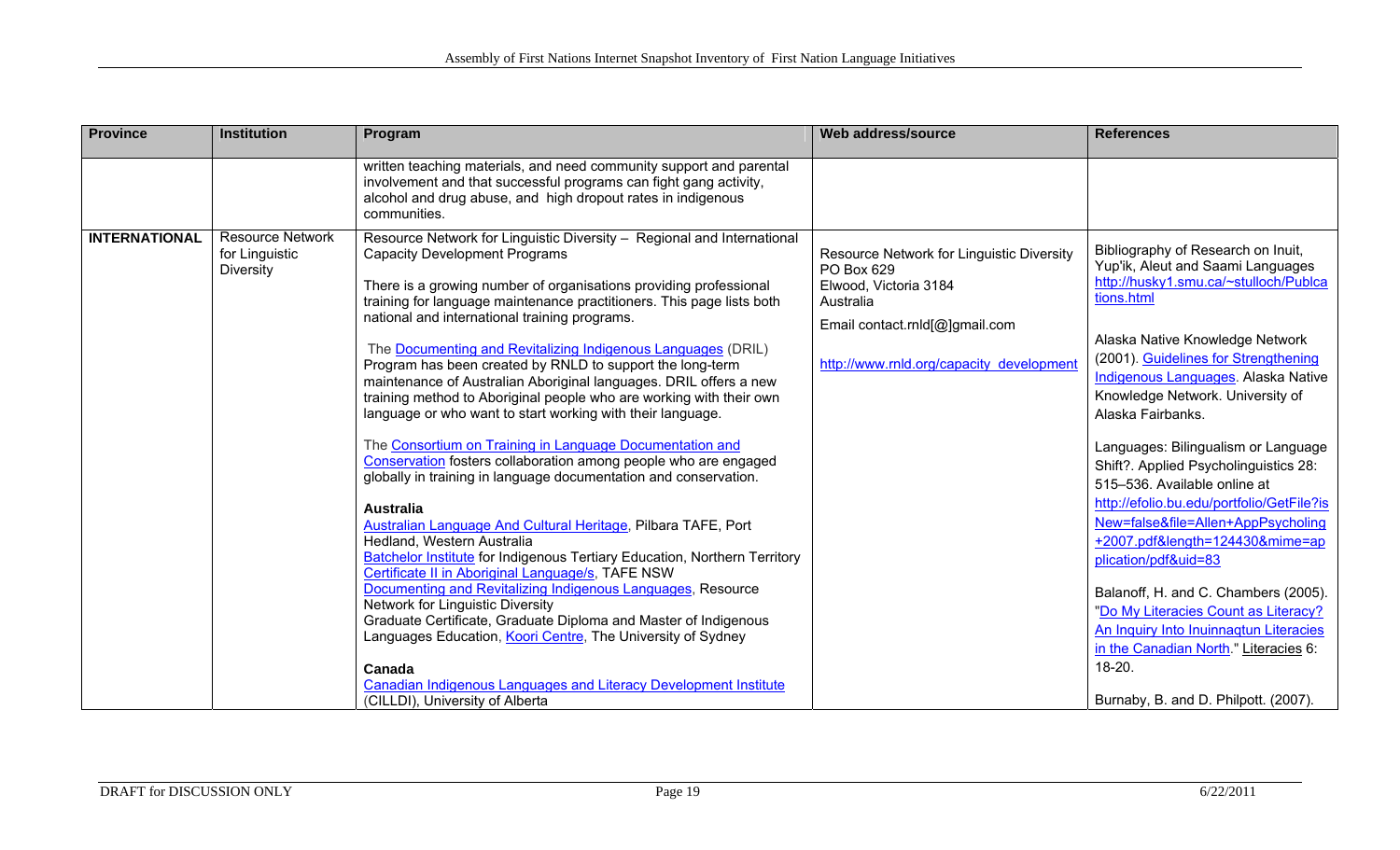| Province                    | <b>Institution</b><br>Program                           |                                                                                                                                                                                                                                                                                                                                                                                                                                                                                                                                                                                                                                                                                                                                                                                                                                                                                                                                                                                                                                                                                                                                                                                                                                                                                                                                                                                                | Web address/source                                               | <b>References</b>                                                                                                                                                                                     |
|-----------------------------|---------------------------------------------------------|------------------------------------------------------------------------------------------------------------------------------------------------------------------------------------------------------------------------------------------------------------------------------------------------------------------------------------------------------------------------------------------------------------------------------------------------------------------------------------------------------------------------------------------------------------------------------------------------------------------------------------------------------------------------------------------------------------------------------------------------------------------------------------------------------------------------------------------------------------------------------------------------------------------------------------------------------------------------------------------------------------------------------------------------------------------------------------------------------------------------------------------------------------------------------------------------------------------------------------------------------------------------------------------------------------------------------------------------------------------------------------------------|------------------------------------------------------------------|-------------------------------------------------------------------------------------------------------------------------------------------------------------------------------------------------------|
|                             |                                                         | Certificate in Aboriginal Language Revitalization, University of Victoria<br>First Nations Languages Program (FNLG), University of British<br>Columbia<br>Native Language Instructors Program, Lakehead University, Thunder<br>Bay, Ontario<br><b>United States of America</b><br>Advocates for Indigenous California Language Survival<br>American Indian Language Development Institute (AILDI), University of<br>Arizona<br>Associate of Arts in Navajo Language, Center for Diné Studies, Arizona<br>and New Mexico<br><b>Breath of Life Workshop</b><br>Certificate in Hawaiian Language, University of Hawai'i Hilo<br>Certificate in Revitalizing Endangered Indigenous Languages (REIL),<br><b>Portland State University</b><br>Certificate in Revitalization of Endangered Languages and Cultures<br>(CRELC), Center for American Indian Languages, University of Utah<br>Dual Language and Immersion Education, University of Minnesota<br>Indigenous Languages Institute (ILI)<br>Language Documentation Training Center, University of Hawai'i<br>Linguistic Society of America (LSA) Summer Institute<br>MA stream in Language Documentation and Conservation, University<br>of Hawai'i<br>Navaho Language Academy Summer Linguistics Workshop, Arizona<br>Northwest Indian Language Institute (NILI), University of Oregon<br><b>Oklahoma Native Language Association (ONLA)</b> |                                                                  | Innu Oral Traditions Meet Schooling:<br>New Data on Outcomes. Journal of<br>Multilingual and Multicultural<br>Development 28(4): 270-289.<br>Available online at<br>http://hdl.handle.net/10315/1270. |
| International<br><b>USA</b> | <b>National Geographic</b><br><b>Enduring Languages</b> | Enduring Voices - U.S. web based international language preservation.<br>Excellent documentary on languages including global examples.<br>Every 14 days a language dies. By 2100, more than half of the more<br>than 7,000 languages spoken on Earth-many of them not yet<br>recorded—may disappear, taking with them a wealth of knowledge<br>about history, culture, the natural environment, and the human brain.                                                                                                                                                                                                                                                                                                                                                                                                                                                                                                                                                                                                                                                                                                                                                                                                                                                                                                                                                                           | http://travel.nationalgeographic.com/travel<br>/enduring-voices/ | Valuable resources from this site<br>include:                                                                                                                                                         |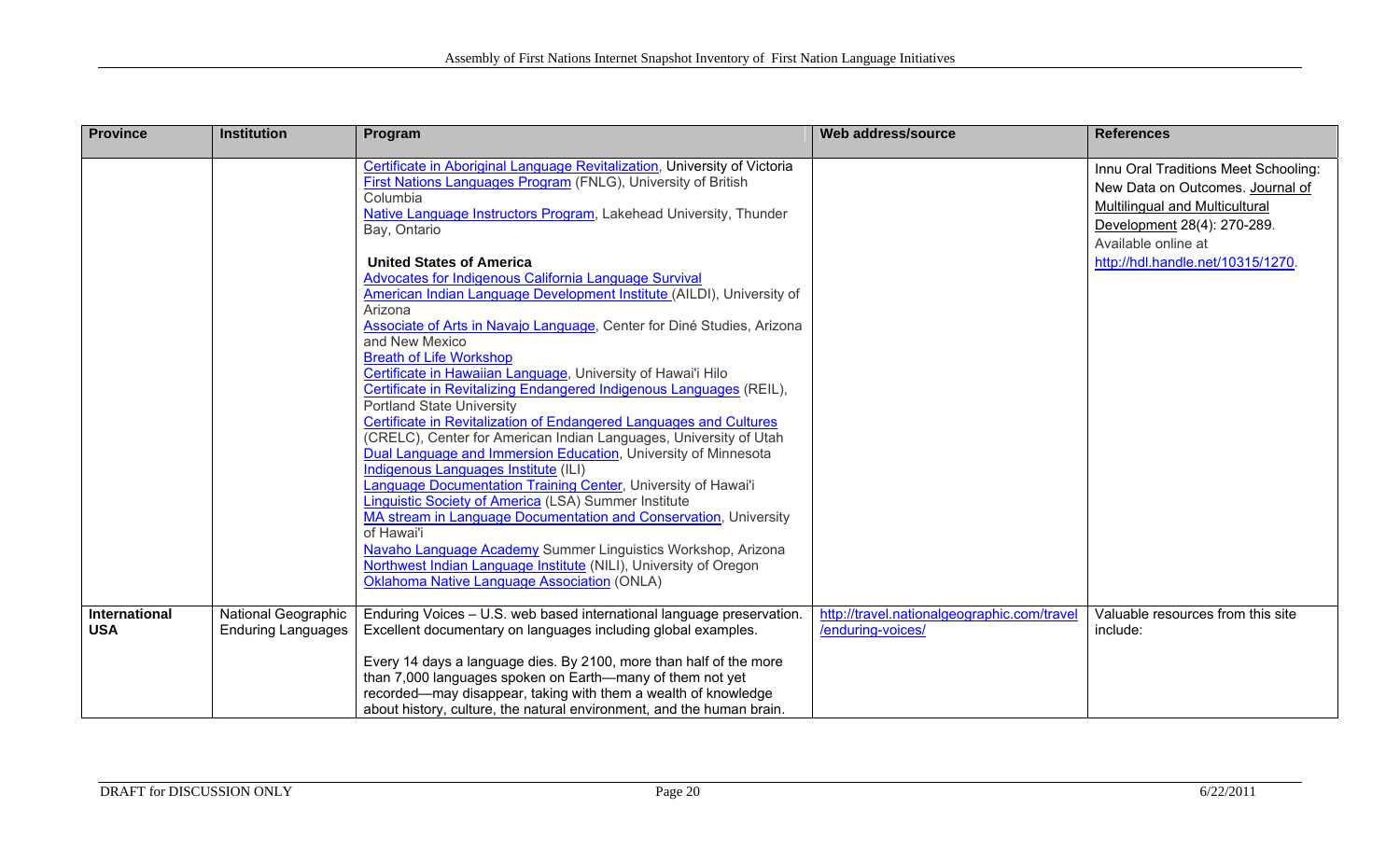| <b>Province</b> | <b>Institution</b> | Program                                                                                                                                                                                                                                                                                                                                                                                     | Web address/source | <b>References</b>                                         |
|-----------------|--------------------|---------------------------------------------------------------------------------------------------------------------------------------------------------------------------------------------------------------------------------------------------------------------------------------------------------------------------------------------------------------------------------------------|--------------------|-----------------------------------------------------------|
|                 |                    | National Geographic's Enduring Voices Project (conducted in<br>collaboration with the Living Tongues Institute for Endangered<br>Languages) strives to preserve endangered languages by identifying<br>language hotspots-the places on our planet with the most unique,<br>poorly understood, or threatened indigenous languages-and<br>documenting the languages and cultures within them. |                    |                                                           |
|                 |                    | Much of what humans know about nature is encoded only in oral<br>languages. Indigenous groups that have interacted closely with the                                                                                                                                                                                                                                                         |                    | <b>Chile Expedition</b>                                   |
|                 |                    | natural world for thousands of years often have profound insights into<br>local lands, plants, animals, and ecosystems-many still<br>undocumented by science. Studying indigenous languages therefore<br>benefits environmental understanding and conservation efforts.                                                                                                                     |                    |                                                           |
|                 |                    |                                                                                                                                                                                                                                                                                                                                                                                             |                    | <b>Seven Questions for K.</b><br><b>David Harrison</b>    |
|                 |                    |                                                                                                                                                                                                                                                                                                                                                                                             |                    | <b>Enduring Voices Launches</b><br><b>YouTube Channel</b> |
|                 |                    |                                                                                                                                                                                                                                                                                                                                                                                             |                    |                                                           |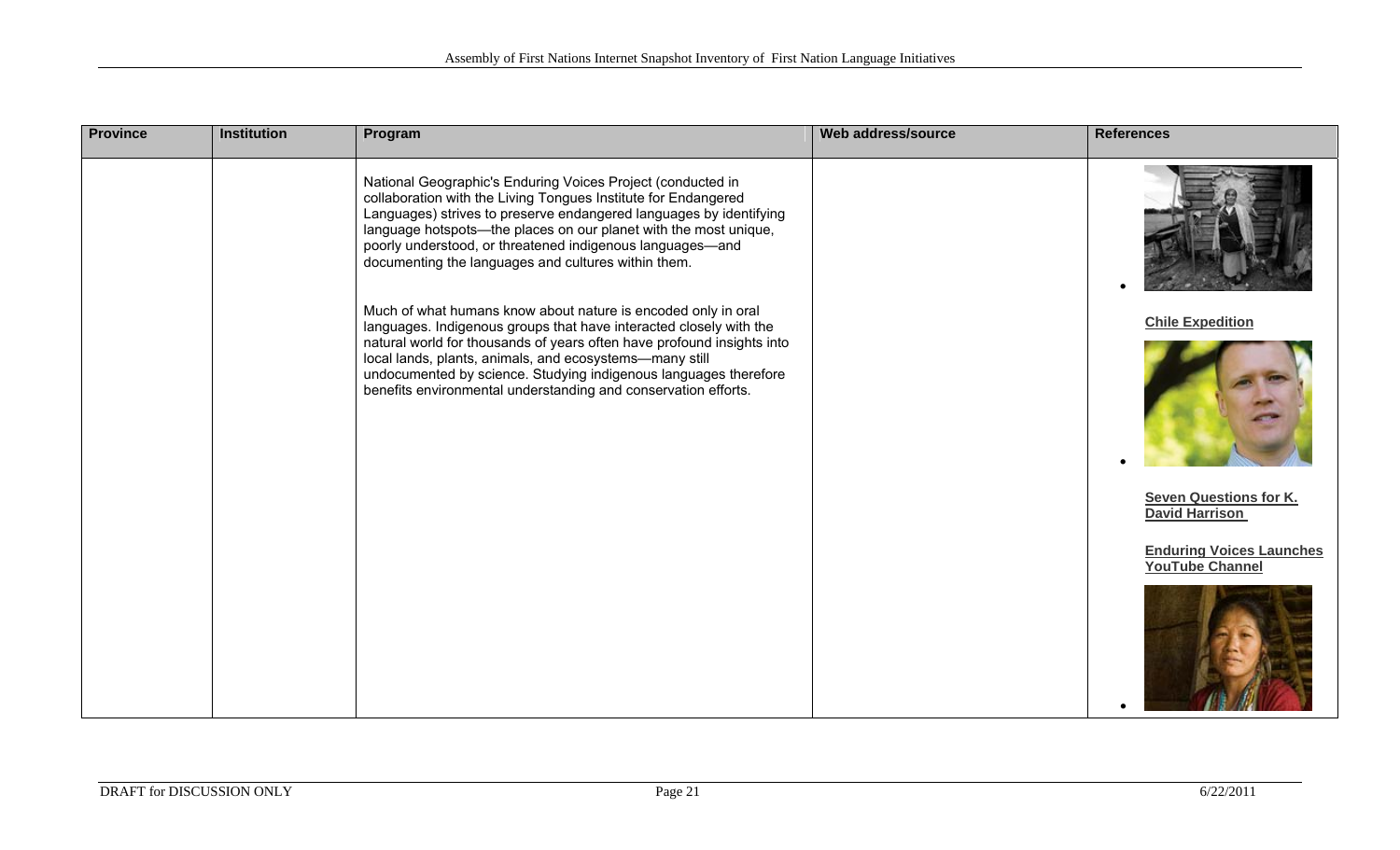| <b>Province</b> | <b>Institution</b>                                                              | Program                                                                                                                                                                                                                                                                                                                                                                                                                                                                                                                                                                                                                                                                                                                                                                                                                                                                                                                                                                                                                                           | Web address/source                                                                                                                                                                                                                                                               | <b>References</b>                                                                                                                                                                                                                                                                                                                                                                                                                                                                                                                                                                                             |
|-----------------|---------------------------------------------------------------------------------|---------------------------------------------------------------------------------------------------------------------------------------------------------------------------------------------------------------------------------------------------------------------------------------------------------------------------------------------------------------------------------------------------------------------------------------------------------------------------------------------------------------------------------------------------------------------------------------------------------------------------------------------------------------------------------------------------------------------------------------------------------------------------------------------------------------------------------------------------------------------------------------------------------------------------------------------------------------------------------------------------------------------------------------------------|----------------------------------------------------------------------------------------------------------------------------------------------------------------------------------------------------------------------------------------------------------------------------------|---------------------------------------------------------------------------------------------------------------------------------------------------------------------------------------------------------------------------------------------------------------------------------------------------------------------------------------------------------------------------------------------------------------------------------------------------------------------------------------------------------------------------------------------------------------------------------------------------------------|
|                 |                                                                                 |                                                                                                                                                                                                                                                                                                                                                                                                                                                                                                                                                                                                                                                                                                                                                                                                                                                                                                                                                                                                                                                   |                                                                                                                                                                                                                                                                                  | "Hidden" Language Found<br>in India<br><b>Gregory Anderson, Linguist</b>                                                                                                                                                                                                                                                                                                                                                                                                                                                                                                                                      |
| International   | <b>UNESCO</b> report<br>Learning & knowing<br>in indigenous<br>societies today. | Learning & knowing in indigenous societies today.<br>This report discusses the difference between western styles of<br>education and indigenous ways.<br>Many indigenous communities are in a quandary. While formal<br>education promises to open pathways to the material benefits of the<br>Western world, at the same time it tends to be destructive to indigenous<br>knowledge and worldviews.<br>Furthermore, education curricula, designed for a mainstream<br>and largely urban populace, may be of limited utility for remote rural<br>communities where wage-earning jobs are few and far between.<br>Indeed, acquiring indigenous knowledge of how to navigate and survive<br>on the land, and how to use local resources to feed, clothe and provide<br>for one's family, may be of much greater relevance for the contexts in<br>which many indigenous groups continue to live today.<br>Commendable efforts are being made to better align educational<br>curricula with indigenous realities by incorporating local knowledge and | Bates, P, Chiba, M. Kube, S. &<br>Nakashima, D. (Eds.) (2009). Learning &<br>knowing in indigenous societies today.<br>Paris: UNESCO. Retrieved March 1, 2011<br>from<br>http://www.unesco.org/new/fileadmin/MUI<br>TIMEDIA/HQ/CLT/CLT/pdf/Publications/L<br>earning&Knowing.pdf | The book is organised into three<br>sections.<br>The first addresses the link between<br>indigenous knowledge and<br>indigenous language, and explores<br>the opportunities this interconnection<br>provides for understanding and<br>countering declines in both.<br>The second section examines how<br>the loss of indigenous knowledge due<br>to insensitive school programmes<br>may be countered by integrating<br>indigenous knowledge and languages<br>into school curricula.<br>The third section explores the need<br>for the revitalization of indigenous<br>ways of learning, generally outside of |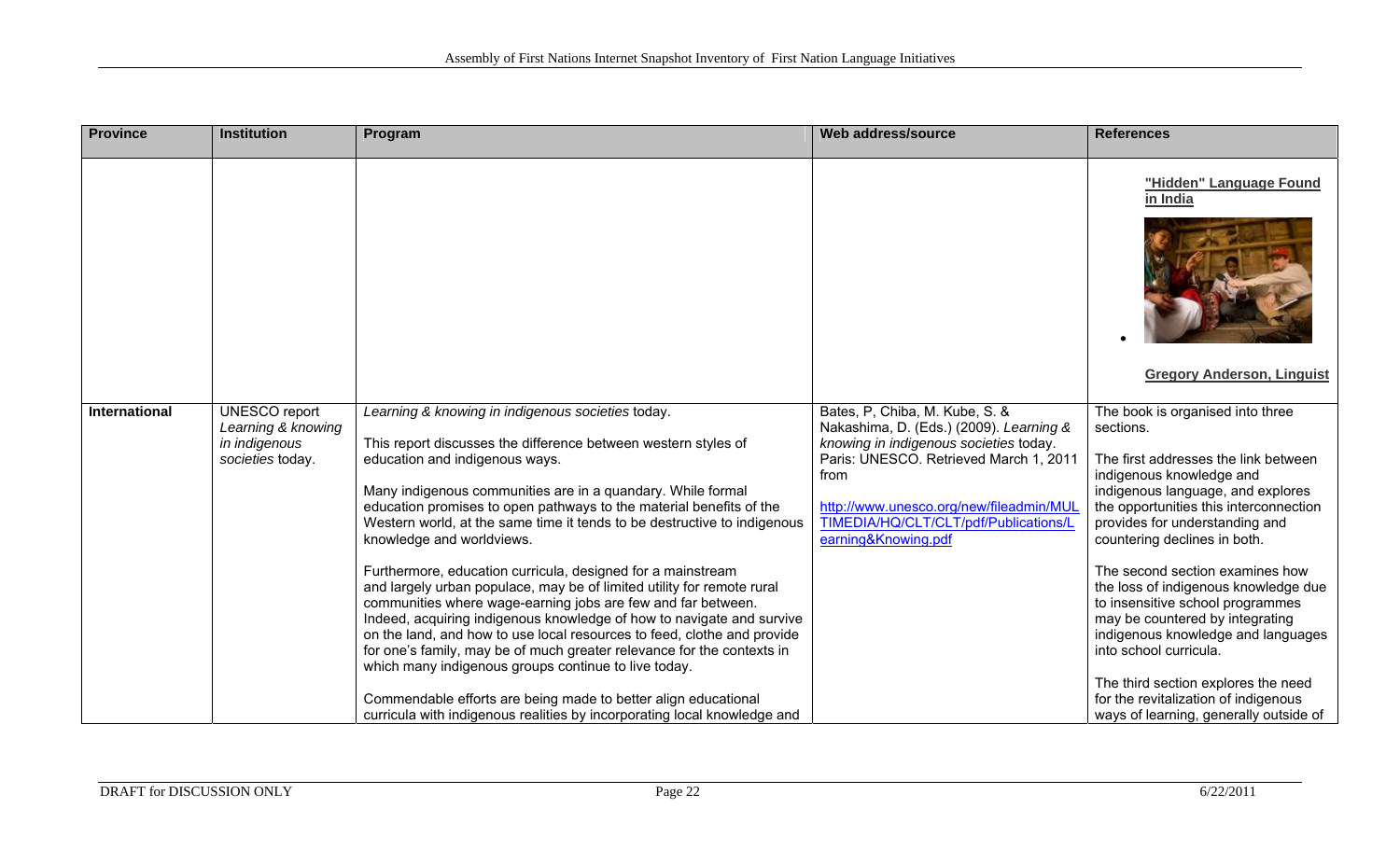| <b>Province</b> | <b>Institution</b> | Program                                                                                                                                                                                  | Web address/source | <b>References</b>                                                                         |
|-----------------|--------------------|------------------------------------------------------------------------------------------------------------------------------------------------------------------------------------------|--------------------|-------------------------------------------------------------------------------------------|
|                 |                    | language content, but the interrelationship and balance between the<br>knowledge forms remains delicate. These issues, and attempts to<br>address them, are explored within this volume. |                    | a classroom environment, and how<br>this may be practically viable in<br>modern contexts. |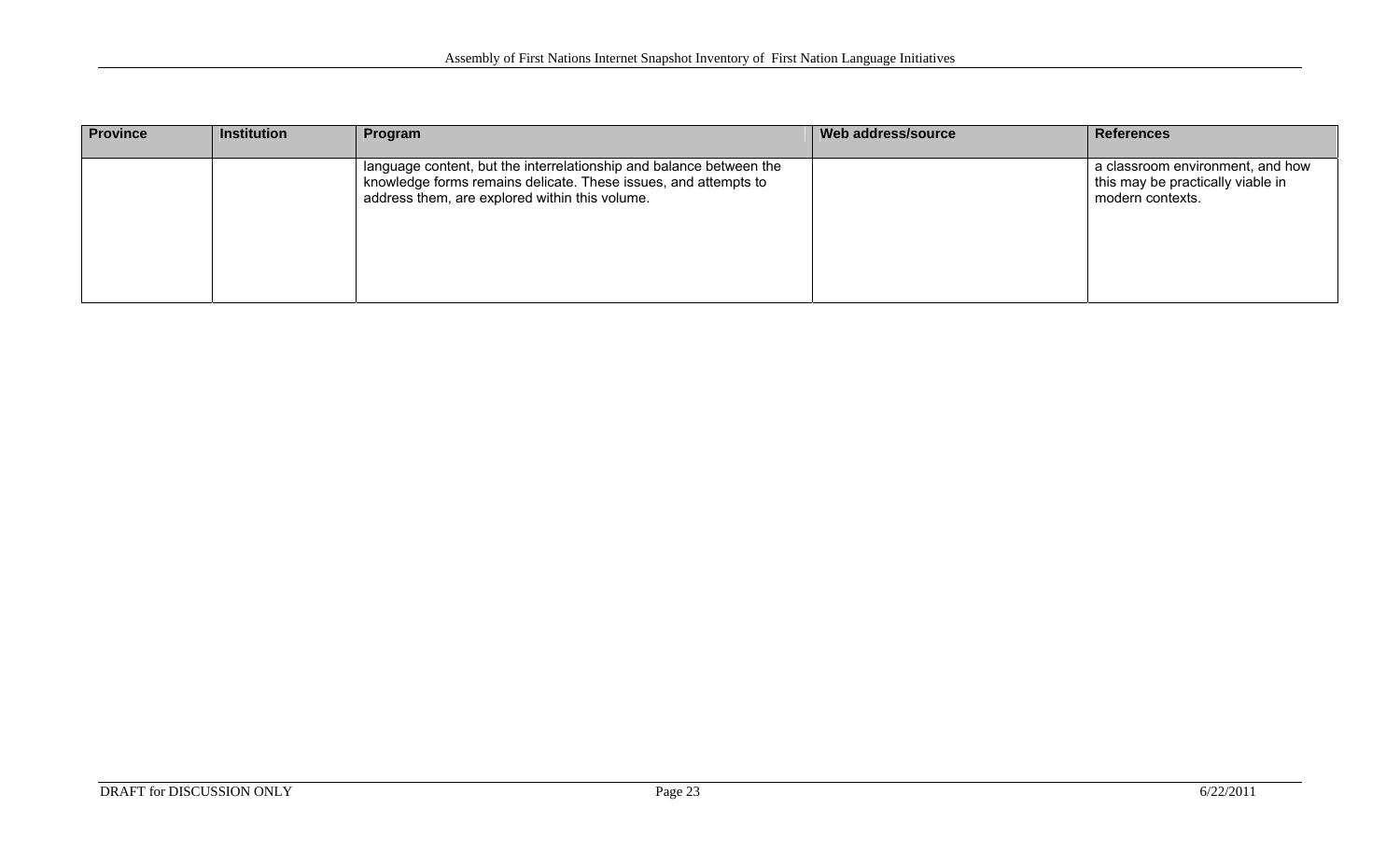## **SUMMARY OF FIRST NATION LANGUAGE COMMUNITY PROGRAMS AND RESOURCES BY FEDERAL AGENCY**

| Federal                                   | Program                                                                                                                                                                                                                                                                                                                                                                                                                                                                                                                                                                                                        | <b>Description</b>                                                                                                                                                                                                                                                                                                                                                                                                                                                                                                                                                                                                                                                                                                                                                                                                                                                                                                                                                                                                                                                                                              | <b>Language Specifics</b>                                                                                                                                                                                                                                                                                                                                                                                                                                                                                            | <b>Web Address/Source</b>                                                                                                                                                                                                                                                                                                                                                                                                                                                                                                                                                                                                                                                                                                                                                                                                                                                                                             | <b>Related References</b>                                                                                                                                                                                                                                                                                                                                                                                                                                                                                                                                      |
|-------------------------------------------|----------------------------------------------------------------------------------------------------------------------------------------------------------------------------------------------------------------------------------------------------------------------------------------------------------------------------------------------------------------------------------------------------------------------------------------------------------------------------------------------------------------------------------------------------------------------------------------------------------------|-----------------------------------------------------------------------------------------------------------------------------------------------------------------------------------------------------------------------------------------------------------------------------------------------------------------------------------------------------------------------------------------------------------------------------------------------------------------------------------------------------------------------------------------------------------------------------------------------------------------------------------------------------------------------------------------------------------------------------------------------------------------------------------------------------------------------------------------------------------------------------------------------------------------------------------------------------------------------------------------------------------------------------------------------------------------------------------------------------------------|----------------------------------------------------------------------------------------------------------------------------------------------------------------------------------------------------------------------------------------------------------------------------------------------------------------------------------------------------------------------------------------------------------------------------------------------------------------------------------------------------------------------|-----------------------------------------------------------------------------------------------------------------------------------------------------------------------------------------------------------------------------------------------------------------------------------------------------------------------------------------------------------------------------------------------------------------------------------------------------------------------------------------------------------------------------------------------------------------------------------------------------------------------------------------------------------------------------------------------------------------------------------------------------------------------------------------------------------------------------------------------------------------------------------------------------------------------|----------------------------------------------------------------------------------------------------------------------------------------------------------------------------------------------------------------------------------------------------------------------------------------------------------------------------------------------------------------------------------------------------------------------------------------------------------------------------------------------------------------------------------------------------------------|
| <b>Department</b><br>Canadian<br>Heritage | See map in appendix for Friendship<br><b>Centre Sites</b><br><b>NAFC Board of Directors</b><br>http://www.nafc.ca/PDF/AR%200809.pdf<br>Vera Pawis Tabobondung<br>President<br>National Association of Friendship<br>Centres<br>275 MacLaren Street<br>Ottawa, Ontario K2P 0L9<br>Tel: (613) 563-4844<br>Fax: (613) 594-3428<br>email: nafcgen@nafc.ca<br><b>Nelson Mayer</b><br>Vice-President<br>c/o Alberta Native Friendship Centres<br>Association<br>10336-121 Street<br>Edmonton, Alberta T5N 1K8<br>Tel: (780) 423-3138<br>Fax: (780) 425-6277<br>email: director@anfca.com<br>Gordon King<br>Treasurer | National Association of Friendship<br>Centres http://nafc.ca/history.htm<br>The origin of today's "Friendship Centre"<br>began in the mid-1950s as the number of<br>Aboriginal people moving into larger<br>urban areas increased. Aboriginal<br>agencies emerged out of a clear need for<br>specialized services to aid Aboriginal<br>newcomers to the city.<br>These agencies would provide referrals<br>and offer counselling on matters of<br>employment, housing, education, health<br>and liaison with other community<br>organizations.<br>As the demand for services by urban and<br>migrating First Nations, Inuit and Métis<br>people increased so did the number of<br>Friendship Centres. The nature of<br>programming and services and critical<br>need for more funding was quickly<br>amplified.<br>In the late sixties, Friendship Centres<br>began to organize into Provincial<br>/Territorial Association's (PTA's). In<br>1969, a steering committee of Friendship<br>Centres was struck to examine the<br>feasibility of establishing a national body<br>to represent the growing number of | http://www.nafc.ca/PDF/<br>AR%200809.pdf<br>Friendship Centres core<br>functions include a<br>gathering place for<br>peoples of similar<br>cultures and or<br>backgrounds; advocacy<br>and referrals; community<br>development to ensure<br>access to a wide range<br>of culturally<br>sensitive services; a<br>connection between<br>reserve or rural<br>community and urban<br>areas; youth mentoring<br>and leadership<br>development.<br>Aboriginal languages are<br>an integral component of<br>these services. | http://nafc.ca/history.htm<br>Friendship Centres organize<br>a variety of programming for<br>Aboriginal people within their<br>respective communities.<br>These programs are made<br>available to help Aboriginal<br>people in many different<br>areas. There are twelve<br>different categories of<br>programs: culture, family,<br>youth, sports and recreation,<br>language, justice, housing,<br>health, education,<br>employment, economic<br>development and "other".<br>The majority of programs in<br>operation within Friendship<br>Centres across the country<br>are those involving health,<br>family and youth initiatives.<br>There are many types of<br>these programs in operation<br>nationally. Health<br>programming (335 programs)<br>includes a variety of activities<br>and workshop activities that<br>address many long and short<br>term health related issues.<br>These include, but are not | http://www.nafc.ca/PDF/AR%2<br>00809.pdf<br>National Association of<br><b>Friendship Centres Annual</b><br>Report 2008-2009<br>The National Association of<br>Friendship Centres is a<br>network of 127 urban<br>Aboriginal service delivery<br>providers.<br>They have 120 local<br>Friendship Centres and<br>Provincial/Territorial<br>Associations (PTAs) that help<br>to assist local Friendship<br>Centres in their service<br>delivery activities.<br>Their structure includes<br>7 PTAs and the Atlantic<br>Friendship Centres as<br>standalone bodies. |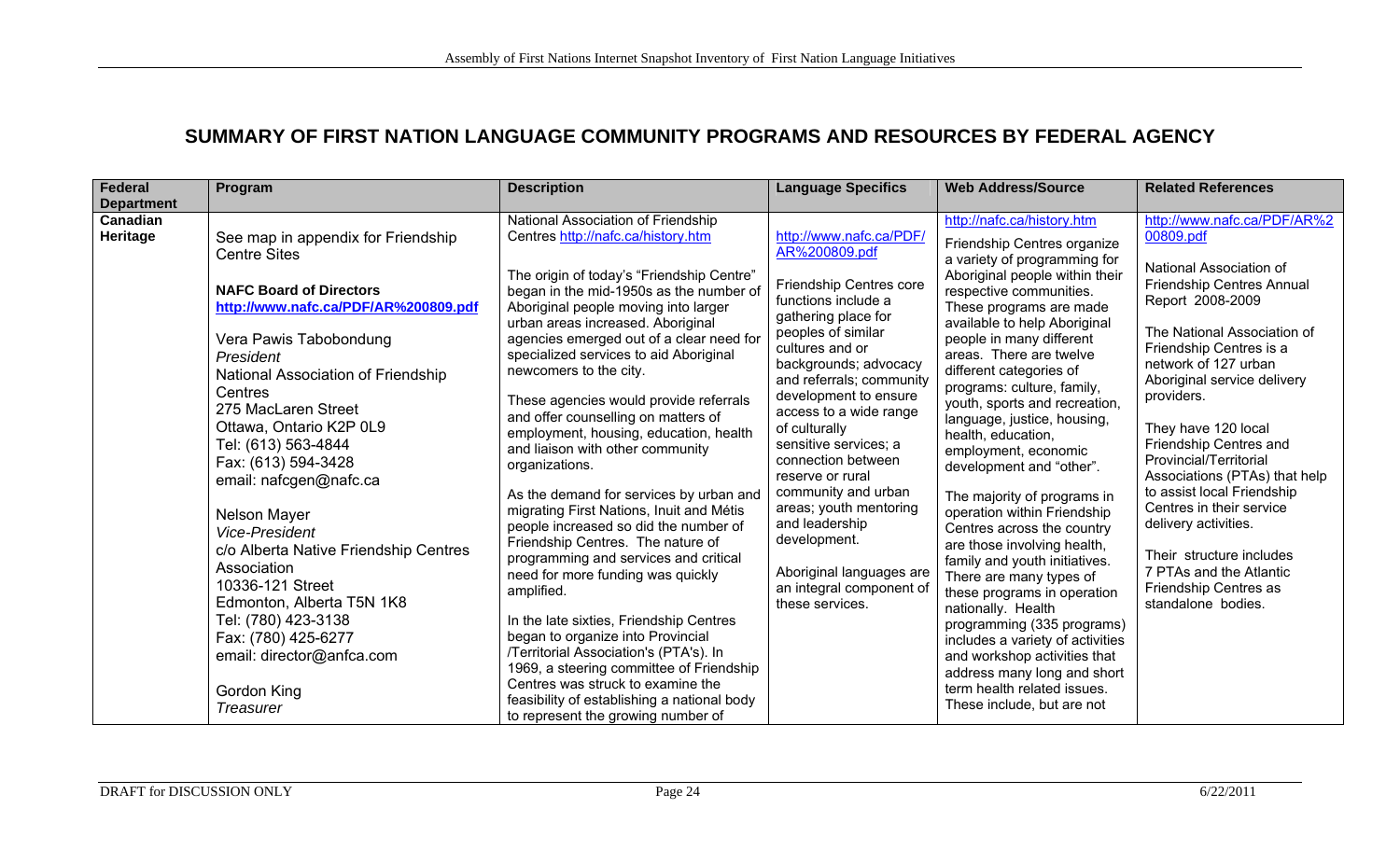| <b>Federal</b>    | Program                                                                                                                                                                                                                                                                                                                                                                                                                                                                                                                                                                                                                                                                                                                                                                                                                            | <b>Description</b>                                                                                                                                                                                                                                                                                                                                                                                                                                                                                                                                                                                                                                                                                                                                                                                                                                                                                                                                                                                                                                                                                                                                                                                                        | <b>Language Specifics</b> | <b>Web Address/Source</b>                                                                                                                                                                                                                                                                                                                                                                                                                                                                                                                                                                                                                                                                                                                                                                                                                                                                                                                                                                              | <b>Related References</b> |
|-------------------|------------------------------------------------------------------------------------------------------------------------------------------------------------------------------------------------------------------------------------------------------------------------------------------------------------------------------------------------------------------------------------------------------------------------------------------------------------------------------------------------------------------------------------------------------------------------------------------------------------------------------------------------------------------------------------------------------------------------------------------------------------------------------------------------------------------------------------|---------------------------------------------------------------------------------------------------------------------------------------------------------------------------------------------------------------------------------------------------------------------------------------------------------------------------------------------------------------------------------------------------------------------------------------------------------------------------------------------------------------------------------------------------------------------------------------------------------------------------------------------------------------------------------------------------------------------------------------------------------------------------------------------------------------------------------------------------------------------------------------------------------------------------------------------------------------------------------------------------------------------------------------------------------------------------------------------------------------------------------------------------------------------------------------------------------------------------|---------------------------|--------------------------------------------------------------------------------------------------------------------------------------------------------------------------------------------------------------------------------------------------------------------------------------------------------------------------------------------------------------------------------------------------------------------------------------------------------------------------------------------------------------------------------------------------------------------------------------------------------------------------------------------------------------------------------------------------------------------------------------------------------------------------------------------------------------------------------------------------------------------------------------------------------------------------------------------------------------------------------------------------------|---------------------------|
| <b>Department</b> | c/o Micmac Native Friendship Centre<br>2158 Gottingen Street<br>Halifax, Nova Scotia B3K 3B4<br>Tel: (902) 420-1576<br>(Cell) (902) 229-4714<br>Fax: (902) 423-6130<br>email: gordonking700@hotmail.com<br>Kama Steliga<br>Secretary<br>c/o BCAAFC - BC Association of<br>Aboriginal<br><b>Friendship Centres</b><br>c/o 200 - 506 Fort Street<br>Victoria, British Columbia V8W 1E6<br>Tel: (250) 388 - 5522<br>Fax: (250) 388 - 5502<br>email: ksteliga@bcaafc.com<br><b>Christopher Sheppard</b><br><b>Youth Executive</b><br>c/o St. John's Native Friendship Centre<br>716 Water Street<br>St. John's, Newfoundland A1C 1E1<br>Tel: (709) 726-5902<br>(709) 726 - 5970<br>Fax: (709) 726-3557<br>email: chrisgsheppard@hotmail.com<br>chrissheppard@friendshipcentre.nf.net<br><b>Roland Cotton</b><br>Alberta Representative | Friendship Centres.<br>Until 1972, Friendship Centres were<br>dependant, to a large degree, on<br>individual volunteers and their ability to<br>raise operating funds though various<br>fund raising events, private donations<br>and small grants from foundations and<br>provincial and federal governments.<br>Centres also began to evolve from the<br>provision of referrals to the "front line"<br>delivery of social services.<br>In 1972 the government of Canada<br>formally recognized the viability of<br>Friendship Centres and implemented the<br><b>Migrating Native Peoples Program</b><br>(MNPP). In 1976, the government<br>conducted an evaluation of the MNPP<br>which revealed the vital role that<br>Friendship Centres played in the<br>communities they served and the wide<br>base of the community support they had<br>established.<br>Friendship Centres were also able to<br>utilize limited resources in a creative and<br>flexible manner while remaining<br>accountable to their communities. In<br>spite of the many obstacles, Friendship<br>Centres have continued to expand the<br>programs and services offered to urban<br>Aboriginal People.<br>In 1983, the NAFC and the Department |                           | limited to; lifelong care, drug<br>and alcohol programs,<br>healing and wellness, healthy<br>babies, prenatal nutrition,<br>fetal alcohol spectrum<br>disorder (FASD), and mental<br>health. Health oriented<br>programming is important to<br>the individuals who utilize the<br>services and information<br>provided.<br>The second largest type of<br>programming is the 179<br>family programs that take<br>place across the country.<br>Many of the family oriented<br>programs that are run revolve<br>around parenting and child<br>care. Child development is a<br>primary aspect of family<br>programming that is offered in<br>every Friendship Centre<br>across Canada in some<br>capacity. Parenting, nutrition<br>workshops and daycare<br>services are just a few of the<br>many services provided<br>under family programming<br>initiatives across Canada.<br>Finally, youth programming is<br>the third largest aspect of<br>Friendship Centres, offering<br>176 programs nationwide. |                           |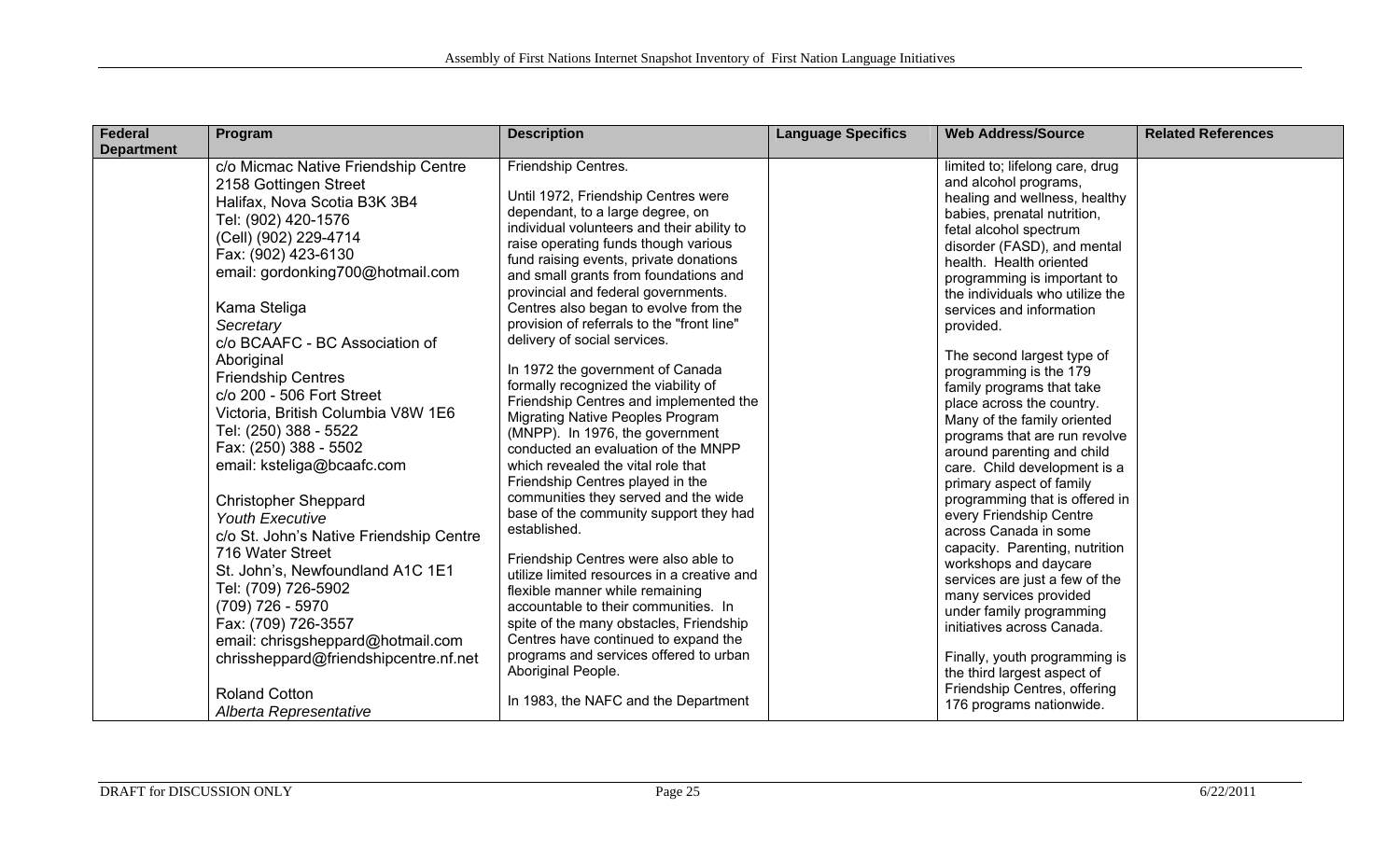| Federal           | Program                                                                                                                                                                                                                                                                                                                                                                                                                                                                                                                                                                                                                                                                                                                                                   | <b>Description</b>                                                                                                                                                                                                                                                                                                                                                                                                                                                                                                                                                                                                                                                                                                                                                                                                                                                                                                                                                                                                                                                                                                                                                                                                                                                                                                            | <b>Language Specifics</b> | <b>Web Address/Source</b>                                                                                                                                                                                                                                                                                                                                                                                                                                                                                                                                                      | <b>Related References</b> |
|-------------------|-----------------------------------------------------------------------------------------------------------------------------------------------------------------------------------------------------------------------------------------------------------------------------------------------------------------------------------------------------------------------------------------------------------------------------------------------------------------------------------------------------------------------------------------------------------------------------------------------------------------------------------------------------------------------------------------------------------------------------------------------------------|-------------------------------------------------------------------------------------------------------------------------------------------------------------------------------------------------------------------------------------------------------------------------------------------------------------------------------------------------------------------------------------------------------------------------------------------------------------------------------------------------------------------------------------------------------------------------------------------------------------------------------------------------------------------------------------------------------------------------------------------------------------------------------------------------------------------------------------------------------------------------------------------------------------------------------------------------------------------------------------------------------------------------------------------------------------------------------------------------------------------------------------------------------------------------------------------------------------------------------------------------------------------------------------------------------------------------------|---------------------------|--------------------------------------------------------------------------------------------------------------------------------------------------------------------------------------------------------------------------------------------------------------------------------------------------------------------------------------------------------------------------------------------------------------------------------------------------------------------------------------------------------------------------------------------------------------------------------|---------------------------|
| <b>Department</b> | 504 - 17 Street<br>Fort McLeod, Alberta T0L 0Z0<br>Tel: (403) 382-7667<br>Fax: (403) 553-4395<br>email: cottonho@telusplanet.net<br><b>Wally Samuel</b><br><b>British Columbia Representative</b><br>$3568 - 7th$ Avenue<br>Port Alberni, BC V9Y 4N4<br>Phone: (250) 724-5290 (h)<br>$(250)$ 731-7599 (c)<br>Fax: (250) 723-1877<br>email: wally-samuel@telus.net<br>Mark Fleming<br>Manitoba Representative<br>c/o Indian & Métis Friendship Centre<br>Winnipeg<br>45 Robinson Street<br>Winnipeg, MB R2W 5H5<br>Phone: $(204)$ 795 - 0241 (c)<br>$(204)$ 589-4327 (w)<br>Fax: (204) 582-8261<br>email: mfleming@mmf.mb.ca<br>Joseph Morrison<br><b>Ontario Representative</b><br>c/o Ne-Chee Friendship Centre<br>1301 Railway Street<br><b>Box 241</b> | of the Secretary of State (DSOS)<br>successfully negotiated the evolution of<br>the MNPP to an enriched Native<br>Friendship Centre Program (NFCP).<br>This program, with a five year mandate,<br>formally recognized "Friendship Centres<br>as legitimate urban Native institutions<br>responding to the needs of Native<br>people." In 1988, the NFCP became the<br>Aboriginal Friendship Centres Program<br>(AFCP), which secured the status of<br>permanent funding from DSOS.<br>In 1988, the federal government<br>established a permanent program-the<br>Aboriginal Friendship Centre Program<br>(AFCP). Because of the quality of<br>services provided and the vital role they<br>played in the communities they served,<br>the Friendship Centres gained an<br>increasingly positive reputation with the<br>government as legitimate urban Native<br>institutions responding to the needs of<br>Aboriginal people.<br>The funding relationship fundamentally<br>changed in 1996, when the<br>administrative responsibility for the<br>AFCP was transferred from the<br>Department of Canadian Heritage to the<br>National Association of Friendship<br>Centres (NAFC). This new agreement<br>meant that all operational funding for the<br>AFCP would be administered by the<br>NAFC to the local Friendship Centres |                           | The majority of youth<br>initiatives across the country<br>are the Cultural Connections<br>for Aboriginal Youth (CCAY)<br>programs provided by the<br>NAFC through Canadian<br>Heritage. There is also a<br>large number of youth<br>programming in Ontario by<br>the Ontario Federation of<br>Indian Friendship Centres<br>(OFIFC) through the Ministry<br>of Child and Youth Services<br>that fund the Akwe:go and<br>Wasa-Nabin programs.<br>Approximately 2,292,081 total<br>points of contact are<br>projected to be made in 2010-<br>2011<br>http://nafc.ca/programs.htm |                           |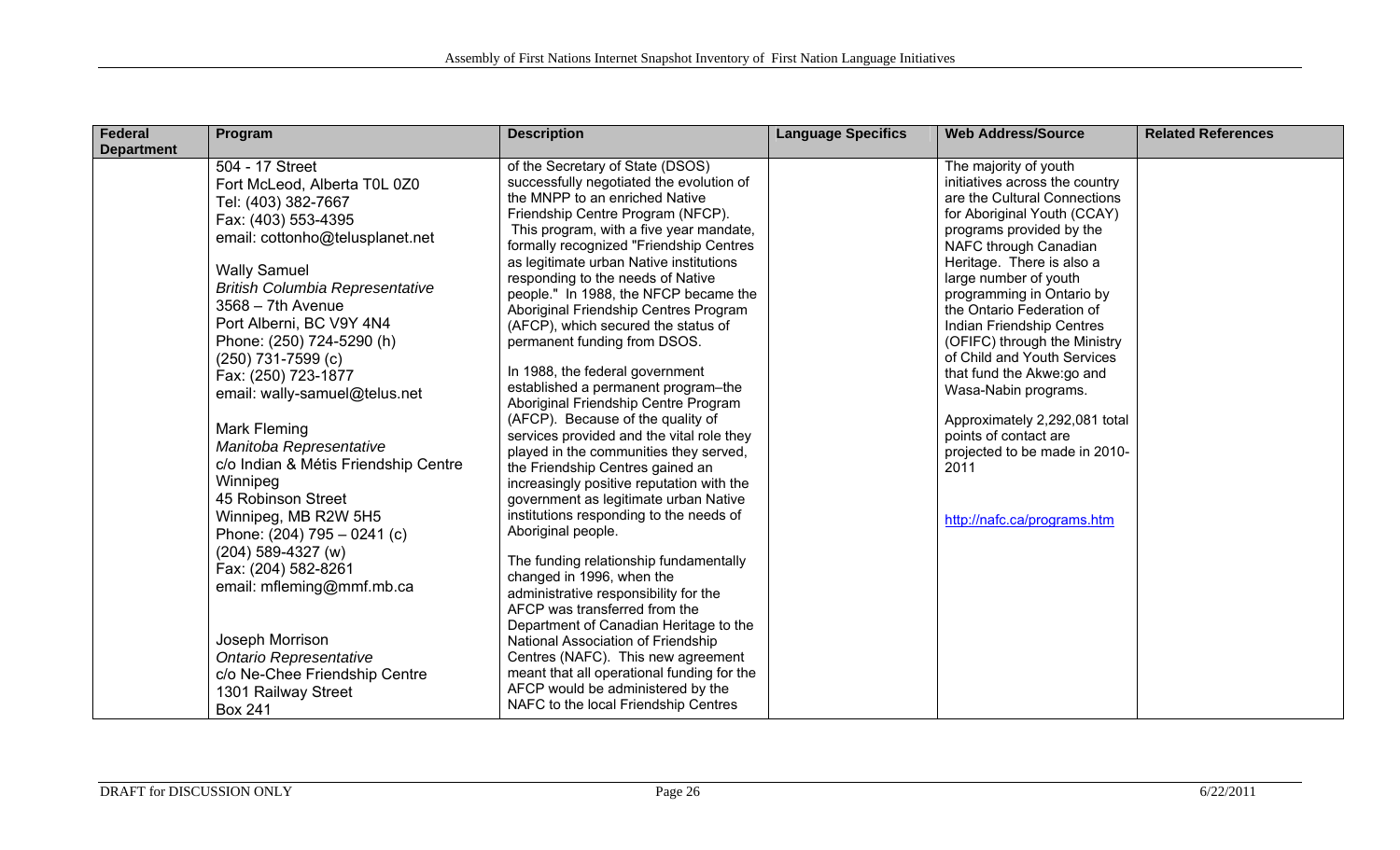| <b>Federal</b>    | Program                                                       | <b>Description</b>                                                            | <b>Language Specifics</b> | <b>Web Address/Source</b> | <b>Related References</b> |
|-------------------|---------------------------------------------------------------|-------------------------------------------------------------------------------|---------------------------|---------------------------|---------------------------|
| <b>Department</b> |                                                               |                                                                               |                           |                           |                           |
|                   | Kenora, Ontario P9N 3X3                                       | and the PTAs. This devolution signified<br>a new era in Aboriginal/Government |                           |                           |                           |
|                   | Tel: (807) 468-5440                                           | relations and, to this day, suggests a                                        |                           |                           |                           |
|                   | Fax: (807) 468-5340                                           | unique relationship with the Government                                       |                           |                           |                           |
|                   | email:                                                        | of Canada. It notably demonstrated a                                          |                           |                           |                           |
|                   |                                                               | commitment on behalf of the government                                        |                           |                           |                           |
|                   | Ron Woytowich                                                 | to increase the capacity and                                                  |                           |                           |                           |
|                   | Saskatchewan Representative<br>c/o Kikinahk Friendship Centre | sustainability of Aboriginal organizations.                                   |                           |                           |                           |
|                   | 320 Boardman Street                                           | Today, over half of a century after the                                       |                           |                           |                           |
|                   | La Ronge, Saskatchewan                                        | initial development of Friendship Centres                                     |                           |                           |                           |
|                   | Tel: (306) 425-2051                                           | in Canada, the Friendship Centre                                              |                           |                           |                           |
|                   | Fax: (306) 425-3359                                           | Movement has expanded and continues                                           |                           |                           |                           |
|                   | email: kikinahk@kikinahk.com                                  | to offer the same essential programs and                                      |                           |                           |                           |
|                   |                                                               | services to urban Aboriginal people                                           |                           |                           |                           |
|                   | <b>Tina McNeill</b>                                           | across Canada. A total of 120<br>Friendship Centres are members of the        |                           |                           |                           |
|                   | <b>Northern Representative</b>                                | National Association of Friendship                                            |                           |                           |                           |
|                   | c/o Uncle Gabe's Friendship Centre                            | Centres.                                                                      |                           |                           |                           |
|                   | <b>Box 957</b>                                                |                                                                               |                           |                           |                           |
|                   | 112 Conibear Street                                           | The Friendship Centre Movement is                                             |                           |                           |                           |
|                   | Fort Smith, Northwest Territories X0E                         | unique in the broad spectrum of                                               |                           |                           |                           |
|                   | 0P <sub>0</sub>                                               | specialized services it provides to urban                                     |                           |                           |                           |
|                   | Tel: (867) 872-3004                                           | Aboriginal people across Canada. The                                          |                           |                           |                           |
|                   | Fax: (867) 872-5313                                           | provision of services currently offered at                                    |                           |                           |                           |
|                   | email: tmcneill@northwestel.net                               | Friendship Centres is specialized and                                         |                           |                           |                           |
|                   |                                                               | may include areas such as: Culture,<br>Family, Youth, Sports and Recreation,  |                           |                           |                           |
|                   | Michelle Kolla                                                | Language, Justice, Housing, Health,                                           |                           |                           |                           |
|                   | Yukon Representative                                          | Education, Employment, Economic                                               |                           |                           |                           |
|                   | Skookum Jim Friendship Centre                                 | Development and a variety of                                                  |                           |                           |                           |
|                   | 3159 - 3rd Avenue                                             | miscellaneous projects ranging from                                           |                           |                           |                           |
|                   | Whitehorse, Yukon Y1A 1G1                                     | social activities to community building                                       |                           |                           |                           |
|                   | Tel: (867) 633-7680                                           | initiatives and special events.                                               |                           |                           |                           |
|                   | Fax: (867) 668-4460                                           |                                                                               |                           |                           |                           |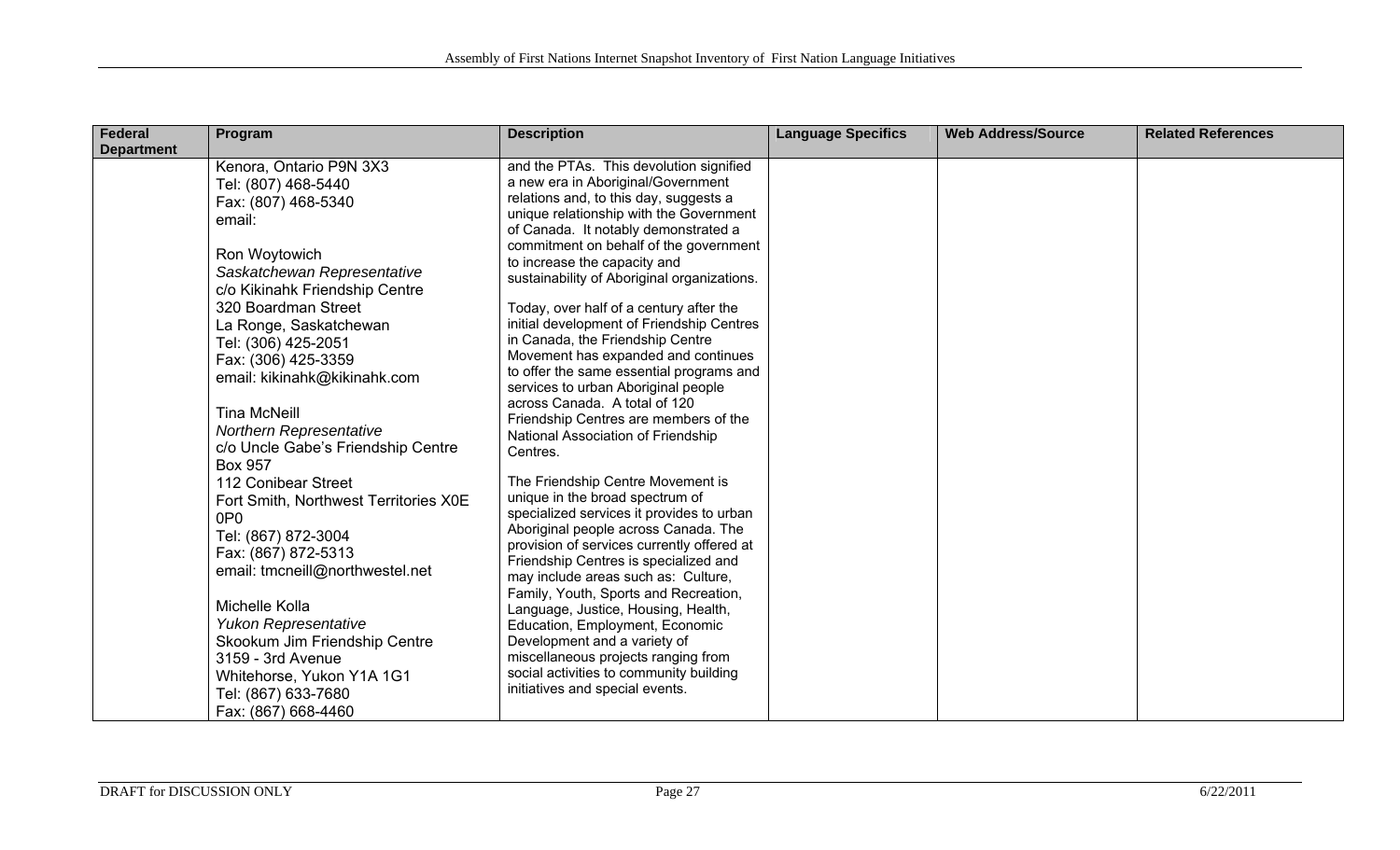| Federal           | Program                                                                                                                                                                                                                                | <b>Description</b>                                                                                                                                                                                                       | <b>Language Specifics</b> | <b>Web Address/Source</b> | <b>Related References</b> |
|-------------------|----------------------------------------------------------------------------------------------------------------------------------------------------------------------------------------------------------------------------------------|--------------------------------------------------------------------------------------------------------------------------------------------------------------------------------------------------------------------------|---------------------------|---------------------------|---------------------------|
| <b>Department</b> |                                                                                                                                                                                                                                        |                                                                                                                                                                                                                          |                           |                           |                           |
|                   | email: sifcexecutive@northwestel.net                                                                                                                                                                                                   | 1951 Friendship Centre established in Toronto, ON - North American Indian Club.                                                                                                                                          |                           |                           |                           |
|                   | Dianne Reid                                                                                                                                                                                                                            | 1952 Friendship Centre established in Vancouver, BC - Coqualeetza Fellowship Club.                                                                                                                                       |                           |                           |                           |
|                   | Quebec Representative                                                                                                                                                                                                                  | Friendship Centre established in Winnipeg, MB - Indian and Métis Friendship Centre.<br>1959                                                                                                                              |                           |                           |                           |
|                   | c/o Native Friendship Centre of Montreal                                                                                                                                                                                               | 1968 26 Friendship Centres across Canada                                                                                                                                                                                 |                           |                           |                           |
|                   | 2001 boul St. Laurent<br>Montreal, Québec H2X 2T3                                                                                                                                                                                      | Friendship Steering Committee established to examine the feasibility of a national body to<br>1969<br>represent Friendship Centres.                                                                                      |                           |                           |                           |
|                   | Tel: (514) 499 - 1854<br>Fax: (514) 499 - 9436<br>email: hemera musique@yahoo.fr                                                                                                                                                       | National Association of Friendship Centres is incorporated. Government of Canada<br>implements the Migrating Native Posples Programme (MNPP) 43 Friendship Centres<br>1972<br>across Canada.                             |                           |                           |                           |
|                   | <b>Sherry Parsons</b><br><b>New Brunswick Representative</b><br>c/o Fredericton Native Friendship Centre                                                                                                                               | The NAFC and the Department of the Secretary of State (DSOS) successfully negotiated<br>the evolution of the MNPP to an enriched Native Friendship Centre Program (NFCP). 80<br>1983<br>Friendship Centres across Canada |                           |                           |                           |
|                   | 210 Brunswick Street<br>Fredericton, New Brunswick E3B 1G9                                                                                                                                                                             | The NFCP became the Aboriginal Friendship Centre Program $\overline{A}$ AFCP), which secured the<br>1988<br>status of the permanent funding from DSOS.                                                                   |                           |                           |                           |
|                   | Tel: (506) 459-5283<br>Fax: (506) 459-1756                                                                                                                                                                                             | The Department of Canadian Heritage (PCH), formerly DSOS, transfers administrative<br>1996<br>responsibility of the AFCP to the NAFC. 114 Friendship Centres across Canada.                                              |                           |                           |                           |
|                   | email: fnfc2004@yahoo.ca                                                                                                                                                                                                               | 2001 The NAFC renews AFCP transfer agreement between PCH and NAFC.                                                                                                                                                       |                           |                           |                           |
|                   |                                                                                                                                                                                                                                        | 2010 117 Friendship Centres across Canada.                                                                                                                                                                               |                           |                           |                           |
|                   | <b>Stanley Oliver</b><br><b>NF-LB Representative</b><br>c/o Labrador Friendship Centre<br>49 Grenfell Street<br>Happy Valley-Goose Bay, Labrador A0P<br>1E0<br>Tel: (709) 896-8302<br>Fax: (709) 896-8731<br>email: soliver@lfchvgb.ca |                                                                                                                                                                                                                          |                           |                           |                           |
|                   | Ashlee Cochrane<br>Youth Representative                                                                                                                                                                                                |                                                                                                                                                                                                                          |                           |                           |                           |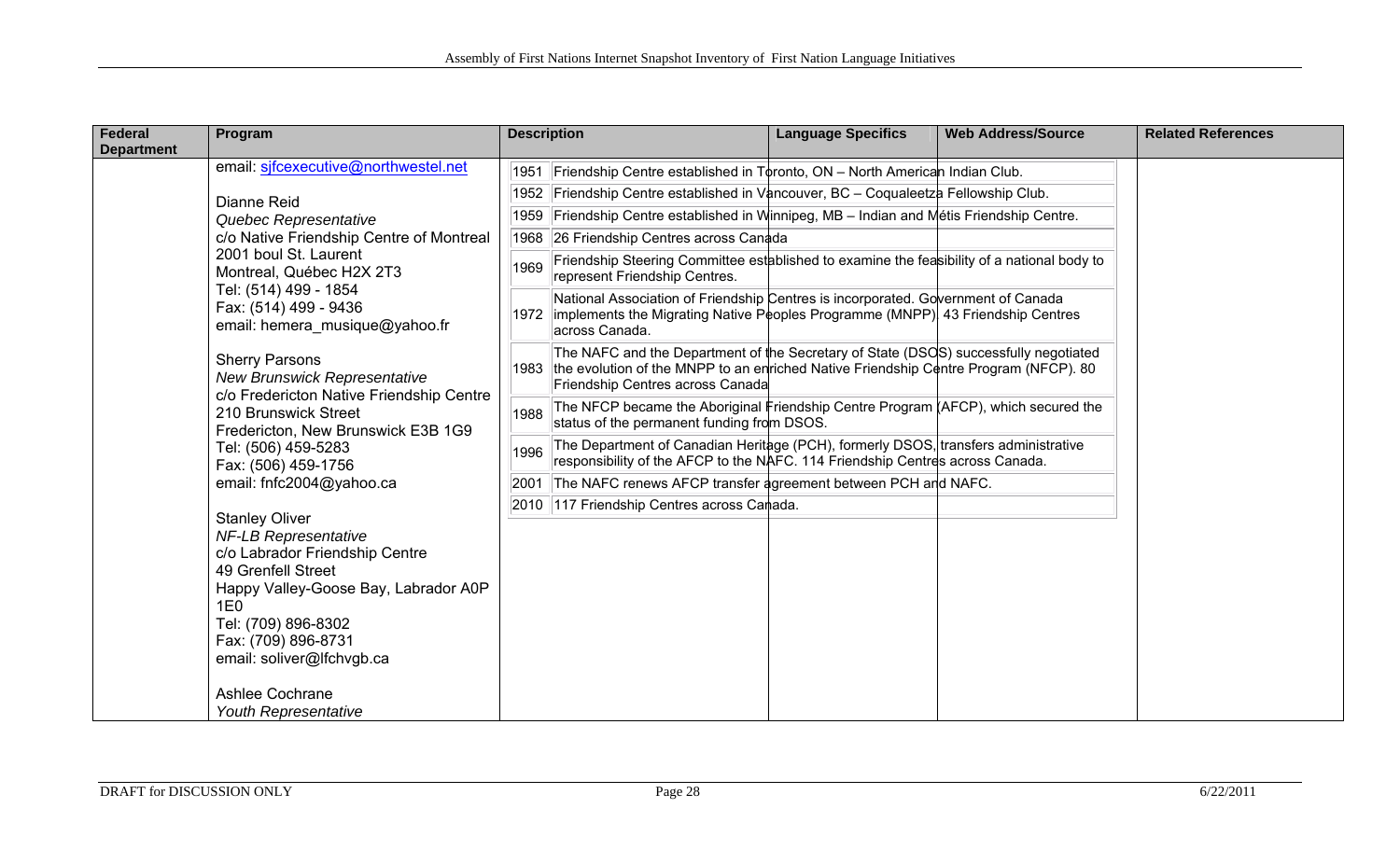| <b>Federal</b>           | Program                                                                                                                                                                                                   | <b>Description</b>                                                                                                                                                                                                                                                                                                                                                                                                                                                                                                                                                                                                                                                                                                                                                                                                        | <b>Language Specifics</b>                                                                                                                                                                                                                                                                                                                                                                                                                                                                  | <b>Web Address/Source</b>                                                                                                                                                                      | <b>Related References</b>                                                                                                                                                                                                                                                                                                                                                                                                                                                                                                                                                                                                        |
|--------------------------|-----------------------------------------------------------------------------------------------------------------------------------------------------------------------------------------------------------|---------------------------------------------------------------------------------------------------------------------------------------------------------------------------------------------------------------------------------------------------------------------------------------------------------------------------------------------------------------------------------------------------------------------------------------------------------------------------------------------------------------------------------------------------------------------------------------------------------------------------------------------------------------------------------------------------------------------------------------------------------------------------------------------------------------------------|--------------------------------------------------------------------------------------------------------------------------------------------------------------------------------------------------------------------------------------------------------------------------------------------------------------------------------------------------------------------------------------------------------------------------------------------------------------------------------------------|------------------------------------------------------------------------------------------------------------------------------------------------------------------------------------------------|----------------------------------------------------------------------------------------------------------------------------------------------------------------------------------------------------------------------------------------------------------------------------------------------------------------------------------------------------------------------------------------------------------------------------------------------------------------------------------------------------------------------------------------------------------------------------------------------------------------------------------|
| <b>Department</b>        | c/o United Native Friendship Centre<br>516 Portage Avenue<br>Fort Frances, Ontario P9A 3N1<br>Tel: (807) 274 - 0561 (w)<br>$(807)$ 482 - 3886 (h)<br>Fax: (807) 274 - 4110<br>email: ashleeno14@gmail.com |                                                                                                                                                                                                                                                                                                                                                                                                                                                                                                                                                                                                                                                                                                                                                                                                                           |                                                                                                                                                                                                                                                                                                                                                                                                                                                                                            |                                                                                                                                                                                                |                                                                                                                                                                                                                                                                                                                                                                                                                                                                                                                                                                                                                                  |
| Canadian<br>Heritage (b) | Aboriginal Language Initiative - Aboriginal<br>Peoples' Program<br>http://www.pch.gc.ca/eng/1267285112203/1<br>268447263614                                                                               | The objective of the Aboriginal<br>Languages Initiative (ALI) is to support<br>the preservation and revitalization of<br>Aboriginal languages for the benefit of<br>Aboriginal peoples and other Canadians.<br>Expected results of the ALI program<br>include:<br>Aboriginal people have access<br>to community-based projects<br>and activities that support the<br>preservation and revitalization of<br>Aboriginal languages and<br>cultures;<br>Aboriginal communities are<br>assisted in their efforts to<br>enhance languages and<br>cultures; and<br>Aboriginal languages and<br>$\bullet$<br>cultures are preserved and<br>enhanced as living cultures.<br>The Department of Canadian Heritage<br>recognizes that initiatives that aim to<br>preserve and revitalize Aboriginal<br>languages must be flexible and | http://www.pch.gc.ca/en<br>g/1288031538016/1268<br>447263614<br>Applications for funding<br>from all eligible<br>recipients must:<br>demonstrate that<br>their project would<br>support the<br>objectives of the<br>APP;<br>meet APP eligibility<br>criteria as outlined in<br>these Application<br>Requirements for<br>the programming<br>element to which<br>they are applying;<br>and provide details<br>on the activities to<br>be performed in<br>pursuit of the<br>objectives of the | Canadian Heritage. (2010).<br>General application<br>requirements: Aboriginal<br>Peoples' program. Retrieved<br>March 1, 2011 from<br>http://www.pch.gc.ca/eng/128<br>8031538016/1268447263614 | <b>Eligibility</b><br>Eligible recipients include not-<br>for-profit, democratically<br>controlled:<br>Aboriginal organizations<br>incorporated under Part II<br>of the Canada<br>Corporations Act or under<br>corresponding provincial<br>or territorial legislation;<br>independent Aboriginal<br>community groups that<br>include ad-hoc committees<br>defined as a temporary<br>committee set up to do a<br>specific task, that is, not a<br>permanent standing<br>committee;<br>and where neither of the<br>above exists, non-<br>Aboriginal organizations in<br>partnership with Aboriginal<br>organizations or Aboriginal |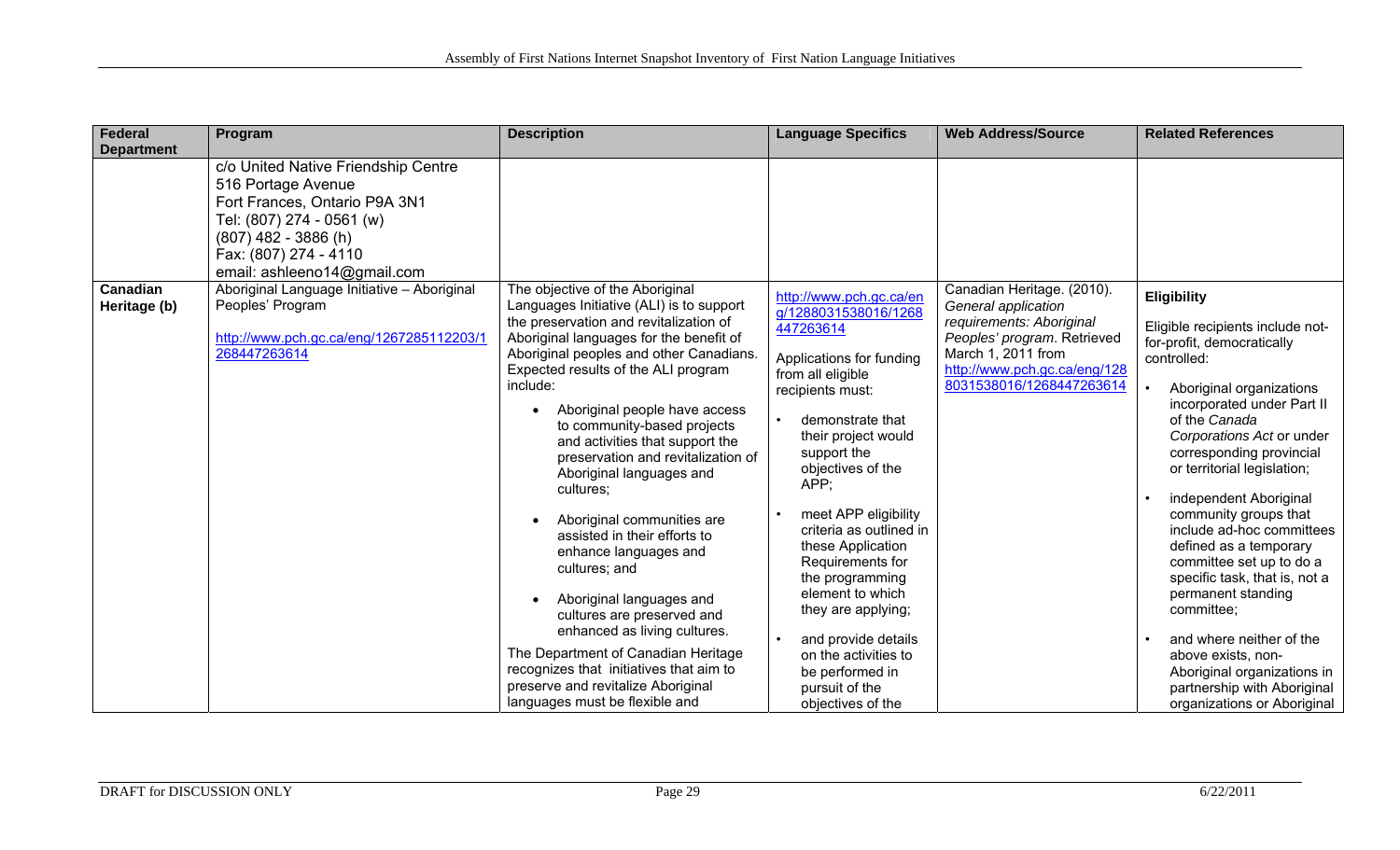| Federal              | Program                                                                                                                                                                                                                                                                                                                                                                                                                                                                                                                                                                                                                                                                                                     | <b>Description</b>                                                                                                                                                                                                                                                                                                                                                                                                                                                                                                                                                                                                                                                                                                                                                                                                                                                                                                                                                           | <b>Language Specifics</b>                                                                                                                                                                                                                                                                                                                                                                                                                                           | <b>Web Address/Source</b>                                                                                                                                                    | <b>Related References</b>                                                                                                                                                                      |
|----------------------|-------------------------------------------------------------------------------------------------------------------------------------------------------------------------------------------------------------------------------------------------------------------------------------------------------------------------------------------------------------------------------------------------------------------------------------------------------------------------------------------------------------------------------------------------------------------------------------------------------------------------------------------------------------------------------------------------------------|------------------------------------------------------------------------------------------------------------------------------------------------------------------------------------------------------------------------------------------------------------------------------------------------------------------------------------------------------------------------------------------------------------------------------------------------------------------------------------------------------------------------------------------------------------------------------------------------------------------------------------------------------------------------------------------------------------------------------------------------------------------------------------------------------------------------------------------------------------------------------------------------------------------------------------------------------------------------------|---------------------------------------------------------------------------------------------------------------------------------------------------------------------------------------------------------------------------------------------------------------------------------------------------------------------------------------------------------------------------------------------------------------------------------------------------------------------|------------------------------------------------------------------------------------------------------------------------------------------------------------------------------|------------------------------------------------------------------------------------------------------------------------------------------------------------------------------------------------|
| <b>Department</b>    |                                                                                                                                                                                                                                                                                                                                                                                                                                                                                                                                                                                                                                                                                                             | responsive to the broad range of<br>community needs, goals, and priorities,<br>and that a concentrated effort will be<br>required to achieve the objective stated<br>above.                                                                                                                                                                                                                                                                                                                                                                                                                                                                                                                                                                                                                                                                                                                                                                                                  | APP.                                                                                                                                                                                                                                                                                                                                                                                                                                                                |                                                                                                                                                                              | advisory committees.<br>For additional information on<br>eligibility, refer to Specific<br><b>Programming Elements</b><br>Application Requirements for<br>the specific programming<br>element. |
| <b>Health Canada</b> | <b>Aboriginal Head Start on Reserve FNIHB</b><br><b>Regional Consultants (Program Officers)</b><br>http://dsp-<br>psd.pwgsc.gc.ca/collection_2009/sc-<br>hc/H35-2-1-2003-1E.pdf<br><b>ATLANTIC</b><br><b>Donna Collins</b><br>First Nations and Inuit Health Branch<br><b>Health Canada</b><br>18th Floor, Maritime Centre<br>1505 Barrington Street<br>Halifax, Nova Scotia, B3J 3Y6<br>h (902) 426-4118, Fax: 426-8675<br><b>MANITOBA</b><br>Mary L. Brown<br>First Nations and Inuit Health Branch<br><b>Health Canada</b><br>Suite 300<br>391 York St.<br>Winnipeg, Manitoba, R3C 4W1<br>h (204) 984-5173, Fax: 983-6018<br><b>ONTARIO</b><br><b>Cheryl Kylander</b><br><b>First Nations Head Start</b> | The Aboriginal Head Start On Reserve<br>Program funds activities that support<br>early intervention strategies to address<br>the learning and developmental needs of<br>young children living in First Nations<br>communities. The goal is to support early<br>child development strategies that are<br>designed and controlled by communities.<br>AHSOR Programming is centered<br>around six components: education;<br>health promotion; culture and language;<br>nutrition; social support; and<br>parental/family involvement.<br>Children in the Aboriginal Head Start On<br>Reserve Program gain opportunities to<br>develop self-confidence, a greater desire<br>for learning, and an excellent start in<br>their journey towards becoming<br>successful people.<br>Parents, guardians and other family<br>members are the most important<br>teachers in a child's life. The Aboriginal<br>Head Start On Reserve Program knows<br>this and provides support. It helps | AHSOR Programming is<br>centered around six<br>components: education;<br>health promotion; culture<br>and language; nutrition;<br>social support; and<br>parental/family<br>involvement<br>Through songs, stories<br>and games in their First<br>Nations language,<br>children connect with their<br>culture. Drummers,<br>traditional dancers, story<br>tellers and Elders from<br>the community often<br>share their knowledge<br>and teachings with<br>children. | See http://www.hc-<br>sc.gc.ca/fniah-<br>spnia/famil/develop/ahsor-<br>papa intro-eng.php<br>2000-2001 Annual Report<br>Aboriginal Head Start On-<br>Reserve (AHSOR) Program |                                                                                                                                                                                                |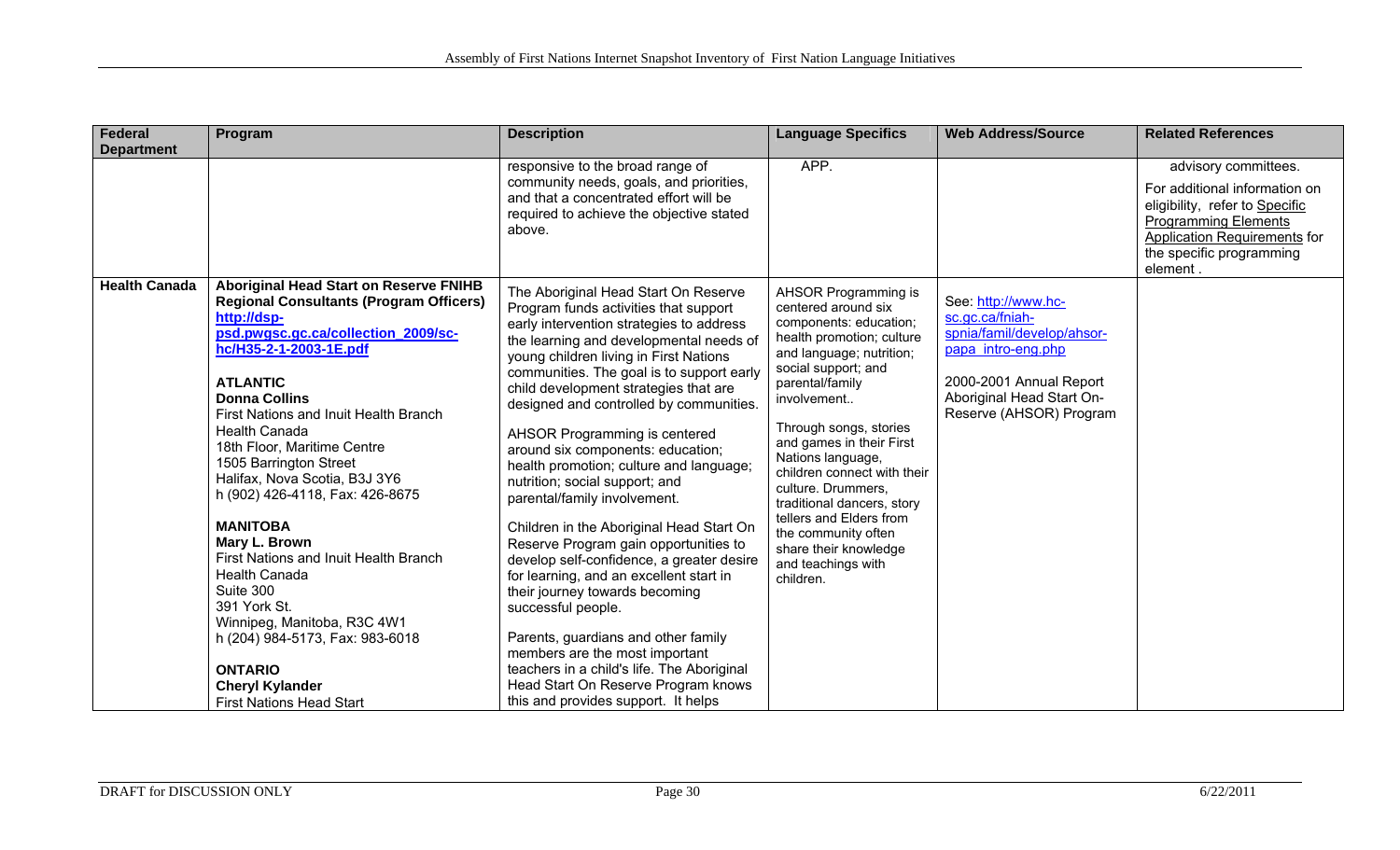| Federal           | Program                                                               | <b>Description</b>                                                                  | <b>Language Specifics</b> | <b>Web Address/Source</b> | <b>Related References</b> |
|-------------------|-----------------------------------------------------------------------|-------------------------------------------------------------------------------------|---------------------------|---------------------------|---------------------------|
| <b>Department</b> |                                                                       |                                                                                     |                           |                           |                           |
|                   | First Nations and Inuit Health Branch<br><b>Health Canada</b>         | parents and other caregivers learn and<br>improve skills that contribute to healthy |                           |                           |                           |
|                   | 28 North Cumberland Street, 5th Floor                                 | child development. It also works with                                               |                           |                           |                           |
|                   | Thunder Bay, Ontario, P7A 4K9                                         | families to help strengthen family                                                  |                           |                           |                           |
|                   | h (807) 343-5356, Fax: 344-6184                                       | relationships.                                                                      |                           |                           |                           |
|                   | <b>Brenda Shawanda</b>                                                | The Aboriginal Head Start On Reserve                                                |                           |                           |                           |
|                   | First Nations and Inuit Health Branch                                 | Program encourages parents, families                                                |                           |                           |                           |
|                   | <b>Health Canada</b>                                                  | and community members to play an                                                    |                           |                           |                           |
|                   | 3rd Floor, Emerald Plaza                                              | important role in running the Program.                                              |                           |                           |                           |
|                   | 1547 Merivale Road                                                    | The Program also builds relationships                                               |                           |                           |                           |
|                   | Nepean, Ontario, K1A 0L3                                              | with other community programs and                                                   |                           |                           |                           |
|                   | h (613) 946-9744 Fax 952-7733                                         | services so that children get the best<br>care.                                     |                           |                           |                           |
|                   | <b>SASKATCHEWAN</b>                                                   |                                                                                     |                           |                           |                           |
|                   | <b>Pat Thomson</b>                                                    | November 2010                                                                       |                           |                           |                           |
|                   | First Nations Inuit Health Branch                                     | Health Canada recognizes that strategic                                             |                           |                           |                           |
|                   | <b>Health Canada</b>                                                  | investments in a child's early years lead                                           |                           |                           |                           |
|                   | 1920 Broad Street                                                     | to greatly improved long-term health                                                |                           |                           |                           |
|                   | 18th Floor                                                            | outcomes. They are working with First                                               |                           |                           |                           |
|                   | Regina, Saskatchewan, S4P 3V2<br>h(306) 780-7449, Fax: (306) 780-6026 | Nations partners and other stakeholders                                             |                           |                           |                           |
|                   |                                                                       | to build on the positive impact this                                                |                           |                           |                           |
|                   | <b>ALBERTA</b>                                                        | program is having in First Nations                                                  |                           |                           |                           |
|                   | <b>Charlene Crowe</b>                                                 | communities, particularly on children's                                             |                           |                           |                           |
|                   | <b>AHS Coordinator</b>                                                | readiness to learn and First Nations                                                |                           |                           |                           |
|                   | First Nations and Inuit Health Branch                                 | language development.                                                               |                           |                           |                           |
|                   | <b>Health Canada</b>                                                  | Health Canada provides \$59M annually                                               |                           |                           |                           |
|                   | Suite 730, Canada Place                                               | to support over 9,000 children in over                                              |                           |                           |                           |
|                   | 9700 Jasper Avenue<br>Edmonton, Alberta, T5J 4C3                      | 300 Aboriginal Head Start programs in                                               |                           |                           |                           |
|                   | h (780) 495-6182, Fax: 495-7338                                       | First Nations communities on reserve. In                                            |                           |                           |                           |
|                   |                                                                       | Budget 2010, the Aboriginal Head Start                                              |                           |                           |                           |
|                   | <b>QUEBEC</b>                                                         | On Reserve Program received \$25                                                    |                           |                           |                           |
|                   | <b>Francine Morin</b>                                                 | million in additional support to the                                                |                           |                           |                           |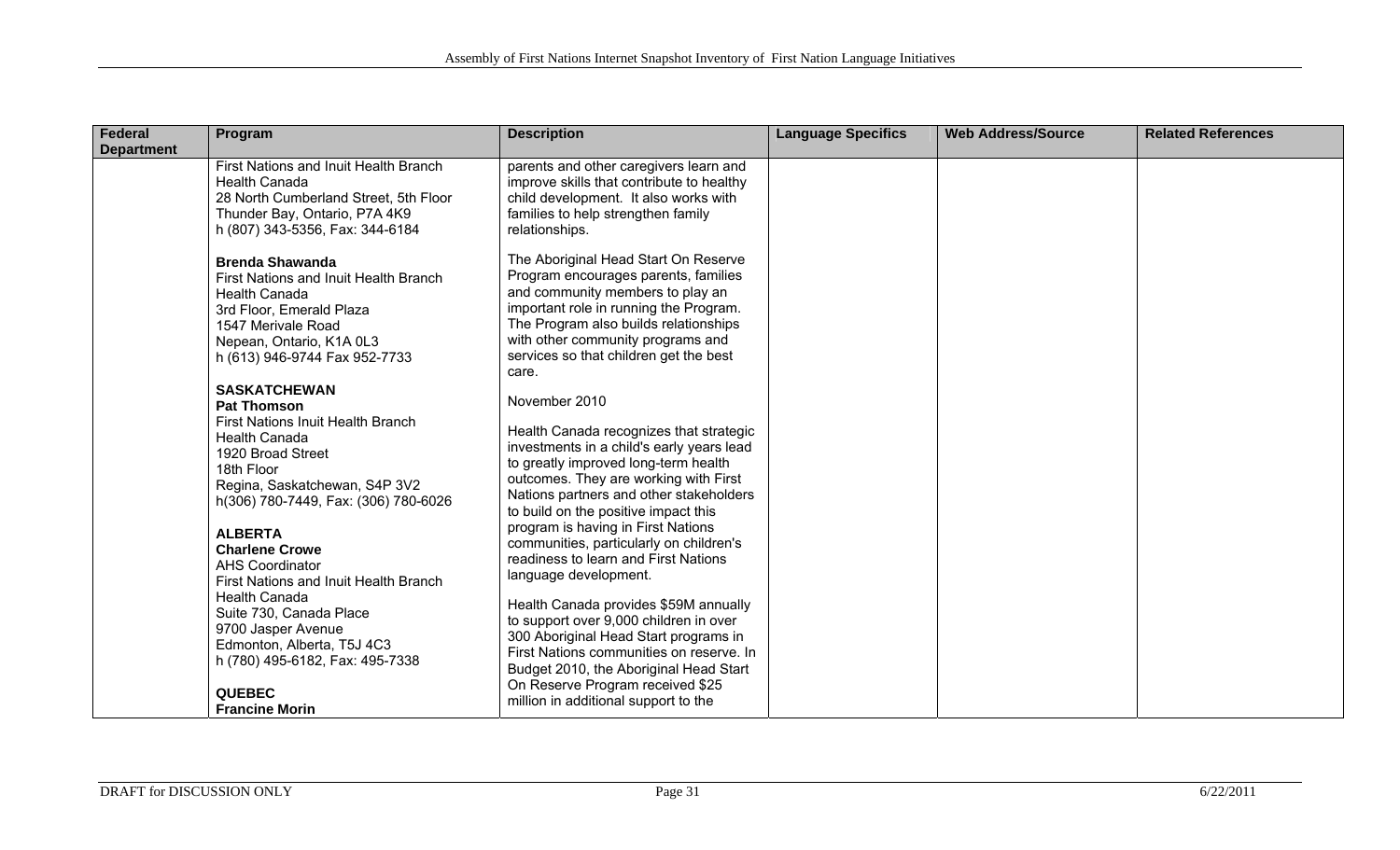| <b>Federal</b>    | Program                                                                                                                                                                                                                                                                                                                                                                                                            | <b>Description</b>                                                                                                                                                                                                                                                                                                                                                                                                                                                                                                                                                                       | <b>Language Specifics</b> | <b>Web Address/Source</b> | <b>Related References</b> |
|-------------------|--------------------------------------------------------------------------------------------------------------------------------------------------------------------------------------------------------------------------------------------------------------------------------------------------------------------------------------------------------------------------------------------------------------------|------------------------------------------------------------------------------------------------------------------------------------------------------------------------------------------------------------------------------------------------------------------------------------------------------------------------------------------------------------------------------------------------------------------------------------------------------------------------------------------------------------------------------------------------------------------------------------------|---------------------------|---------------------------|---------------------------|
| <b>Department</b> |                                                                                                                                                                                                                                                                                                                                                                                                                    |                                                                                                                                                                                                                                                                                                                                                                                                                                                                                                                                                                                          |                           |                           |                           |
|                   | First Nations and Inuit Health Branch<br><b>Health Canada</b><br>East Tower, 2nd Floor                                                                                                                                                                                                                                                                                                                             | program over five years (2010-2015).<br>Children in the Aboriginal Head Start                                                                                                                                                                                                                                                                                                                                                                                                                                                                                                            |                           |                           |                           |
|                   | <b>Guy Favreau Complex</b>                                                                                                                                                                                                                                                                                                                                                                                         | Program gain opportunities to develop                                                                                                                                                                                                                                                                                                                                                                                                                                                                                                                                                    |                           |                           |                           |
|                   | 200 René Lévesque Blvd.                                                                                                                                                                                                                                                                                                                                                                                            | self-confidence, a greater desire for                                                                                                                                                                                                                                                                                                                                                                                                                                                                                                                                                    |                           |                           |                           |
|                   | Montreal, Quebec, H2Z 1X4                                                                                                                                                                                                                                                                                                                                                                                          | learning, and an excellent start in their                                                                                                                                                                                                                                                                                                                                                                                                                                                                                                                                                |                           |                           |                           |
|                   | h(514) 496-4687, Fax: 283-8067                                                                                                                                                                                                                                                                                                                                                                                     | journey towards becoming successful<br>people.                                                                                                                                                                                                                                                                                                                                                                                                                                                                                                                                           |                           |                           |                           |
|                   | <b>PACIFIC</b>                                                                                                                                                                                                                                                                                                                                                                                                     |                                                                                                                                                                                                                                                                                                                                                                                                                                                                                                                                                                                          |                           |                           |                           |
|                   | <b>Christine Burgess</b><br>First Nations and Inuit Health Branch<br><b>Health Canada</b><br>5th Floor, Federal Tower<br>757 West Hastings St.<br>Vancouver, British Columbia, V6C 3E4<br>h (604) 666-6919, Fax: 666-1690<br><b>NATIONAL OFFICE</b><br>Aboriginal Head Start On Reserve Program<br>First Nations and Inuit Health Branch<br>PL 1919 B<br>Jeanne Mance Building<br>Ottawa, Ontario<br><b>K1A0K9</b> | Parents, guardians and other family<br>members are the most important<br>teachers in a child's life. The Aboriginal<br>Head Start Program knows this and<br>provides support. It helps parents and<br>other caregivers learn and improve skills<br>that contribute to healthy child<br>development. It also works with families<br>to help strengthen family relationships.<br>The Aboriginal Head Start On Reserve<br>Program also offers various workshops<br>for parents, as well as outreach services<br>and home visits, to encourage parents<br>and families to be involved in the |                           |                           |                           |
|                   |                                                                                                                                                                                                                                                                                                                                                                                                                    | program regularly.                                                                                                                                                                                                                                                                                                                                                                                                                                                                                                                                                                       |                           |                           |                           |
|                   | A/Program Manager<br>Addie Pryce 613-957-3389                                                                                                                                                                                                                                                                                                                                                                      | http://www.hc-sc.gc.ca/fniah-<br>spnia/famil/develop/ahsor-bckgr-info-                                                                                                                                                                                                                                                                                                                                                                                                                                                                                                                   |                           |                           |                           |
|                   | <b>Senior Program Officer</b><br>Conrad Saulis 613-948-4371                                                                                                                                                                                                                                                                                                                                                        | eng.php                                                                                                                                                                                                                                                                                                                                                                                                                                                                                                                                                                                  |                           |                           |                           |
|                   | <b>Program Officer</b><br>Tracey Clark 613-954-7754                                                                                                                                                                                                                                                                                                                                                                |                                                                                                                                                                                                                                                                                                                                                                                                                                                                                                                                                                                          |                           |                           |                           |
|                   |                                                                                                                                                                                                                                                                                                                                                                                                                    |                                                                                                                                                                                                                                                                                                                                                                                                                                                                                                                                                                                          |                           |                           |                           |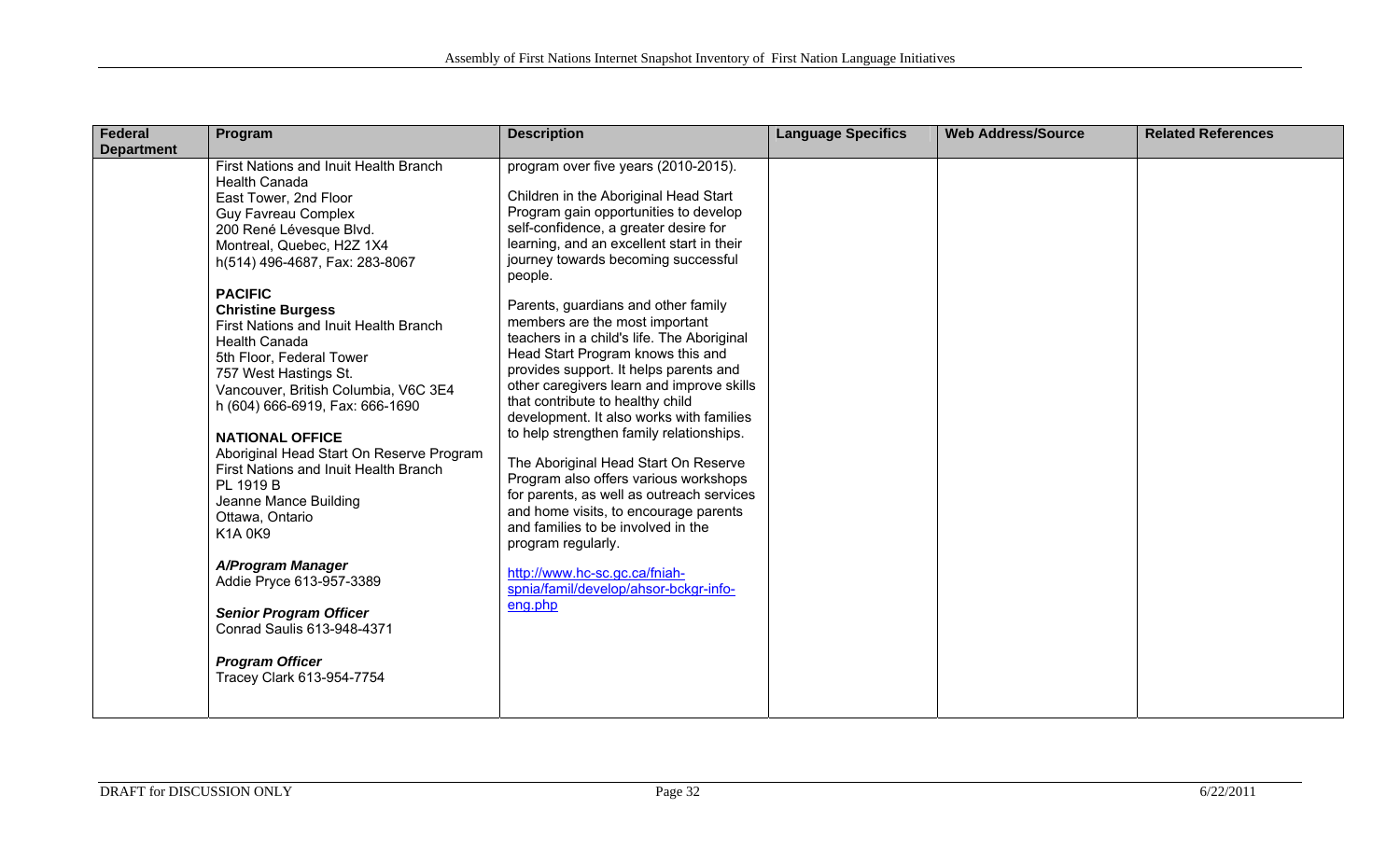| <b>Federal</b>                      | Program                                                                                                                                                        | <b>Description</b>                                                                                                                                                                                                                                                                                                                                                                                                                                                                                                                                        | <b>Language Specifics</b>                                                                                                                                                                                                                                                                                                                                                                                                                                                                                                                                          | <b>Web Address/Source</b>                                 | <b>Related References</b> |
|-------------------------------------|----------------------------------------------------------------------------------------------------------------------------------------------------------------|-----------------------------------------------------------------------------------------------------------------------------------------------------------------------------------------------------------------------------------------------------------------------------------------------------------------------------------------------------------------------------------------------------------------------------------------------------------------------------------------------------------------------------------------------------------|--------------------------------------------------------------------------------------------------------------------------------------------------------------------------------------------------------------------------------------------------------------------------------------------------------------------------------------------------------------------------------------------------------------------------------------------------------------------------------------------------------------------------------------------------------------------|-----------------------------------------------------------|---------------------------|
| <b>Department</b><br>Service Canada | <b>Program Officer</b><br>Ruth Christmas 613-948-4625<br><b>Administrative Assistant</b><br>Tina Laurin 613-954-4201<br>Aboriginal Human Resources Development | The First Nations and Inuit Child Care                                                                                                                                                                                                                                                                                                                                                                                                                                                                                                                    | The FNICCI is a \$50-                                                                                                                                                                                                                                                                                                                                                                                                                                                                                                                                              | http://www.hrsdc.gc.ca/eng/e                              |                           |
|                                     | Strategy (AHRDS)<br>First Nations and Inuit Child Care Initiative                                                                                              | Initiative (FNICCI) provides access to<br>quality child care services for First<br>Nations and Inuit children whose parents<br>are starting a new job or participating in<br>a training program. The FNICCI is a<br>component of the Aboriginal Skills and<br>Employment Training Strategy (ASETS).<br>NOTE: ASETS is the successor program<br>to the Aboriginal Human Resources<br>Development Strategy (AHRDS), which<br>expired in March 2010.<br>http://www.rhdcc-<br>hrsdc.gc.ca/eng/employment/aboriginal empl<br>oyment/childcare/initiative.shtml | million program that has<br>supported over 8 500<br>child care spaces in 486<br><b>First Nations and Inuit</b><br>communities across<br>Canada. These spaces<br>are available through<br>your local Aboriginal<br>Agreement Holder. Each<br><b>Aboriginal Agreement</b><br>Holder creates a<br>program to best meet its<br>clients' needs. In most<br>cases, this will mean<br>pre-school spaces;<br>some Aboriginal<br>Agreement holders also<br>have after-school<br>programs.<br>Part of FNCCI program<br>delivery includes<br>Aboriginal language<br>services. | mployment/aboriginal employ<br>ment/childcare/index.shtml |                           |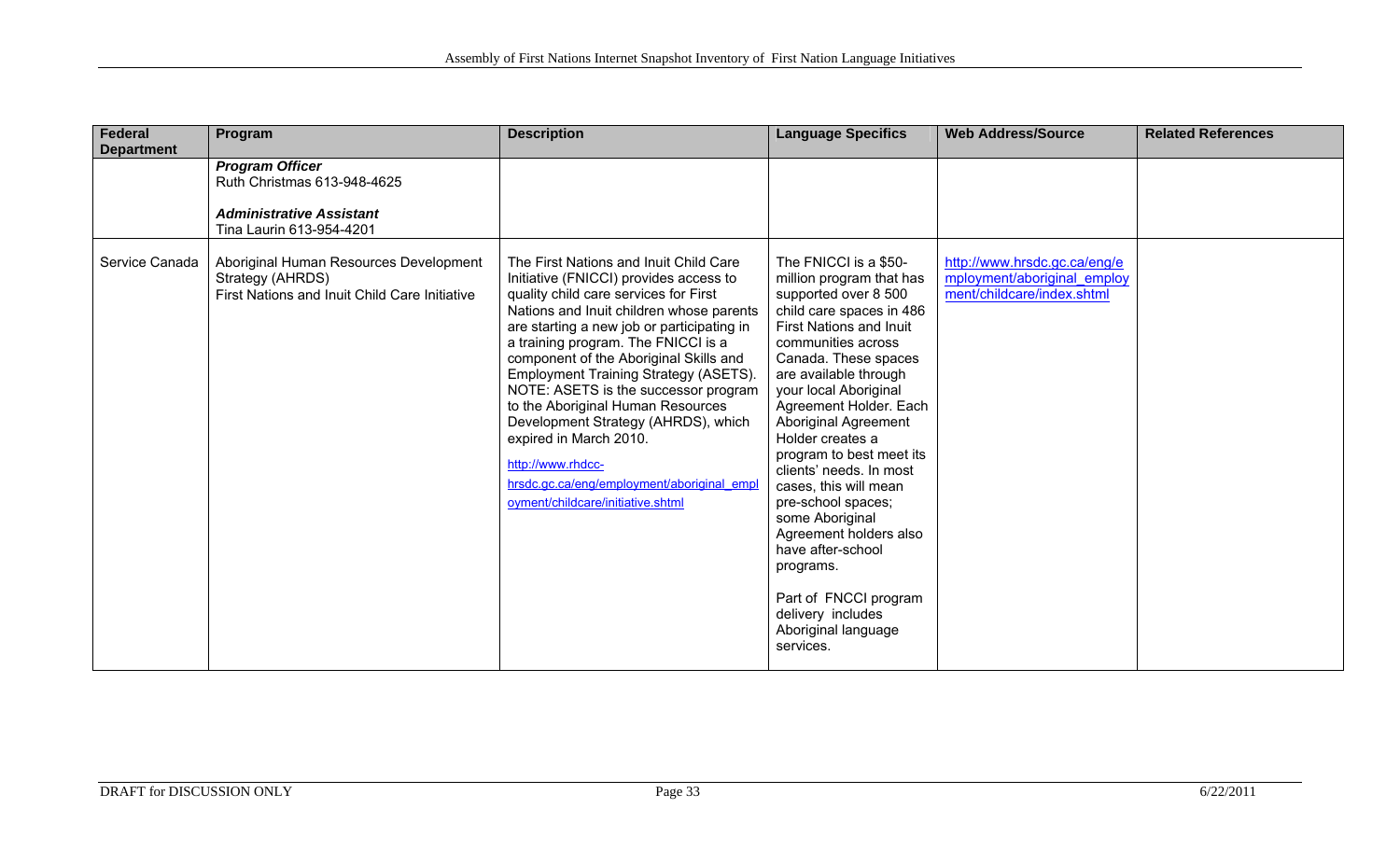| <b>Federal</b>                                                                       | Program                                     | <b>Description</b>                                                                                                                                                                                                                                                                                                                                                                                                                                                                                                                                                                                                                                                                                                                                                                                                                                                                                                                                                                                                                   | <b>Language Specifics</b>                                                                                                                                                                                                                                                                                                                                                                                                                                                                                                                                                                                 | <b>Web Address/Source</b>                                                                                                                                                                                                                                                                    | <b>Related References</b>                                                                                                                                                                                                                                                                                                                                                                                                                                                                                                                                                                                                                                                                                                                                                                                                                                                                                                                                                                                             |
|--------------------------------------------------------------------------------------|---------------------------------------------|--------------------------------------------------------------------------------------------------------------------------------------------------------------------------------------------------------------------------------------------------------------------------------------------------------------------------------------------------------------------------------------------------------------------------------------------------------------------------------------------------------------------------------------------------------------------------------------------------------------------------------------------------------------------------------------------------------------------------------------------------------------------------------------------------------------------------------------------------------------------------------------------------------------------------------------------------------------------------------------------------------------------------------------|-----------------------------------------------------------------------------------------------------------------------------------------------------------------------------------------------------------------------------------------------------------------------------------------------------------------------------------------------------------------------------------------------------------------------------------------------------------------------------------------------------------------------------------------------------------------------------------------------------------|----------------------------------------------------------------------------------------------------------------------------------------------------------------------------------------------------------------------------------------------------------------------------------------------|-----------------------------------------------------------------------------------------------------------------------------------------------------------------------------------------------------------------------------------------------------------------------------------------------------------------------------------------------------------------------------------------------------------------------------------------------------------------------------------------------------------------------------------------------------------------------------------------------------------------------------------------------------------------------------------------------------------------------------------------------------------------------------------------------------------------------------------------------------------------------------------------------------------------------------------------------------------------------------------------------------------------------|
|                                                                                      |                                             |                                                                                                                                                                                                                                                                                                                                                                                                                                                                                                                                                                                                                                                                                                                                                                                                                                                                                                                                                                                                                                      |                                                                                                                                                                                                                                                                                                                                                                                                                                                                                                                                                                                                           |                                                                                                                                                                                                                                                                                              |                                                                                                                                                                                                                                                                                                                                                                                                                                                                                                                                                                                                                                                                                                                                                                                                                                                                                                                                                                                                                       |
| <b>Department</b><br>Indian and<br><b>Northern</b><br><b>Affairs</b><br>Canada(INAC) | <b>Cultural Educational Centres Program</b> | Established in 1971, the<br><b>Cultural/Education Centres Program</b><br>(CECP) provides financial and other<br>supportive assistance to First Nations,<br>tribal/district councils, Inuit communities,<br>and First Nation/Inuit non-profit<br>corporations. With this assistance,<br>programs and services are developed<br>and delivered at the community level to<br>"preserve, develop, and promote First<br>Nations and Inuit culture and heritage."<br>Funding is provided by Indian and<br>Northern Affairs Canada (INAC) under<br>the program to cultural/education centres<br>so that they may pursue any or all of the<br>following objectives:<br>to revive and develop traditional and<br>contemporary cultural skills of First<br>Nations people and Inuit;<br>to conduct and/or facilitate research<br>in First Nations/Inuit heritage and<br>culture;<br>to increase First Nations/Inuit<br>knowledge and use of their<br>traditional languages;<br>to develop First Nations/Inuit<br>linguistic learning resources; | In all, 110<br>cultural/education<br>centres receive funding<br>to develop and operate<br>cultural/educational<br>programs for First<br>Nations people and Inuit.<br>Of the 110 centres, 15<br>are Inuit centres<br>administered by INAC<br>HQ, 40 are First Nations<br>centres administered by<br>INAC Regions, one (1) is<br>an Inuit centre<br>administered by an<br>INAC Region, and 54<br>are First Nations centres<br>administered by the<br>FNCCEC.<br>http://www.collectionsca<br>nada.gc.ca/webarchives/<br>20071214020808/http://<br>www.ainc-<br>inac.gc.ca/pr/pub/ae/ev/<br>03-01/03-01 e.pdf | http://www.collectionscanada.<br>gc.ca/webarchives/20071214<br>020808/http://www.ainc-<br>inac.gc.ca/pr/pub/ae/ev/03-<br>01/03-01 e.pdf<br>Evaluation of the<br><b>Cultural/Education Centres</b><br>Program (CECP)<br>Project 03/01 June 2005<br>http://www.fnccec.com/main<br>aboutus.html | <b>Aboriginal Languages in</b><br><b>Canada's Urban Areas:</b><br><b>Characteristics,</b><br><b>Considerations and</b><br><b>Implications</b> (PDF)<br>This article provides a brief<br>overview of the state of<br>Aboriginal languages in Canada,<br>contrasting the situation<br>between Aboriginal communities<br>(including reserves) and areas<br>off reserve. This report provides<br>for the first time the size.<br>characteristics and composition<br>of different Aboriginal languages<br>for major cities across Canada.<br>The research outlines the<br>challenges faced by Aboriginal<br>people in maintaining their<br>language outside of their<br>communities, and raises<br>considerations for overcoming<br>these challenges. The article<br>concludes with implications<br>concerning urban-based cultural<br>and service delivery institutions,<br>and the extension of First<br>Nations administering services<br>off reserve.<br>http://www.collectionscanada.g<br>c.ca/webarchives/2007111506 |
|                                                                                      |                                             | to develop and test culturally-                                                                                                                                                                                                                                                                                                                                                                                                                                                                                                                                                                                                                                                                                                                                                                                                                                                                                                                                                                                                      |                                                                                                                                                                                                                                                                                                                                                                                                                                                                                                                                                                                                           |                                                                                                                                                                                                                                                                                              | 0523/http://www.policyresearc<br>h.gc.ca/doclib/aboriginalbook                                                                                                                                                                                                                                                                                                                                                                                                                                                                                                                                                                                                                                                                                                                                                                                                                                                                                                                                                        |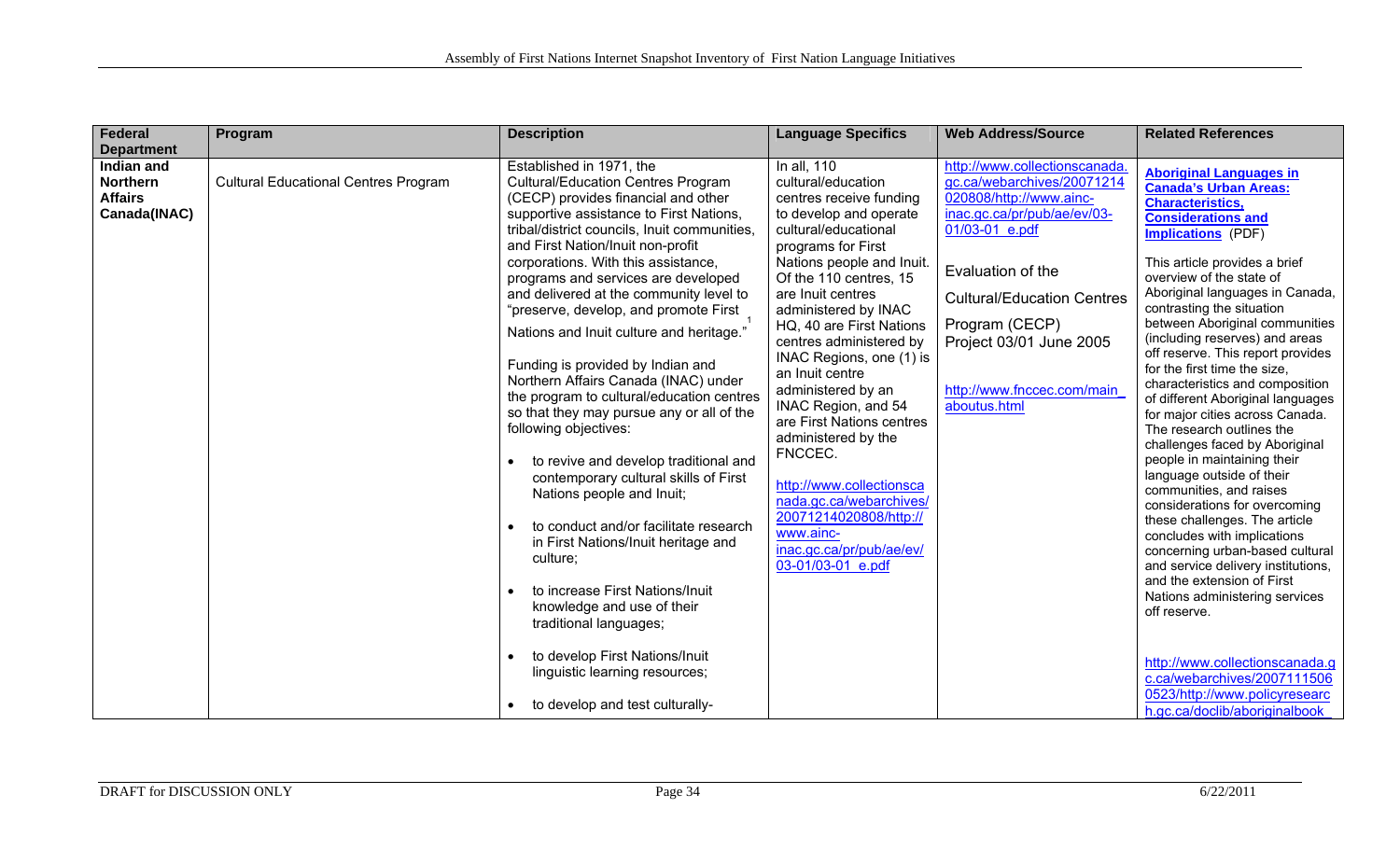| Federal           | Program | <b>Description</b>                                                                                                                                                                                                                                                                                                                | <b>Language Specifics</b> | <b>Web Address/Source</b> | <b>Related References</b>                            |
|-------------------|---------|-----------------------------------------------------------------------------------------------------------------------------------------------------------------------------------------------------------------------------------------------------------------------------------------------------------------------------------|---------------------------|---------------------------|------------------------------------------------------|
| <b>Department</b> |         |                                                                                                                                                                                                                                                                                                                                   |                           |                           |                                                      |
|                   |         | oriented education curricula,<br>methods, and materials for use by<br>established and other programs;<br>to promote cross-cultural awareness<br>in mainstream education programs<br>and institutions;<br>to develop and increase access to<br>new and more accurate information<br>about First Nations/Inuit heritage;            |                           |                           | e.pdf<br>Indian and Northern Affairs<br>Canada(INAC) |
|                   |         | and<br>to improve the opportunities for the<br>public to become knowledgeable<br>about, and sensitive to, the historical<br>and current role of First Nations<br>people/Inuit in Canada.<br>http://www.collectionscanada.gc.ca/weba<br>rchives/20071214020808/http://www.ain<br>c-inac.gc.ca/pr/pub/ae/ev/03-01/03-<br>$01$ e.pdf |                           |                           |                                                      |

### **NOTE:**

The limitations of the information contained in this table are what is available in web based format. More programs likely exist than has been summarized herein but the limitations of this study are time and availability of information within the limited parameters of this research.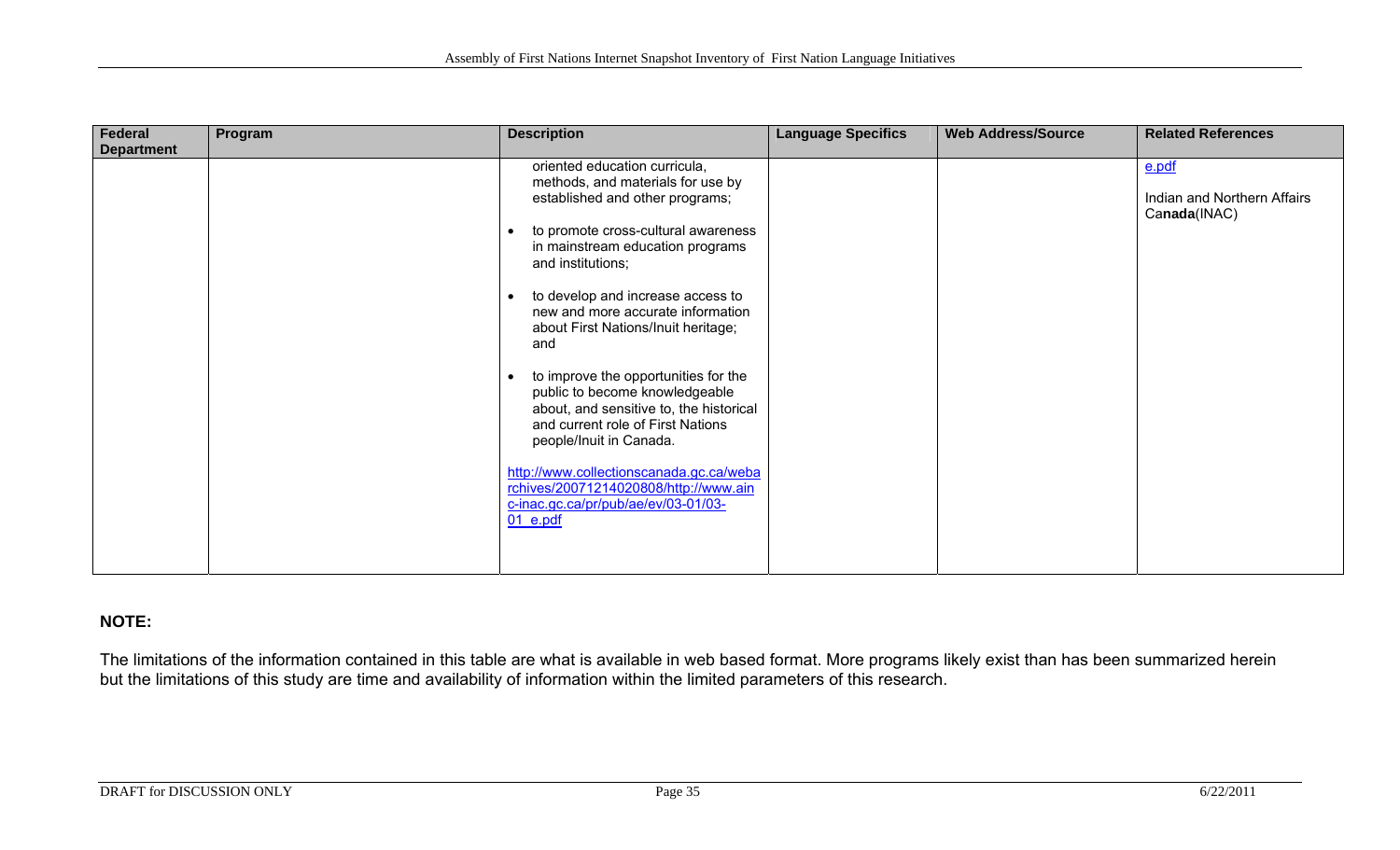# **ABORIGINAL TECHNOLOGY & LEARNING BEST PRACTICES**

**Source: [www.genesisgroup.ca/bundle\\_bestpractices.htm](http://www.genesisgroup.ca/bundle_bestpractices.htm)**

**The following is a verbatim extract of best practices in Aboriginal learning specific to languages :** 

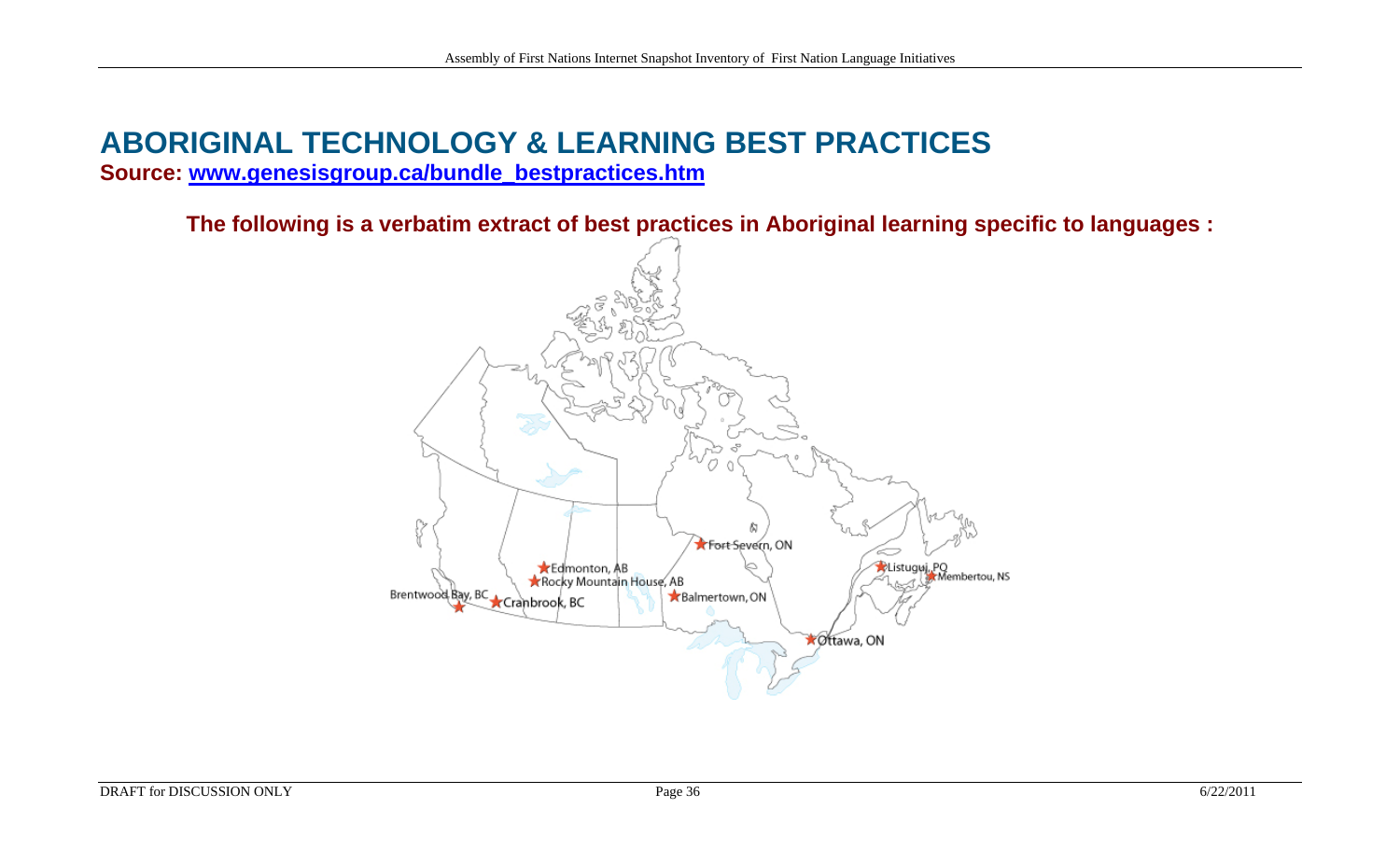On of the goals for our bundle is to identify Best Practices in the area of Aboriginal Technology & learning across Canada. The Best Practices that we have identified are using technology in various ways to have a positive impact on social, cultural and economic issues both in their communities and nationally.

Our criteria used to evaluate our Best Practices examples were developed from an extensive literature review and with consideration for Aboriginal learning preferences as follows:

- There is local measurement and decision making.
- Learning is guided and directed by a vital and active community.
- Respect of the whole person who is part of family, community, and Nation is demonstrated.
- Holistic approach is used.
- Informal learning is valued over structured/formal learning.
- Exposure to culturally sensitive learning environments emphasizing pride, identity, Aboriginal language and cultural knowledge.
- Working with elders, languages specialists, traditional teachers and parents.
- Storytelling is used.
- Innovative cultural programming.
- Access to local education rather than having to leave community and home.
- Relevance to work and application.
- Flexible and community based approaches.
- Blocked times of learning with acceptance of blocked time away from "School".
- Being able to maintain a work schedule while learning.
- Aboriginal teachers using Aboriginal language with a community focus (not canned or rote).
- The more Aboriginal Language speakers there are the more successful youth are at learning and practicing language.
- Bilingual learning both English and Aboriginal experiences.
- Distinct language and culture classes.
- Family and community support is crucial.
- Family are the first teachers and the primary educators for sharing traditions and beliefs.
- A family engaged in the learning process as well as Chief and Council support.
- School administration must be approachable and continue to "reach out" to families even if the response is limited.
- Offer full participation in social, economic, political and education advancement.
- Activities that contribute to free choice of where to work and live.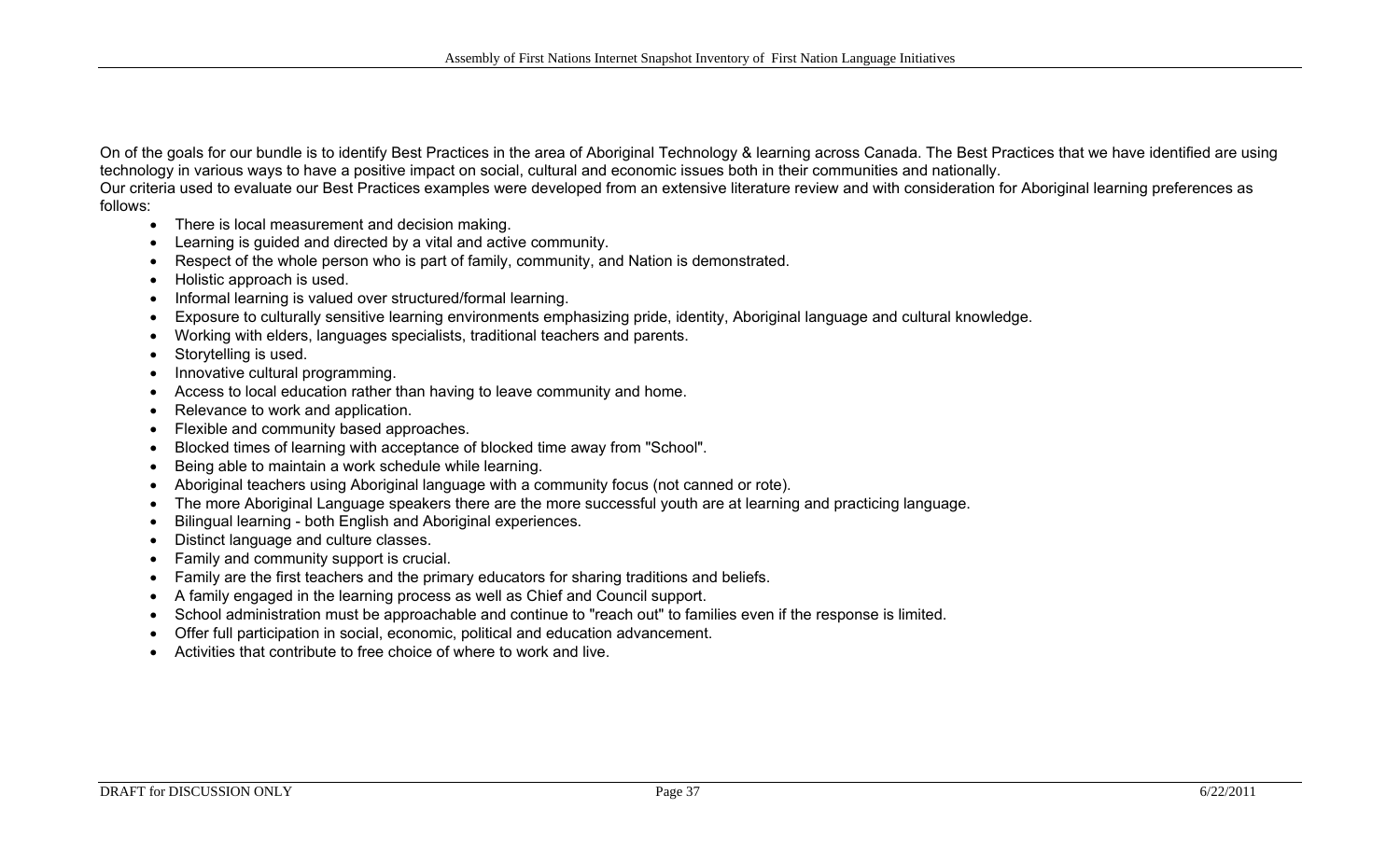The following criteria were used to determine our Best Practice examples:

- 1. Verify that the learning technology in the example functions in one or more of the following ways: as a tool for accessing formal education opportunities, as a place to maintain and revitalize cultures, to promote Aboriginal political goals and to promote intercultural dialogue with the mainstream community to build community and social well being
- 2. Aboriginal learners are benefiting from the learning technologies being used based of their communications and learning preferences.
- 3. Aboriginal people are utilizing the technology in a manner that suits their needs and empowers them.
- 4. Aboriginal learners are able to continuously benefit from their experience with information and other people in technological environments that routinely may include computers, Internet, instant communication and multimedia resources.
- 5. The example supports a multi dimensional view of learning by providing more than information and data alone.
- 6. Aboriginal youth who are open to the possibilities of e-learning are well represented in the example.
- 7. Elders have been involved in the development of learning materials used in the example.
- 8. The example delivers practical, employment-related skills to male in remote Aboriginal communities.
- 9. What does the learning technology enhance or intensify?
- 10. What does the technology render obsolete or displace?
- 11. What does the technology retrieve that was previously make obsolete?
- 12. Is the program restricted to "Aboriginal content"?
- 13. Does the program transmit elders' knowledge/indigenous knowledge?
- 14. Does the program transmit Aboriginal language/history/culture?
- 15. Are there personal stories of successful learning?
- 16. Is affordable and available in-home access to high-speed Internet available to Aboriginal learners?

#### **BEST PRACTICES IN ABORIGINAL TECHNOLOGY & LEARNING ACROSS CANADAABORIGINAL PORTAL CANADA (OTTAWA, ON - NATIONAL)**

A portal is larger in scope than a site; it is a single window to on-line information and services of common interest. The information in this portal is organized and displayed from a user's point of view. The Aboriginal Canada Portal links to the following sites in an organized manner: National Aboriginal Organizations, 12 Federal Government departments with Aboriginal mandates, all Provincial Governments and organizations with Aboriginal responsibilities, as well as all related Aboriginal community information. This website is a single window to Canadian Aboriginal on-line resources, contacts, information, and government programs and services. The portal offers ease of access and navigation to listings of Aboriginal associations, businesses, organizations, bands, communities, groups, news and peoples.

All Aboriginal stakeholders (Aboriginal peoples, organizations and government policy and program developers) may locate, discuss and share information, views, services, successes and issues amongst one another; and, act as a central gateway to increase the awareness of Aboriginal Peoples history, heritage, traditions and Aboriginal community successes among Aboriginal Peoples and non-Aboriginal Canadians.

[http://www.aboriginalcanada.gc.ca](http://www.aboriginalcanada.gc.ca/)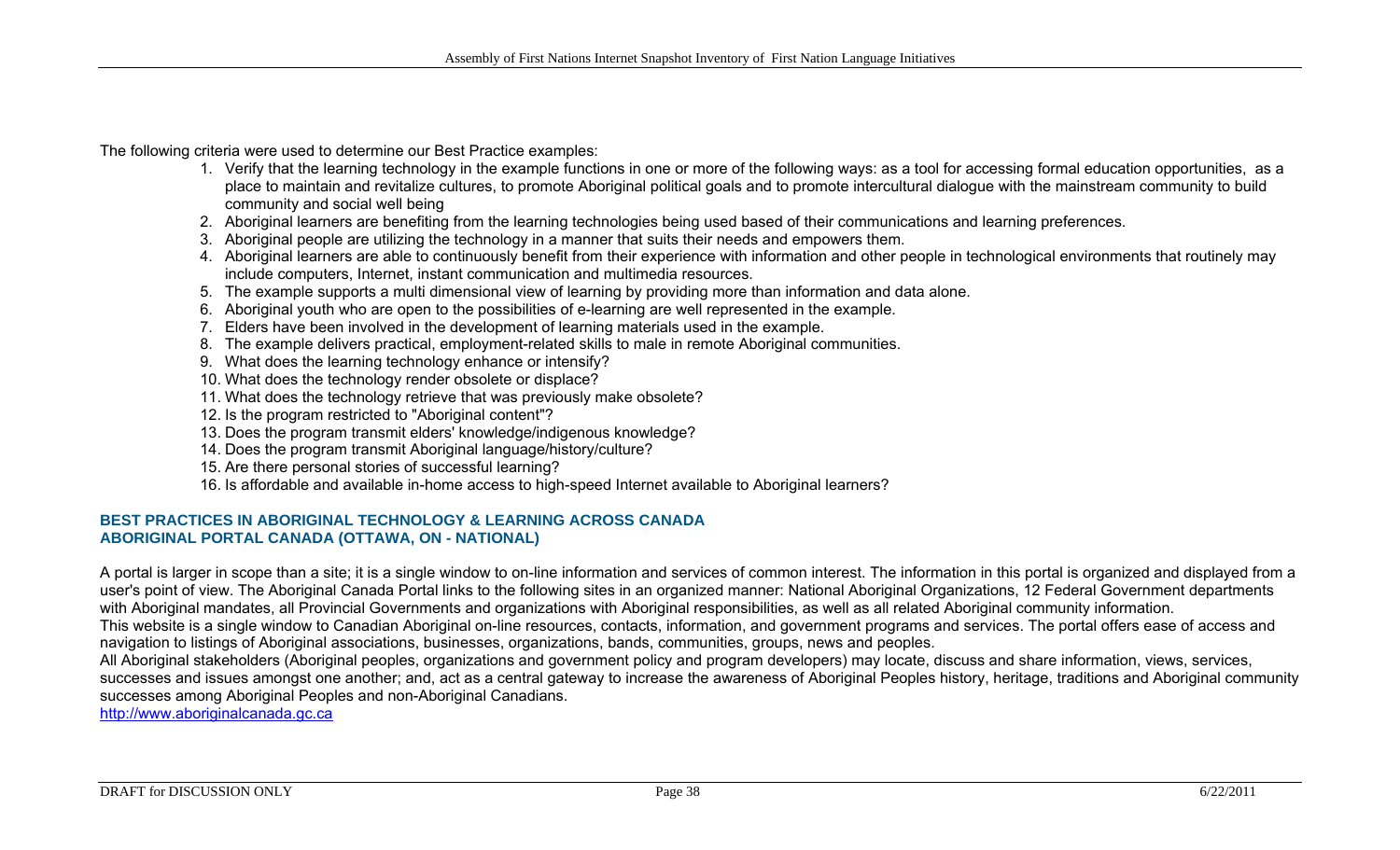#### **ABORIGINAL YOUTH NETWORK (EDMONTON, AB)**

This youth centered website uses animation and sound clips to entice young Aboriginal people to connect to their culture, community and to explore who they are and may become. The website features blogs, message boards as well as information on health, careers, education and the latest events. In addition there are significant links to cultural sites and promotes traditional activities as "cool". There is an emphasis on Aboriginal pride and activism. A wide spectrum of personal success stories are brought forward. This website is truly interactive and offers the user many opportunities to express their thoughts on a broad spectrum of ideas. It appears that this website receives many visitors and contributors. This website is a gateway to other links that promote personal development and engagement in community events. [http://www.ayn.ca](http://www.ayn.ca/)

#### **FIRST VOICES (BRENTWOOD BAY, BC)**

First Voices is a suite of web-based tools and services designed to support Aboriginal people engaged in language archiving, language teaching & culture revitalization. The First Voices Language Archive contains thousands of text entries in many diverse Aboriginal writing systems, enhanced with sounds, pictures and videos. A companion set of interactive online games is designed to present the archived First Voices language data in creative learning activities. Some language archives at First Voices are publicly accessible, while others are password protected at the request of the language community.

[http://www.firstvoices.ca](http://www.firstvoices.ca/)

#### **KEEWAYTINOOK OKIMAKANAK (FORT SEVERN, ON)**

Keewaytinook Okimakanak, which means Northern Chiefs in Oji-Cree, is a non-political Chiefs Council serving Deer Lake, Fort Severn, Keewaywin, McDowell Lake, North Spirit Lake and Poplar Hill First Nations. The organization is directed by the Chiefs of the member First Nations who form the Board of Directors. Through its close awareness of community needs and its team approach, the Council advises and assists its member First Nations. The Council provides services in the areas of health, education, economic development, employment assistance, legal, public works, finance and administration, and computer communications (K-Net Services). This website can assist Northern youth to strengthen their families and their community bonds as well as their linguistic and cultural knowledge, while completing their secondary school education at home. Secondary school course delivery via telecommunications capitalizes on the technological capabilities of the participating First Nations to ensure that our youth fully utilize *their* potential, and that of the technology available to us in the twenty-first century. [http://www.knet.ca](http://www.knet.ca/)

#### **THE KTUNAXA FIRST NATION (CRANBROOK, BC)**

The goals of the Ktunaxa Nation Council include preservation and promotion of Ktunaxa traditional knowledge, language and culture, community and social development and wellness, land and resource development, economic investment and self-government. The programs and services of the KNC and its affiliates are available to KNC member Bands, Nation members living on and off reserve, and to other status and non-status persons living within Ktunaxa Traditional Territory.

The Ktunaxa First Nation pursued the development of this broad band network initially to help preserve and sustain the Ktunaxa language however it has grown to a much larger project. The broadband network focus has expanded to pursue economic, educational and healthcare options that had never existed or were very difficult to access before. The Ktunaxa Nation will see benefits of broadband that will provide business and social opportunities that eluded these remote communities before.

[http://www.ktunaxa.org](http://www.ktunaxa.org/)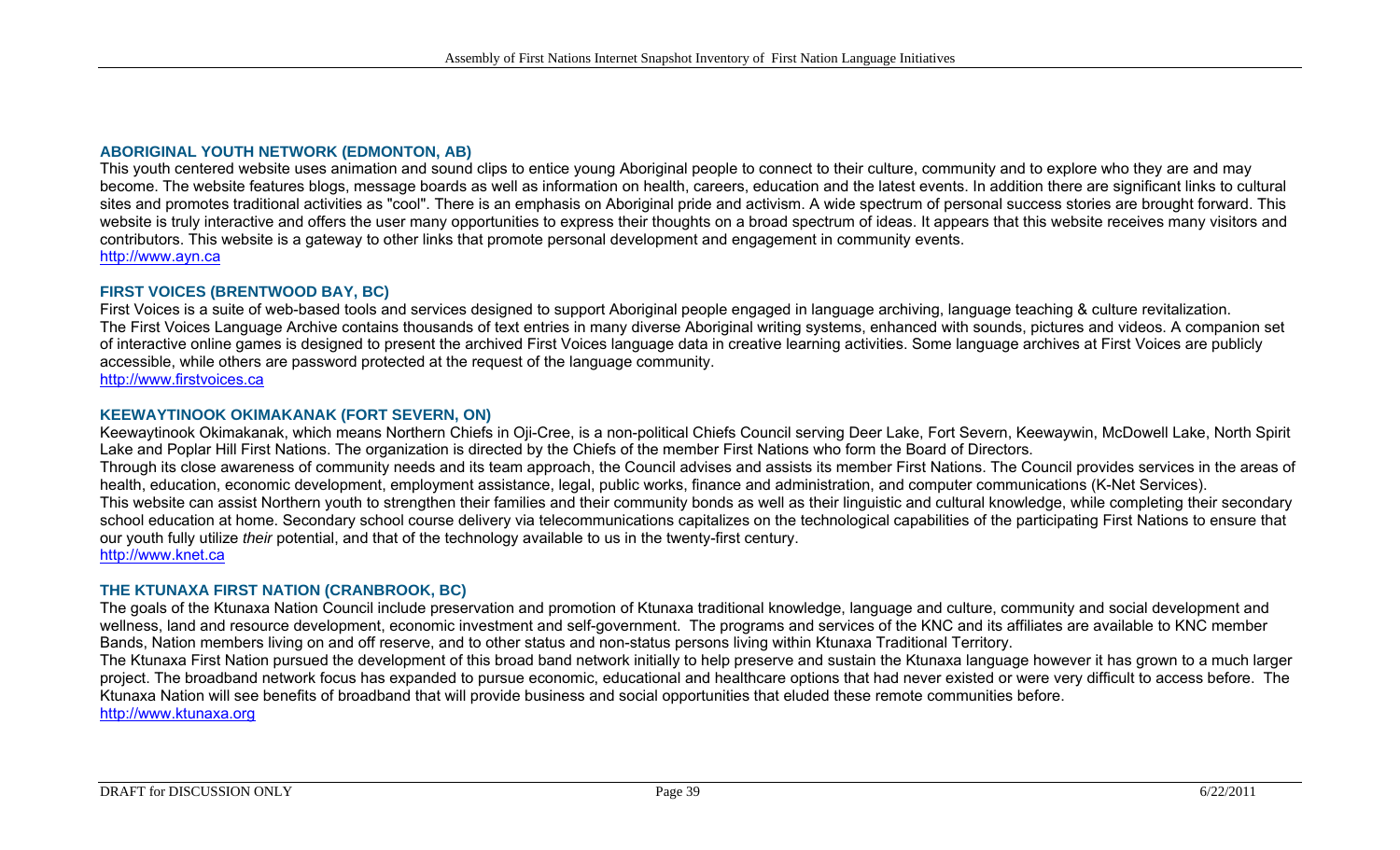#### **ATLANTIC CANADA'S FIRST NATION HELPDESK (MEMBERTOU, NS)**

First Nation Help Desk is a Regional Management Organization located in Membertou, Nova Scotia. Like other First Nation RMOs across the country, it has an agreement through Industry Canada to deliver the First Nations SchoolNet Program (FNS). RMOs like First Nation Help Desk offer a localized approach to determining what First Nation schools and communities need. They work with other organizations-federal and provincial government, the private sector and Aboriginal groups-to pool resources, cut duplication and costs, and offer faster service.

Atlantic Canada's First Nation Helpdesk's goal is to offer career, educational and cultural opportunities to First Nations People. Mi'kmaw Kina'matnewey Atlantic Canada's First Nation Help Desk offers contests, video conference sites and archives, Aboriginal Language resources, digital video training, student news services, elder stories and Math Professional Development.

[http://firstnationhelp.com](http://firstnationhelp.com/)

#### **MI'GMAQ-MI'KMAP ONLINE TALKING DICTIONARY (LISTUGUJ, PQ)**

The talking dictionary project is developing a 6,000+ word Internet resource for the Mi'gmaq/Mi'kmaq language. The site includes songs, stories, word by word and search functions.

Each word at the M'gmaq Online site includes:

- Mi'gmaq spelling for the word and sentence
- List of English glosses (meanings) and a translation for the word
- English translation for the sentence
- List of M'gmaq voiced files for word (different speakers) and sentence (one speaker)
- Plural spelling (nouns) or examples such as  $1<sup>st</sup>$  person singular,  $1<sup>st</sup>$  person plural (verbs)
- Part of speech
- Pronunciation help spelling
- Dialect
- Literal translations (where applicable)
- Notes on a word, e.g. variant spellings, borrowed word, cross-references
- Inclusion in Word by category list (semantic domains)
- Optional graphic

http://www.mikmaqonline.org/default.html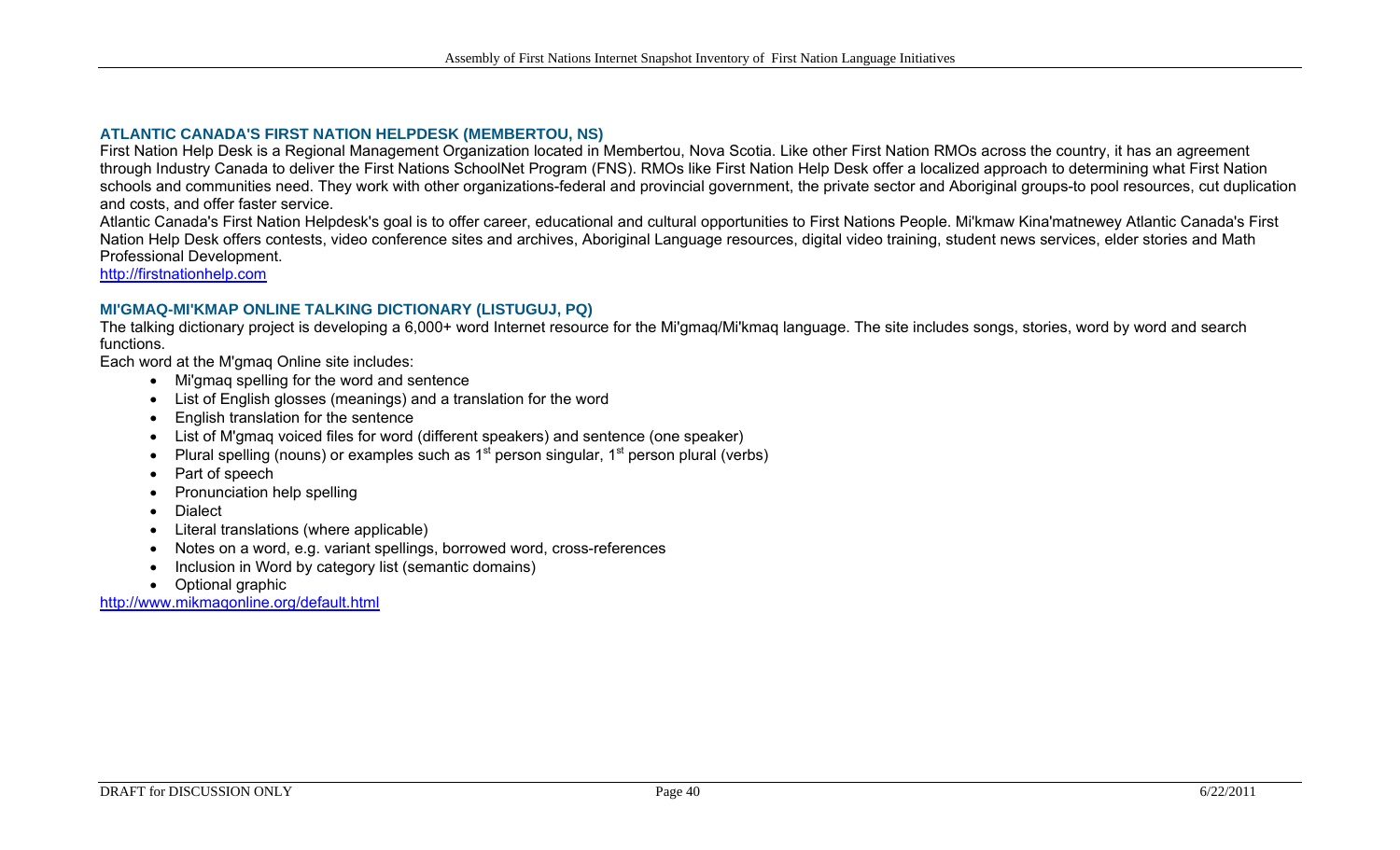#### **SUNCHILD E-LEARNING COMMUNITY (ROCKY MOUNTAIN HOUSE, AB)**

Sunchild is an Alberta Learning accredited grade 7-12 private school - capable of operating within a work environment and in overseas locations. Sunchild's mandate is to provide high school education and post secondary entrance requirements via an online community that is dedicated to excellence in education. Since 2000, 9 corporations and 23 First Nation communities are involved with the Sunchild E-Learning Community.

The Sunchild model is based on teachers using synchronous technology to teach and interact with students. The Sunchild model is highly accountable. Sunchild is not correspondence materials, distance education materials or products that utilize these materials through a computer. The program is conducive to meeting the needs of marginalized students because it is accessible, responsive, flexible and respectful of cultural differences. [www.sccyber.net](http://www.sccyber.net/)

#### **KEEWAYTINOOK INTERNET HIGH SCHOOL**

KiHS is an online program delivering grade 9 to 12 Ontario Ministry inspected credit courses to students in Ontario's northern communities. KiHS is into its 8th year of operation and the success has been continuing in the positive direction since the start. KiHS offers a full grade 9 and 10 program as well as courses in grade 11 English and Math, as well as Grade 12 English.

<http://kihs.knet.ca/drupal/>